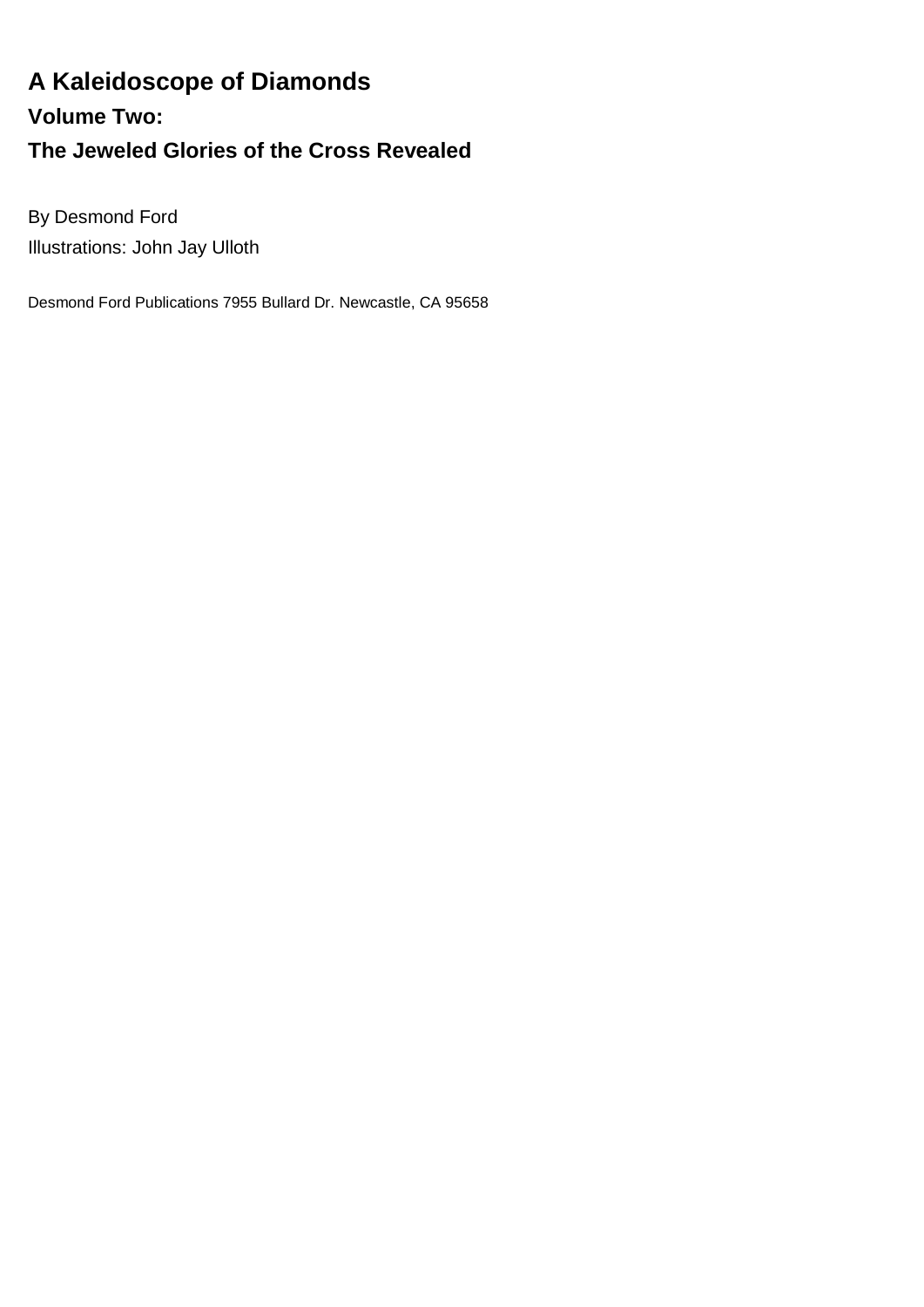

Desmond Ford (Ph.D. MSU Mich., Ph.D. Manchester, England) has lectured on life's problems in many countries of the world over the last forty years. He is the author of a dozen books, and is well-known as the speaker over GNU radio and TV programs. As a College professor, he has taught thousands of students in Australia and USA.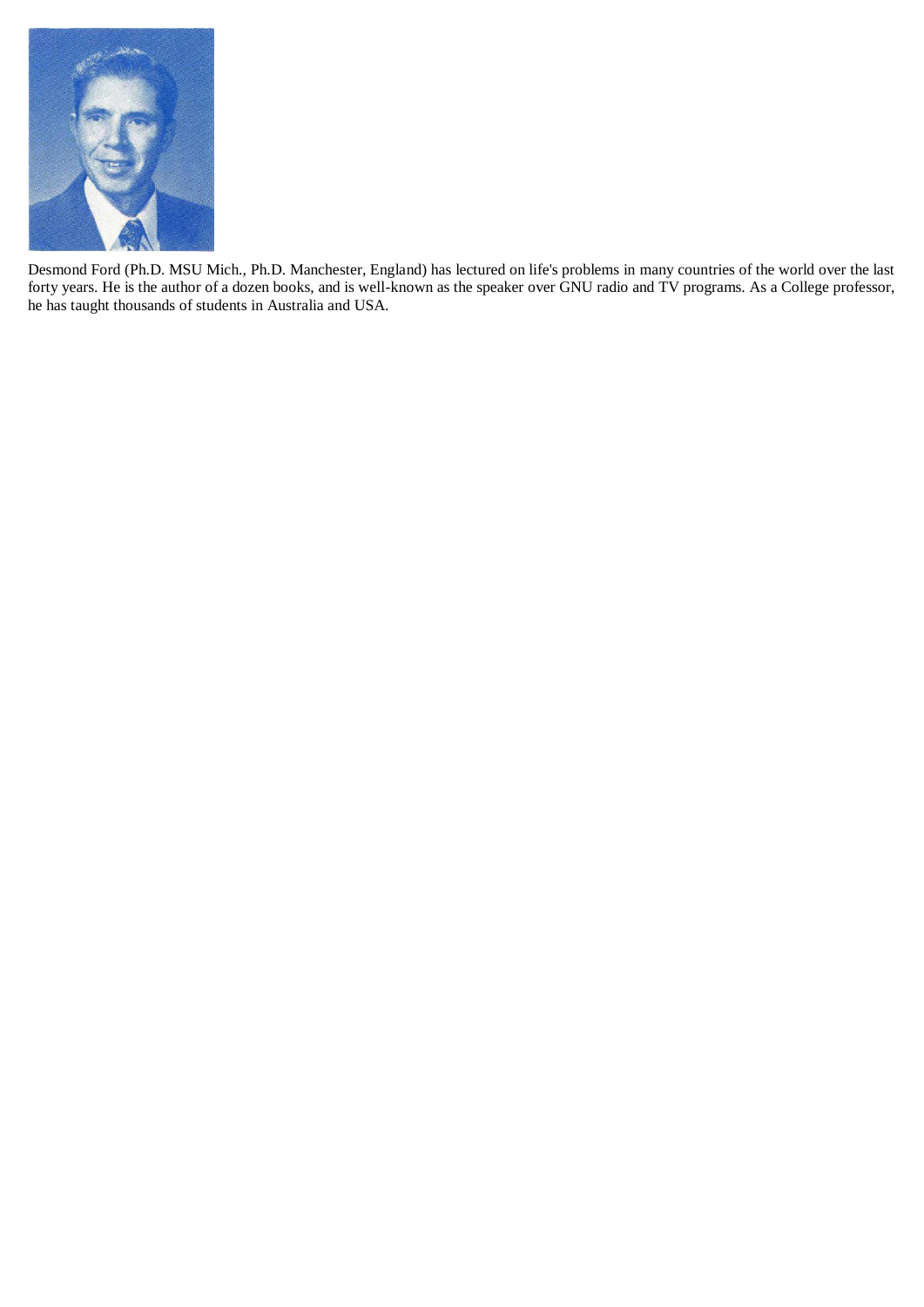### A KALEIDOSCOPE OF DIAMONDS - Volume 2

Copyright ©1986, Desmond Ford Publication

All rights reserved. Printed in the United States of America. No part of this book may be used or reproduced in any manner whatsoever without written permission except in the case of brief quotations embodied in critical articles and reviews. For information write Desmond Ford Publications, 7955 Bullard Drive, Newcastle, California 95658.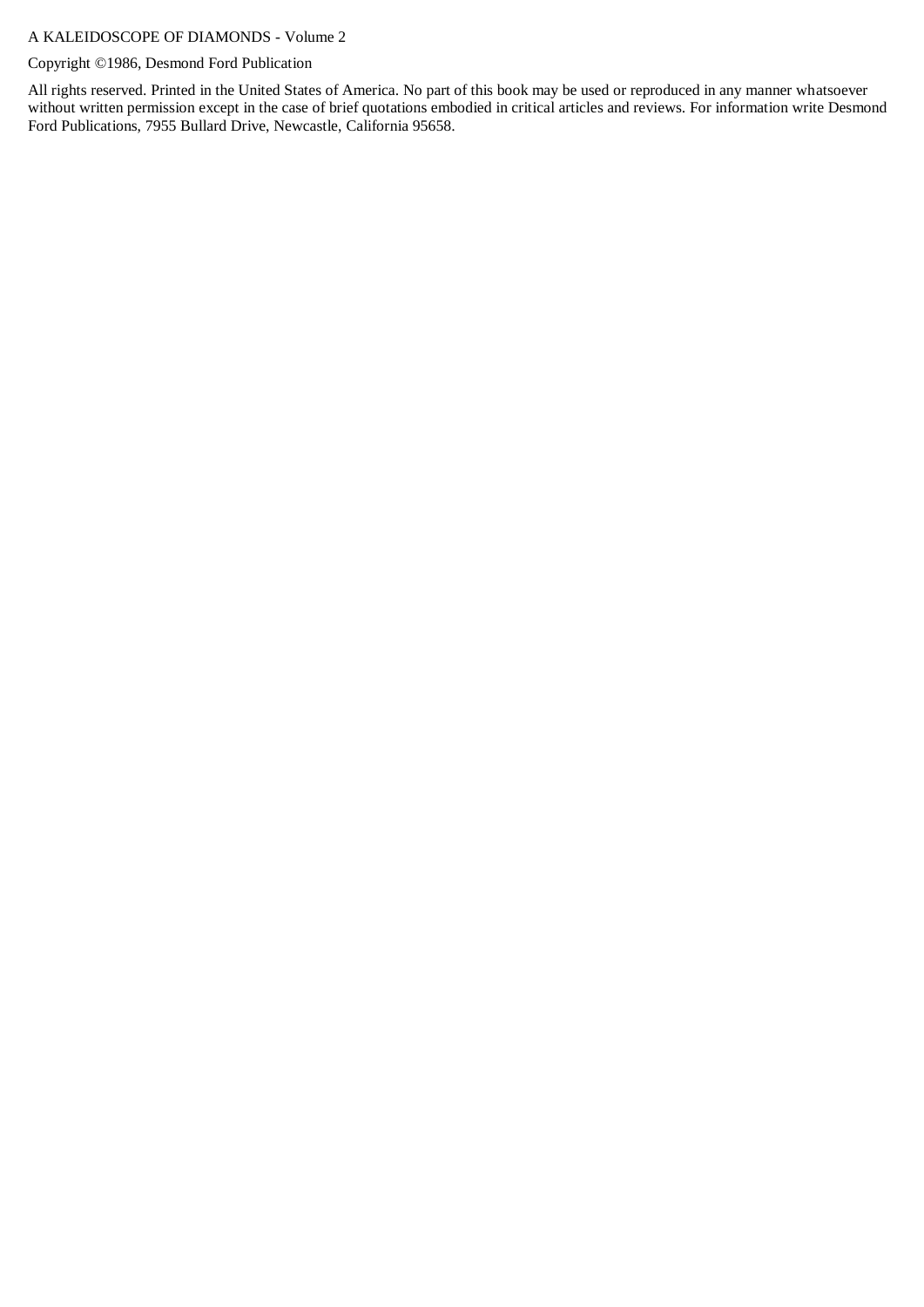# **Acknowledgements**

Every worthwhile venture owes much to many people. That is true of this book. Grateful acknowledgements are made to: my wife Gill who typed the original manuscript (and large slabs more than once because of a recalcitrant computer); Brad McIntyre for esteemed editorial help with volume 2; Marion Fritz who must be the best proofreader I have ever met; Janie Coon who is in a similar category of splendid typists and who did the final draft; Auburn Oaks Printers for generous and ready help and surpassing skill in their production of the two volumes; and most of all, our enabling heavenly Father who motivates every good work for the blessing of the world.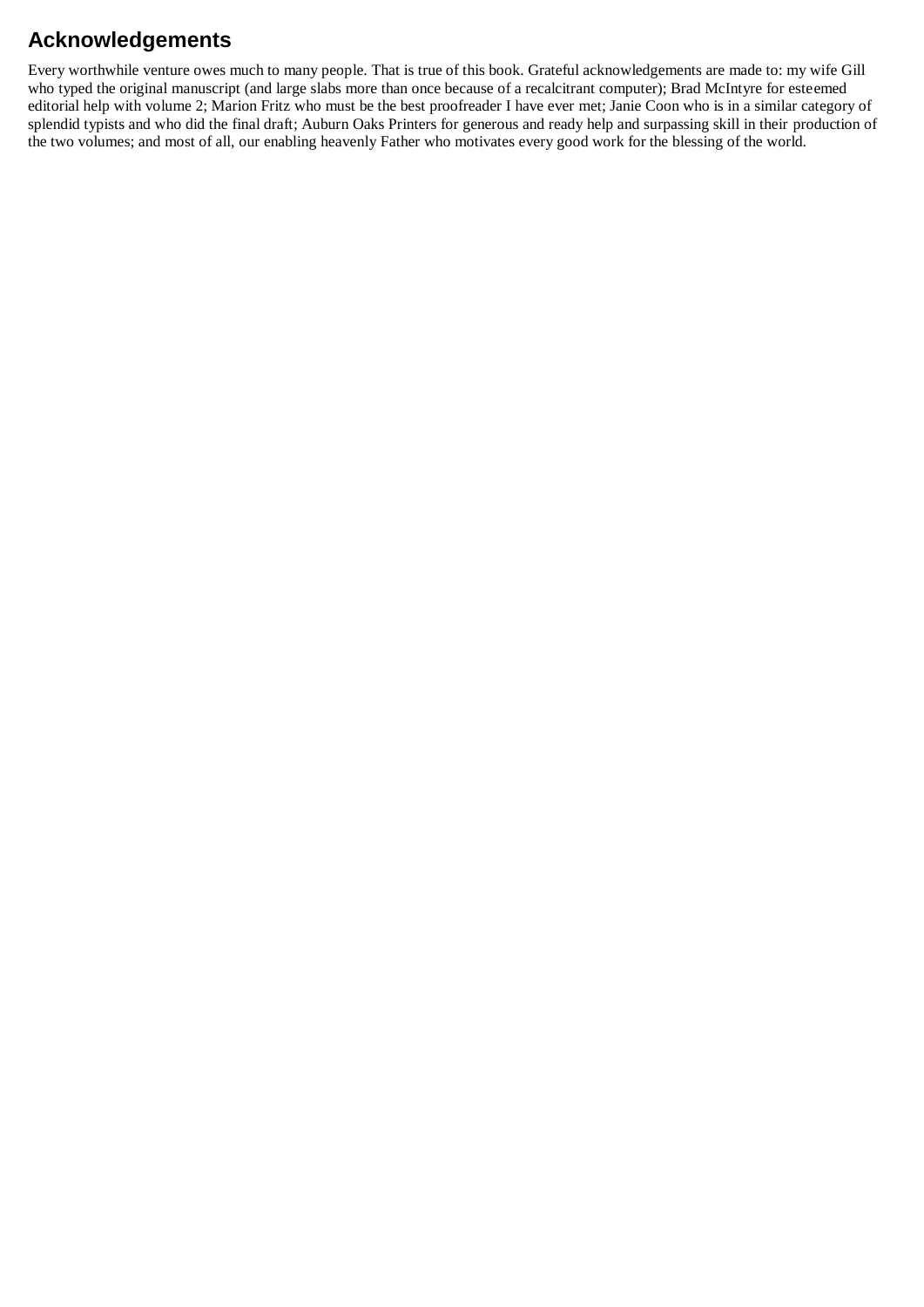# **Table of Contents**

# **[Chapter 1](#page-7-0)**

[Why Focus on a Gallows?](#page-7-0)

# **[Chapter 2](#page-9-0)**

<span id="page-4-0"></span>[Diamonds From Hell-The Cross Through the](#page-9-0) Kaleidoscope

# **[Chapter 3](#page-13-0)**

[Snapshots of the Calvary Drama \(Part 1\)](#page-13-0)  ["The Place, the Time, the Manner, and the](#page-13-0) Man

# **[Chapter 4](#page-20-0)**

[Snapshots of the Calvary Drama \(Part 2\)](#page-20-0) "The [Sacrifice and the Spectators"](#page-20-0)

# **[Chapter 5](#page-26-0)**

[Snapshots of the Calvary Drama \(Part 3\)](#page-26-0) ["Sorrows and Signs"](#page-26-0)

# **[Chapter 6](#page-32-0)**

[Patterns of Seven and Glimpses of Heaven \(Part 1\)](#page-32-0)  ["The First Four Sayings from the Cross"](#page-32-0)

# **[Chapter 7](#page-37-0)**

[Patterns of Seven and Glimpses of Heaven \(Part 2\)](#page-37-0)  ["The Last Three Sayings, and the Christian's](#page-37-0) Creed"

# **[Chapter 8](#page-40-0)**

[Scenario for the Future, and Life-Style for the](#page-40-0) Present

# **[Chapter 9](#page-45-0)**

[Help! What the Kaleidoscope Reveals About Life and Death \(Part 1\)](#page-45-0) ["The Good News About Dying While Living"](#page-45-0)

### **[Chapter 10](#page-51-0)**

[Help! What the Kaleidoscope Reveals About Life and Death \(Part 2\)](#page-51-0) ["Law, Liberty, Love-But Trust, Trust, Trust!"](#page-51-0)

# **[Chapter 11](#page-57-0)**

[A Conversation with the Maker of the](#page-57-0) Kaleidoscope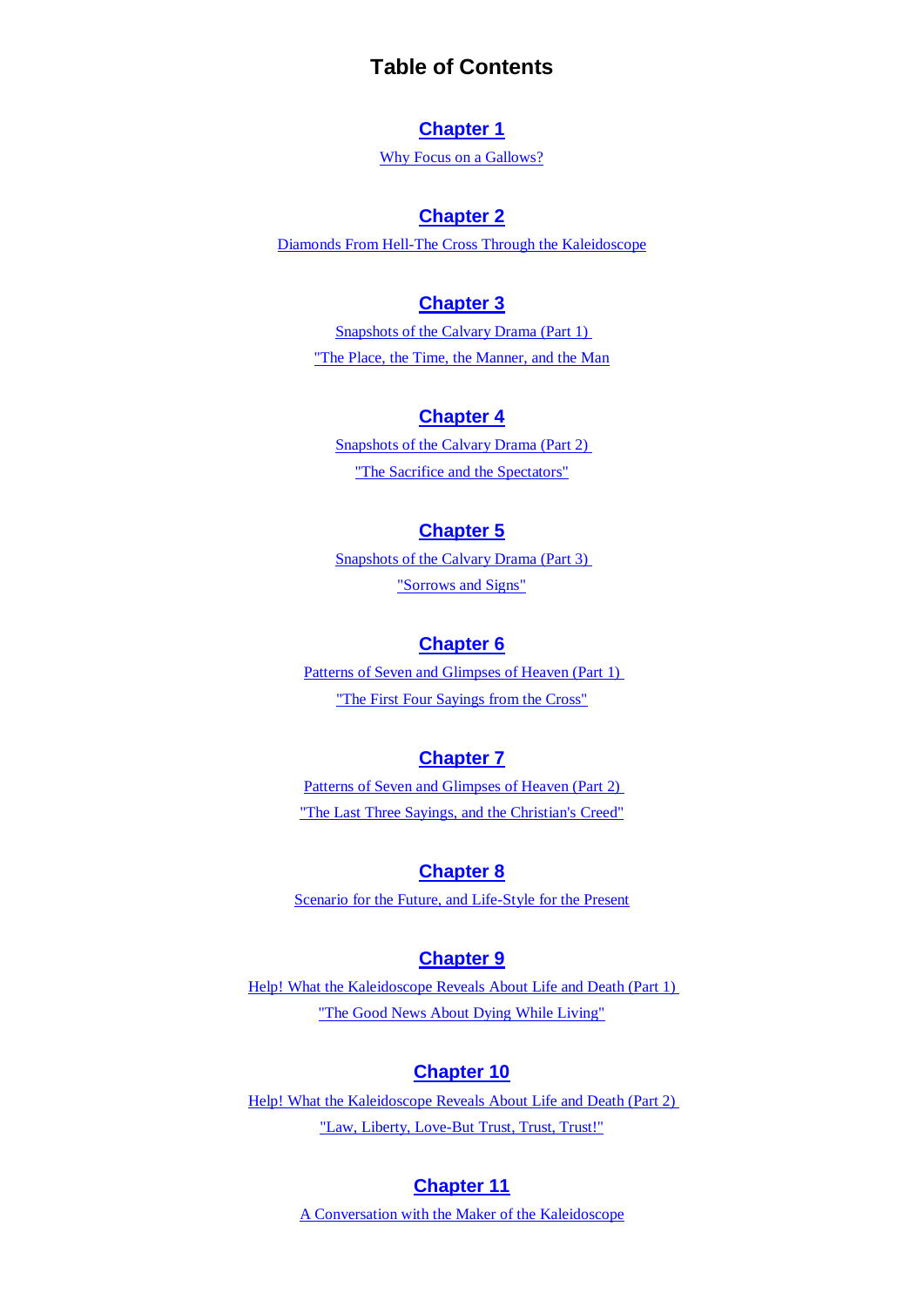**[Chapter 12](#page-59-0)** [Don't Just Look-SING!!](#page-59-0)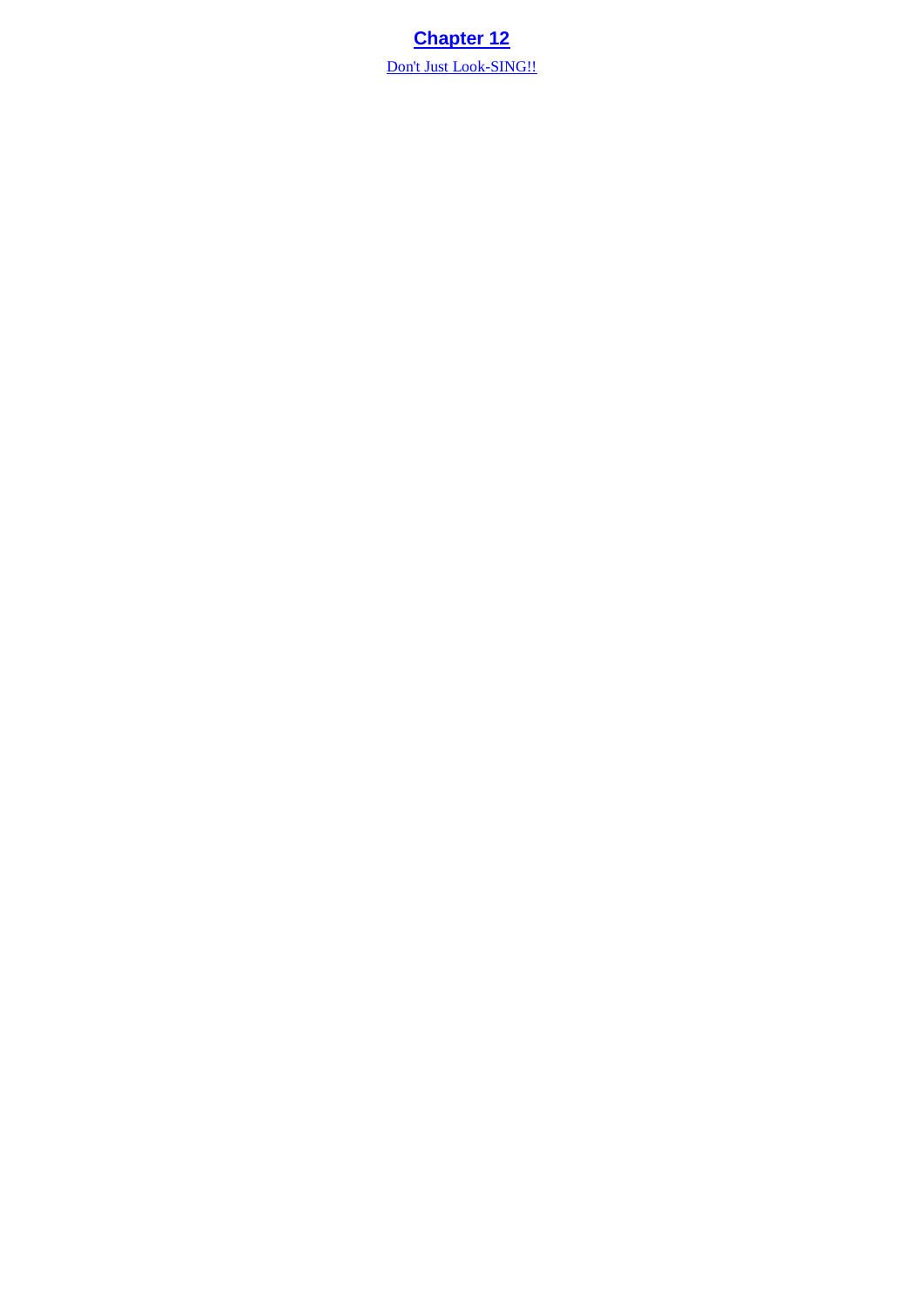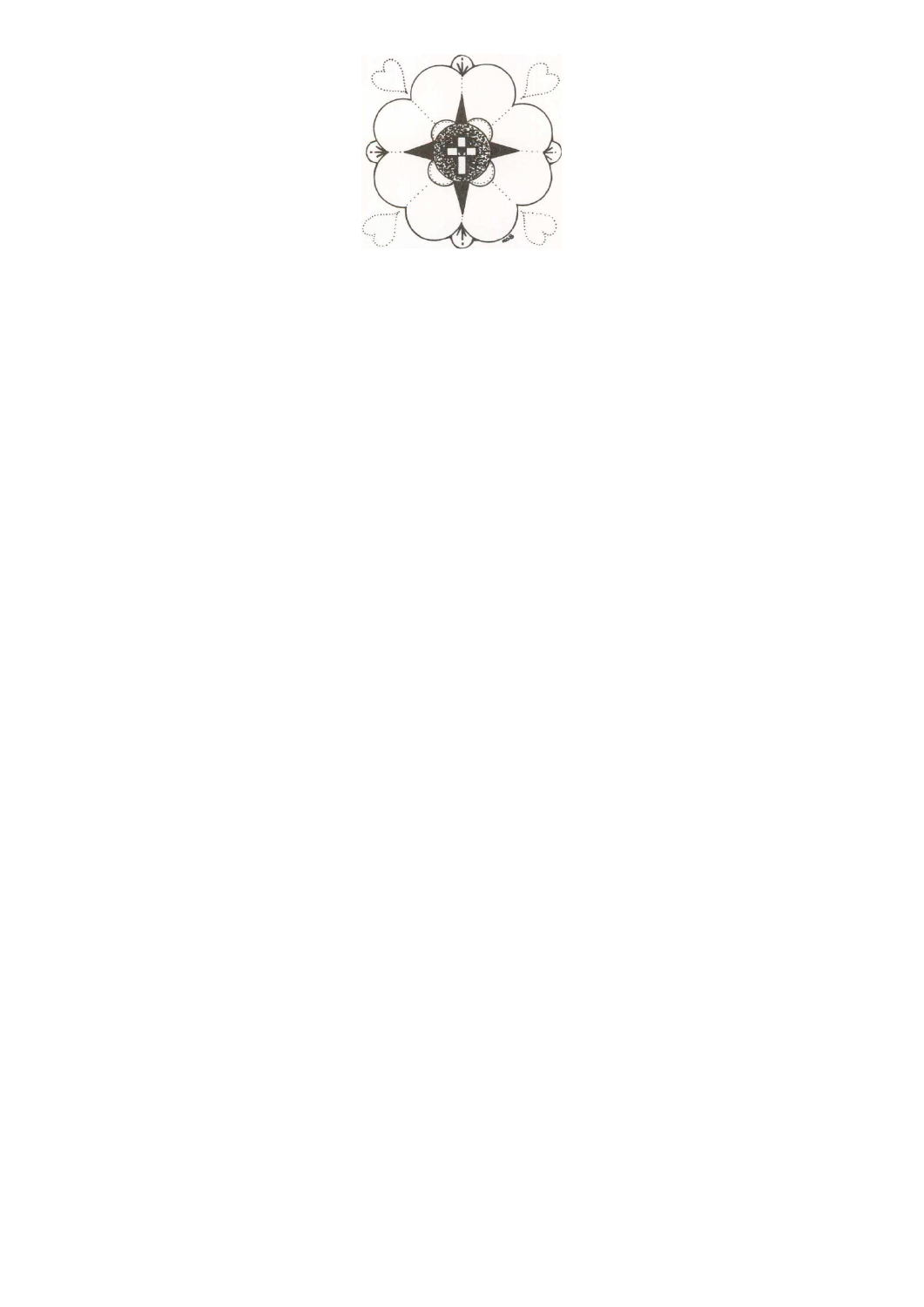# <span id="page-7-0"></span>**Why Focus On a Gallows?**

Volume one of this set is a missionary volume – something that can be placed in the hands of any person seeking a solution to the riddle of existence. It sets forth the only answer which makes sense and which can withstand the pressures of life's variegated experiences. Only the Christian faith "wears well," and becomes authenticated in the actual living. All great books are like that – they are, so to speak, written in invisible ink, and only as their pages are held before the fire of life does their full significance appear. In the light of the tragic and ecstatic facts of existence, pain even agony, bewilderment and frustration, duty, responsibility and failure, guilt, remorse and death, as well as joy, love, hope and fulfillment, Christianity and Christianity alone, in its biblical form (not all that claims the name) matches reality. The Bible becomes alive to those on life's pilgrimage who investigate it, and becomes light, food, strength, direction, and music on the way.

Now we have come to volume two. Its theme is the cross under the kaleidoscope of faith's vision. Having a key to life is not enough. We must be motivated to use it-always, under all circumstances. The worst men know more about duty than the best man does. Information is never enough. Motivation is the great human lack-and that the Christ of Calvary, and he alone, provides. Why is it that Scripture alludes to only about one day in every three hundred of our Lord's life? Why is so little said of the Bethlehem birth, of the first thirty years of Christ's sojourn here, and of more than 99 percent of the days of his actual ministry after his baptism? Why is it that the last week of the Savior's life is given from one-third to one-half of the space in the four Gospels? The reason is plain. Spurgeon expressed it as well as anybody:

Our Lord's power to draw all men to Himself lies mainly in His death. By being lifted up from the earth upon the cross He was made to die, and so also was He made to draw all men unto Himself. There is an attractive power about our Lord's person, and about His life, and about His teaching; but, still, the main attractive force lies in His death upon the cross. Most certainly this is rare and strange; for when a great religious leader dies, a large measure of his personal power is gone .... Is it not strange that what is so often fatal to the influence of other men is a gain to our Lord Jesus Christ; for it is by His death that He possesses His most powerful influence over the sons of men? Because Jesus died, He is this day the mightiest ruler of human minds, the great centre to which all hearts are being drawn .... Herein is a wonderful thing. The Lord Jesus has lost no influence by having been hanged upon the tree; nay, rather it is because of His shameful death that He is able to draw all men unto Himself. His glory rises from His humiliation; His adorable conquest from His ignominious death .... Christ's death of weakness threw no weakness into Christianity; say rather that it is the right arm of her power. By the sign of suffering unto death the church has conquered, and will conquer still. By a love which is strong as death she has always been victorious, and must for ever remain so. When she has not been ashamed to put the cross in the forefront, she has never had to be ashamed; for God has been with her, and Jesus has drawn all men to Himself. The crucified Christ has irresistible attractions; when He stoops into the utmost suffering and scorn even the brutal must relent: a living Saviour men *may* love, but a 'Crucified Saviour they *must* love. If they perceive that He loved them, and gave Himself for them, their hearts are stolen away: the city of Mansoul is captured before the siege begins, when the Prince Emmanuel uncovers the beauties of His dying love before the eyes of the Rebellious ones. *(Treasury of the New Testament,* Vol. 2, pp. 483-484)

Whatever gets our attention gets us! The most important factor in our lives is what we choose to attend to. Attention brings either love or some other powerful motivator. God intends that by beholding his love reflected in the manifold imagery of the cross we shall be changed. There, then, is the purpose of this book. Read a few pages a day, it will furnish food for the soul's reflection that will lift the reader above the temptations of earth. It will provide strength for the inevitable conflicts of life, and wisdom for its perplexities. May the author and the reader prove day by day that "looking unto Jesus" on the cross *we* deserved is the supreme privilege of mortals here below, and the only road to lasting joy.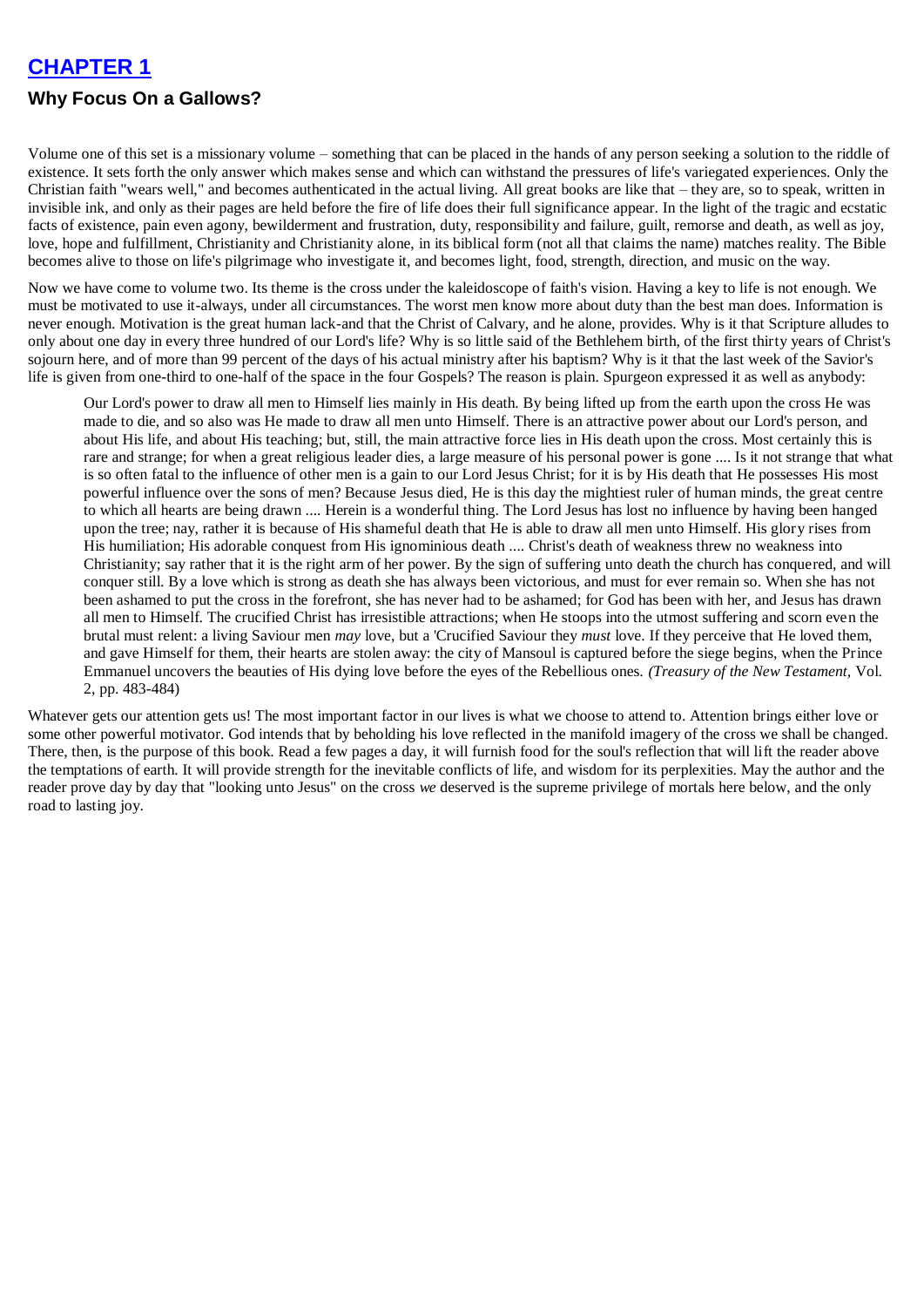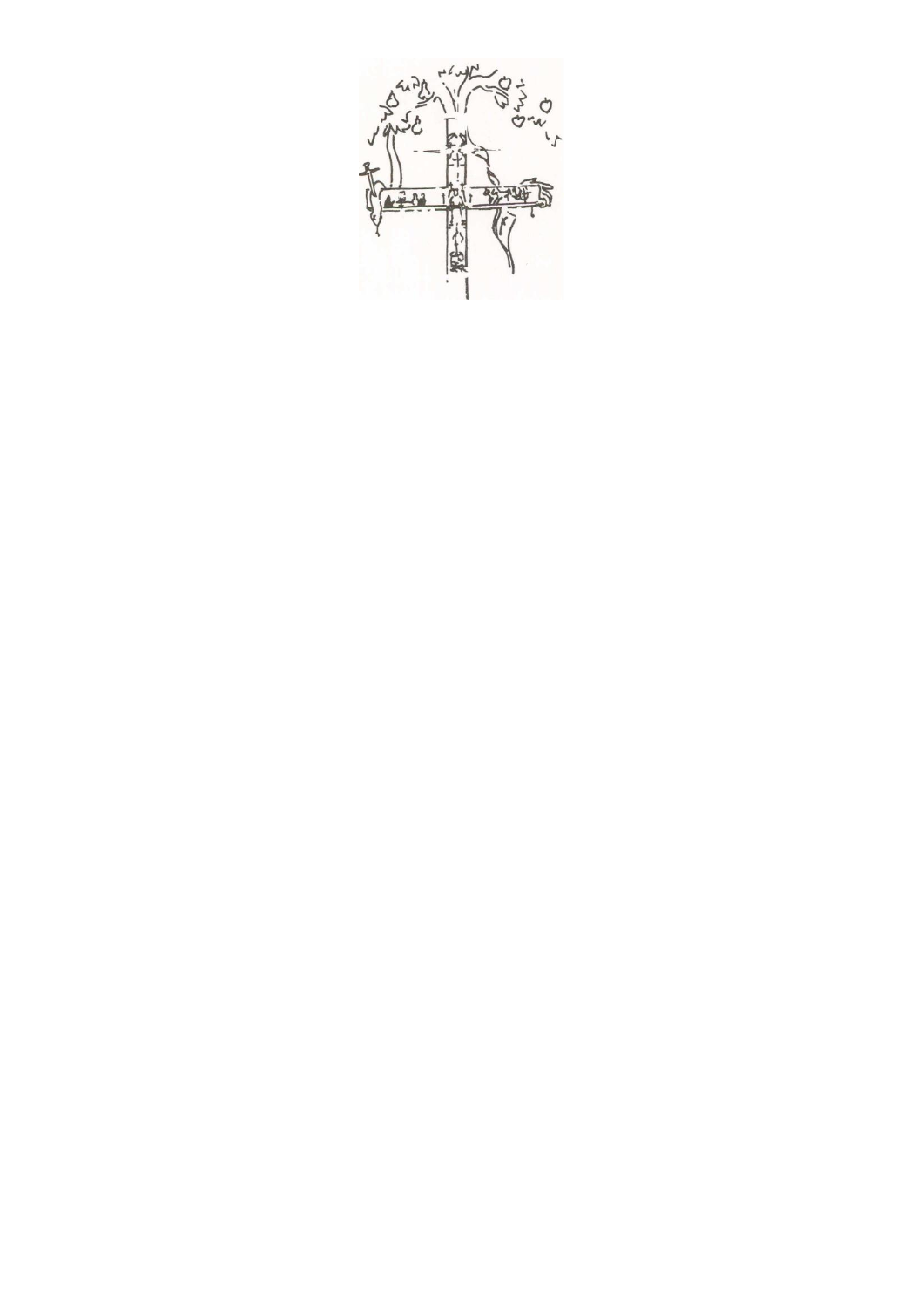# <span id="page-9-0"></span>**Diamonds From Hell – The Cross Through The Kaleidoscope**

Everything we do and say reflects what we are. Deeds and words reveal character. So it is with God. Uncorrupted nature was originally his garment, history is his story in parabolic acts, and later, Scripture becomes his tongue. Even nature has a message to tell for anyone who has ears to hear and eyes to see. But it is Christ on the cross who unveils God's heart, for at Calvary heaven is positively shouting.

Golgotha was hell, but a hell scintillating with diamonds. These diamonds have many facets and even a fast revolving kaleidoscope could catch only their partial beauty. Nevertheless we shall try. I know of no better way to be awakened from our spiritual slumber than by considering the jeweled testimony of Calvary.

Like the Bible, the cross has an outer form and an inner meaning. For example, the New Testament uses the story of creation as an image of redemption (Gn 1:1; 2 Cor 4:6; 5:17). And is not the story of Israel's redemption from Egypt the story of every sinner saved by grace? Every believer has symbolically left the Egypt of idolatrous bondage by the blood of the Lamb and has set off for the Promised Land nourished by the Manna of heaven and the Water of Life. This symbolism of Scripture finds its most concentrated essence at the cross. The outer form of Calvary speaks merely of a man suffering a death penalty in the days of Pontius Pilate for the crime of disturbing the peace of both religion and State. The inner meaning, however, has many layers, only some of which we have space to touch upon.

### **Calvary – A Diamond Mine**

From the beginning of the Christian era there have been devout minds who have recognized that every detail of fact connected with the cross has transcendent significance. Alexander Maclaren when preaching on Luke 23:42 declared: "Everything of the future history of the world under the gospel is typified in the events of the crucifixion." If at Calvary the message from heaven reached its greatest intensity, we would expect the decibel levels to rise. God's revelation at this crisis point is accompanied by signs and wonders which are graphic and sharply etched, and which point to infinite truths-truths which can transform any life, however dejected, however apparently hopeless.

The events of that Black Friday were not coincidental.

The sacred hill became a vignette of all time, all places, all people and all truth. It may well bear the close scrutiny of a spiritual microscope, for the jots and tittles of heaven's proclamation at Calvary have a depth worthy of the Divine Author.

Let's take John 19:29 for an example. "A bowl full of vinegar stood there; so they put a sponge full of vinegar on hyssop and held it to his mouth." Both the hyssop and the sponge offer significant hints of the comprehensiveness of Calvary's benefits. From some forest tree the cross had been taken, and at this moment of Christ's thirst, it is united with the hyssop shrub-the tiniest green growth ever reckoned as a tree, usually being no more than a foot and a half high (1 Ki 4:33). On that cross was man-the greatest, most complex form of God's original creation- now linked with the sponge-the very lowest form of animal life. Thus the cross takes in all, even the entire created order. Tree, shrub, man and sponge play out their respective roles in Golgotha's drama.

Some may question the appropriateness of this method of interpreting the symbols associated with the cross. Yet it is impossible to deny that deeper meanings exist, meanings often intended by the Gospel writers but which lie beneath the surface of the text. For instance, when we compare the close of Christ's life with its beginning, we marvel at the purposeful symmetry of it. He begins in a sealed, virgin *womb,*  cared for by a just man called Joseph. Forty days after his birth, he is presented at the temple in Jerusalem. At the end of that unique life we find our Lord in a sealed virgin *tomb* cared for by another just man named Joseph. Forty days after his death, having emerged from the tomb, he ascends to the heavenly temple – the new Jerusalem above. This, also, like his first visit to the earthly Jerusalem, was for the purpose of dedication (Dan 9:24; Heb 9:11-14; 10:19, 20). The thoughtful reader of the Scriptures will find scores of other parallels which indicate the marvel of the inspired design. One finds not only a story of great wonder but also the wonder of a great story!

It was not by chance that Christ was crucified rather than Barabbas, and that Israel had to choose either Christ or Caesar as king. Nor was it by chance that the crucifixion took place at the time of the Passover redemption festival, and that the Lamb of God was placed on the center cross with a sign over his head proclaiming him king. Even the nature of his death by crucifixion with its linking of heaven and earth and the two extremes of the horizon, a bloody shameful death wherein he is stripped of his garments that his crucifiers might be clothed-all of this transcends coincidence and echoes with deep symbolic meaning. He who from eternity had been in the midst between the Father and the Spirit, came to the middle of the ancient world – Israel, the crossroads of the nations – in the midst of the ages in order to hang in the midst between two thieves. Only our own blindness causes us to miss the centrality of Christ.

Similarly, there is darkness around the cross at the time when Christ felt his Father's face withdrawn, the scattering of that darkness when he spoke again, the rending of the veil between the holy and the most holy places of the temple and the opening of the graves when he died, the twin fountains of blood and water from his riven side-all of these clearly constitute the dramatic enactment of the basic truths of the gospel.

The mighty earthquake, the intense darkness, the opened graves and the resurrection of some of the dead, the King lifted up above his subjects, dividing them (as he did the thieves) between the lost and the saved-all these point to the last great day, typified by the judgment of the cross (Jn 12:31-32).

John, who gives more space to the Passion than the other Gospel writers, uses words and phrases with double meanings. When he speaks of the "lifting up" of Christ (Jn 12:32), he means not only the physical elevation of the Savior's body, but also his glorification before the universe. When describing the exit of Judas from the Last Supper, he adds, "and it was night." It is not difficult to discern that he was conveying more than information about the time of day. He sees that the sun has set in the soul of the betrayer.

It has been evident to various commentators that John had a double meaning in mind when he portrayed the feeding of the hungry multitudes in the desert and then went on to describe Christ interceding upon a mountain (Jn 6:1-15). Later, Christ descended the same mountain to save his endangered disciples from the storm at sea (vv 16-21). All this the Spirit intended to be a depiction of the cross and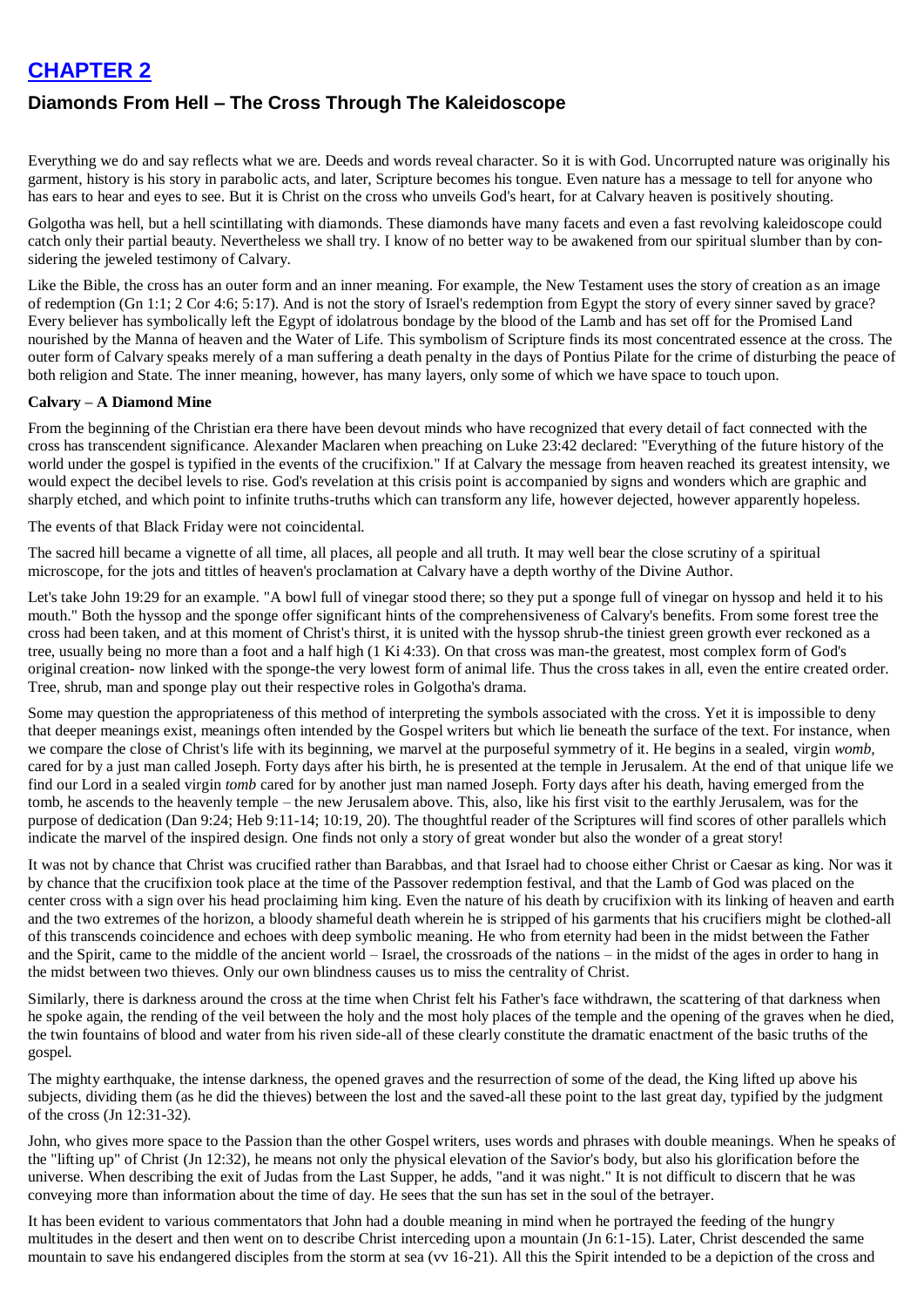the subsequent spreading gospel message to feed the hungry multitudes, while our Lord intercedes in heaven above. He will return to rescue his threatened church from the storm at the end of the world, in the last watch of earth's dark night.

Symbols are prominent from the beginning to the end of John's Gospel. It is clearly appropriate that these symbols should increase in number and significance as John narrates the climax. In the early chapters of his Gospel we perceive John's emphasis upon such figures as the temple and the lamb of sacrifice. It is not unexpected, therefore, to find him towards the close of the story stressing the conjunction of Christ's death with the key temple event, namely, the Passover with its sacrifices of lambs commemorating the redemption from Egyptian slavery.

The above are merely random examples of the inner meanings found in the Atonement. We wish to use a spiritual kaleidoscope on Calvary, suggesting for our healing and strengthening some of the patterns which are there to be found. Certain of these patterns are clearly expressed in Scripture itself. Others illustrate the use of spiritual imagination devotionally employed and may help some but not others. If the reader is encouraged to meditate on the greatest event in time and eternity, and to seek to plumb its depths, these meditations will not be in vain. Nothing suggested here is original with this author, for all the facets of Calvary now discussed have been dwelt upon by many Christian writers over the centuries.

#### **The Gardens of Life and Death**

The kiss of the sun for pardon, The song of the bird for mirth, One is nearer God's heart in a garden, Than anywhere else on earth.

According to John 19:41, "In the place where he was crucified there was a garden, and in the garden a new tomb where no one had ever been laid." This is a deeply significant stroke in John's painting of Calvary. Life is a garden, but it contains the inevitable cross and tomb. Most Christians know that the New Testament repeatedly calls Christ's cross a tree. But few have observed that John is particular to say that in the very place where that tree was planted there was a garden. Just as the world began with a garden, it legally ends in a garden (Heb 1:1; 9:26; 1 Jn 2:18; 1 Cor 10:13). In a replay of earth's beginning, the cross becomes God's testing "tree of knowledge" as well as the "tree of life."

Genesis 1-3 tells of the new creation with the paradise garden at its center. In that garden is shown a man in the image of God, a son of God, the head of the race, a naked Adam, who on the afternoon of the sixth day had his side opened while he slept, in order to have a bride. John is alluding to all this as he presents the second Adam, the son of God, the head of a *new* race who atones for Adam's garden sin in another garden, and who, like the Adam of Eden, falls asleep in order that he too might have a bride-the church (Eph 5:25-33; Rev 19:7-9; Jn 19:23-27, 34, 41).

The Calvary event also takes place on the sixth day and it is late in the day when Christ falls asleep and his side is opened. Immediately after, humanity's Head rested on the first Sabbath of the new age. The only whole day Christ spent in the tomb was the Sabbath of rest, thus commemorating the new creation and the finished redemption. Observe that the key word "finished," repeated in Genesis 2:1-3, appears again in connection with the close of the Redeemer's work and at the same time (In 19:30). In the beginning, Christ the Creator worked six days and rested on the seventh. At passion week he does the same. And on the cross itself he endures Satanic onslaughts for six hours and enters into rest on the seventh.

The garden of Calvary continues the travail of the garden of Gethsemane where Christ's blood first began to flow. The two gardens of our Lord's sufferings thus make one and it is fruitful to compare it with the garden of Eden where man was lost and cursed as a result of his failure to trust and obey. Arthur Pink is one of many who have summarized the relationships between Gethsemane and Eden.

The contrasts between them are indeed most striking. In Eden, all was delightful; in Gethsemane, all was terrible. In Eden, Adam and Eve parleyed with Satan; in Gethsemane, the last Adam sought the face of His Father. In Eden, Adam sinned; in Gethsemane, the Saviour suffered. In Eden, Adam fell; in Gethsemane, the Redeemer conquered. The conflict in Eden took place by day; the conflict in Gethsemane was waged at night. In the one, Adam fell before Satan; in the other, the soldiers fell before Christ. In Eden, the race was lost; in Gethsemane, Christ announced, "Of them which thou gavest me have I lost none" (Jn 18:9). In Eden, Adam took the fruit from Eve's hand; in Gethsemane, Christ received the cup from his Father's hand. In Eden, Adam hid himself; in Gethsemane, Christ boldly showed himself. In Eden, God sought Adam; in Gethsemane, the last Adam sought God. From Eden Adam was "driven"; from Gethsemane Christ was "led." In Eden the "sword" was drawn (Gen 3:24); in Gethsemane, the "sword" was sheathed  $(In 18:11).$ <sup>1</sup>

### **The Trees of Eden and Calvary**

Having compared the gardens, it is natural to compare the tree in the first garden, which was the instrument of the curse, and the tree of the cross where Christ was made a curse for us. Genesis 2:9 speaks of the first, and in Acts 5:30 and 1 Peter 2:24 we find the second. For centuries, commentators have delighted in contrasting and comparing the trees of Eden and Calvary.

Both trees are the trees of the knowledge of good and evil. At the cross we have a revelation of the goodness of God and the evil of man transcending all other disclosures. At the cross the believer finds a view pleasant to the *eye* of faith, and good for spiritual food, just as the tree in Eden was said to be pleasant to the sight and good for food. When the woman found the tree one "to be desired to make one wise" she plucked its fruit, and when we find in the cross the wisdom of God we partake of it. Concerning both trees we find that they are located "in the midst" (Gn 2:9; Jn 19:18; cf. Rev 1:13; 5:6; 22:2).

By this repeated phrase in connection with the trees of life and knowledge and with the cross of Jesus, we are reminded of the centrality of Christ and his sacrifice. The Savior of Calvary stands between God and man, between the Father and the Spirit, between life and death, between time and eternity, law and grace, judgment and mercy. The tree of life in the midst of Paradise also symbolized his cross, since to find Christ as one's sacrifice is to find paradise. Only if we keep him in the center of all beliefs and practices can all be well.

By way of contrast, we observe that God planted the first tree and man the second. Man was forbidden to partake of the Edenic tree but he is invited to eat of the second. In one case we have Satan saying in effect, "Take and eat and you will be blessed." At the communion service which prefigured his death Jesus bade his disciples, "Take, eat" that they might be healed.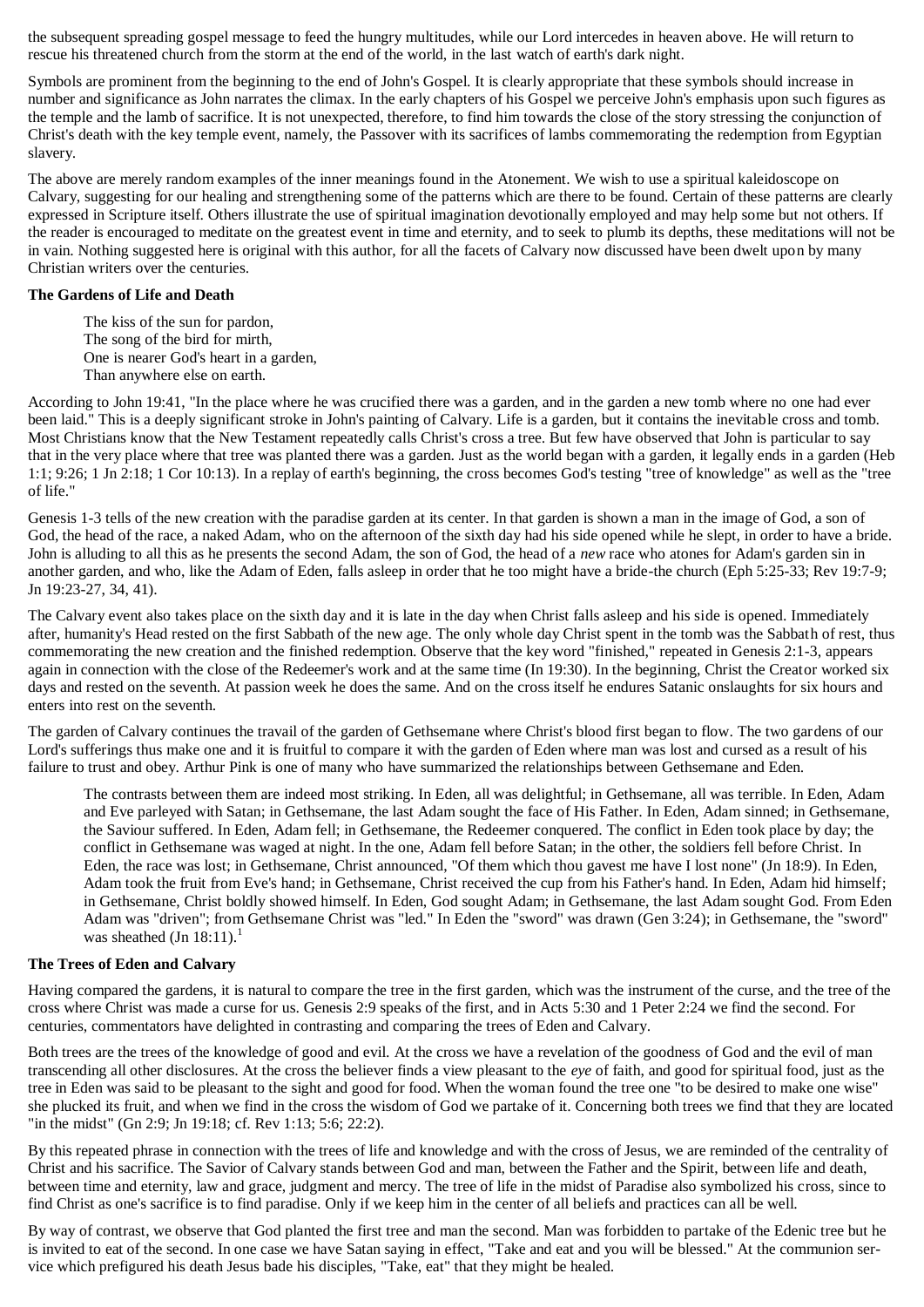While a thief stealing from the first tree was expelled from Paradise, another thief, millenniums later, was promised entrance into Paradise *because* he partook of the second tree.

On numerous occasions, Scripture refers to the cross as a tree. This is most appropriate since trees provide food and shelter; they are places of rest and beauty, and have, in themselves, the seed of continued life. In all these ways, every good tree points to the cross of Christ.

In Genesis 18:4 the tree is pictured as a place giving rest, in contrast to the previous reference to a tree which depicted it as the place of the curse (Gn 3:17). In the next passage referring to a tree (Ex 15:23-25), we find it the symbol of transformation. In 2 Kings 6:1-7 a tree branch becomes the agent of resurrection and ascension. Thus to every believer the cross is rest, transformation, resurrection and ascension (Eph 2:1-6). Calvary has transformed the tree of Knowledge of good and evil into a tree of life for all who believe.

### **The Cross as an Altar**

Our Lord's first words from the cross were, "Father, forgive them, for they know not what they do" (Lk 23:34). Here we see our Lord as *intercessory priest.* A few minutes before, when women had wept over him, he had filled his *prophetic office* to the full by a final prediction about the coming destruction of Jerusalem (Lk 23:28-31). He is also shown to be a *king* by the title placed on the cross above his head. Jesus as Messiah is prophet, priest, and king. As soon as his blood spurted under the piercing nails, our Lord interceded. The cross became his altar.

### **The Cross as a Throne**

"Jesus of Nazareth, king of the Jews" was the title affixed to the cross. Earlier he had been clothed in purple and given a mock scepter, while men had brazenly bowed before him. As a king he had appointed the believing thief to Paradise, and given directions regarding his mother and beloved disciple. We bow our knees before him, and our wills in submission, when we observe that even our king became obedient unto death. From the throne of the cross he still reigns over the hearts of millions, for that throne is also a magnet (Jn 12:32).

### **The Cross as a Judgment Bar**

Christ's second word from the cross appointed the penitent thief to Paradise, and the other (by omission) to perdition. Thus our Lord's cross was also his judgment seat from which he adjudicated between the saved and the lost. Wherever Jesus is, there is a division among the people because of him (Jn 7:43).

Those who believe are not condemned, but those who do not believe are condemned already. In John 12:31-32, Jesus described his coming crucifixion as the judgment of the world, and wherever that cross is proclaimed, men are either judged worthy of eternal life as they believe, or worthy of eternal death if they reject the appeal of infinite love. How strange yet how significant, that he who could give sight to the blind and life to the dead, who could darken the skies and calm the waters, refuses to force men into his kingdom.

### **The Cross as a MercySeat**

Paul refers to the cross as a mercy seat (Rom 3:25 original). The original Greek word ("hilasterion") signifies also propitiation and expiation. As the blood-stained-mercyseat of old came between God and the broken law in the sanctuary, even now the cross intervenes between the sinner and the great Judge. Blood was sprinkled on the golden cover of the Ark of the Covenant to acknowledge the righteous claims of God's eternal law. God can never take lightly its violation, yet through his own provision he is able to shelter the sinner without excusing his sin or detracting from the sacred law by a hairbreadth. The law remains a *perfect standard,* but because of our sin it can never give us a *perfect standing* before God. At the cross (our mercy seat) mercy and fidelity meet, and righteousness and peace kiss each other (Ps 85: 10). Thus God can be just as well as the justifier of the sinner (Rom 3:26). He is not only faithful in forgiving, but also just, because in welcoming back the rebel, he in no wise lessens the claims of that law which reflects his character and rule (1 Jn 1:9).

### **The Cross as a Triumphal Chariot**

In Colossians 2:15 the cross is said to be a place of triumph where Christ defeated wicked principalities and powers. The metaphor is borrowed from the well-known Roman parade of triumph for a returning conqueror.

### **The Cross as Trophy, Ensign, Rod, Etc.**

As we continue to turn our spiritual kaleidoscope, the cross can be seen as many other things as well. It is the trophy of the Conqueror of death, like the staff of Elisha which resurrected the dead child after being laid upon him (2 Ki 4:18-37). It is the ensign of the Captain of our salvation, like the spear of Joshua stretched forth over the city of Ai before its fall (Jos 8:18). It is the rod of divine justice against sinners, for what befell Christ will befall all who reject him. Thus it is the axe laid at the root of the barren tree, foretold by John the Baptist (Lk 3:9).

Looking at the cross, we see Aaron's rod which budded denoting the true priesthood. We see the rod of Moses which resulted from taking the serpent by the tail and which parted the Red Sea of death, destroying Pharaoh and rescuing Israel. We see the ark of Noah which saved his family from the deluge of wrath. We see also the ark of the law enshrining God's sacred rule of right.

#### **The Cross as a Pulpit**

The cross was also a pulpit from which Christ gave his greatest sermon, just seven sentences apparently detached from one another, but actually forming a beautiful unity and a spiritual masterpiece. To that sermon we will turn in chapters six and seven.

### **REFERENCE**

1. John (Grand Rapids, 1974), 3:157-58.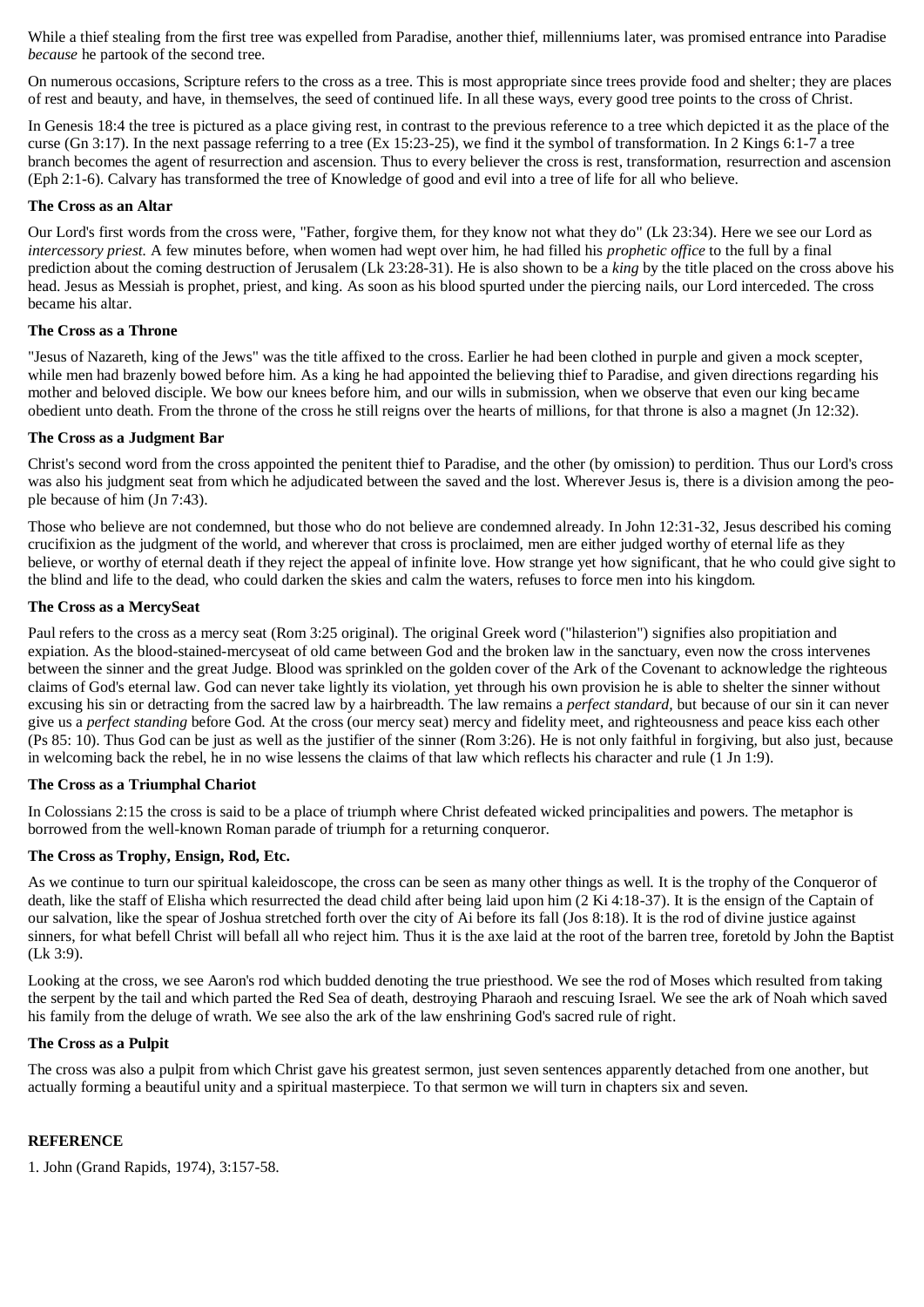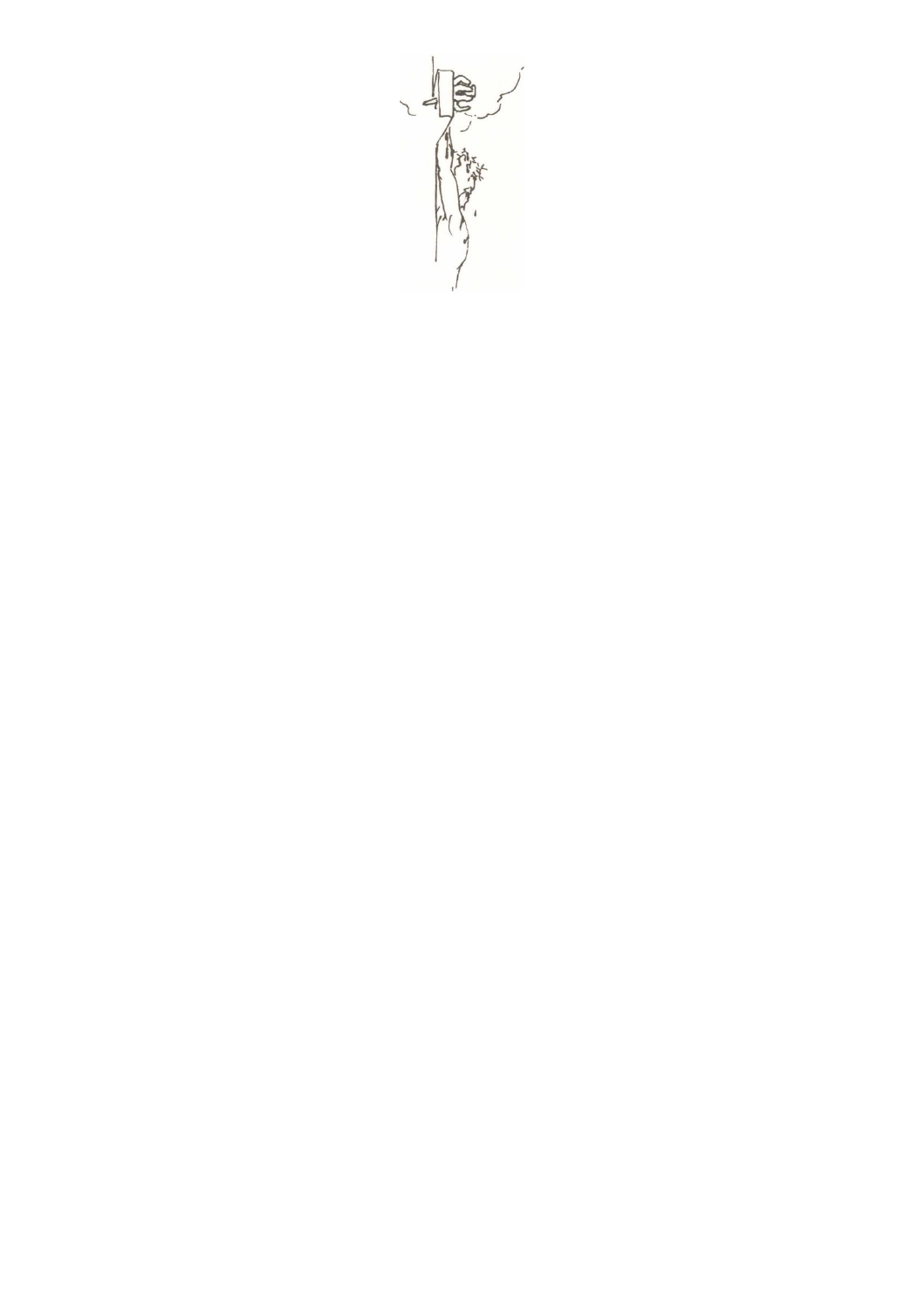# <span id="page-13-0"></span>**Snapshots of the Calvary Drama (Part One) The Place, the Time, the Manner, and the Man**

### **The Place**

According to Ezekiel 5:5, Palestine, the land-bridge between the three continents of Europe, Asia, and Africa, is the center of the earth. Jerusalem is Palestine's center, and there Christ was put to shame for us. At Golgotha ("place of the skull") our Lord was publicly treated as refuse. The Latin name of the place was "Calvary," and it means the same. Probably the site got its name from the skulls and dead bones which remained there after the former crucifixions as though it had been a charnel house. At this site death itself appeared in the most disgusting shape. Only the most abject of all men ended their days on Golgotha. Thus Christ became for us – "a worm and no man."

# **A Skull "Outside the Gate"**

A skull is an empty head and Christianity is foolishness to them that perish, because the wicked cannot understand a love so intense as to consent to complete self-emptying. But for the believer Golgotha represents the wisdom of God where the Head of the church gave himself for all. It should remind us that not only by creation, but by redemption "the head of every man is Christ" (1 Cor 11:3). He is also "the head of all principality and power."

The place of execution is further described as being "outside the gate" (Heb 13:12). Beyond the city was the place for lepers and for garbage. Here Christ went for our sakes to the place of shame and rejection and pain. Christ "suffered" "outside the gate." Ultimately all who are lost will suffer outside the Holy City, according to Revelation 20:9. Those who do not accept what once happened outside Jerusalem must themselves repeat that tragic death.

Christ died under the open expanse of heaven, not under a roof or in a temple. Thus it was symbolized that he became a spectacle to all, including the angels in heaven, that he suffered not only for the Jews but for the whole world. He was suspended in the air and his blood drops moistened the earth, symbolizing the cleansing of all creation.

Outside the city Christ faced west where his gospel would soon spread. There was a thoroughfare nearby representing the earth in which earth's pilgrims are confronted by the cross as they journey through life. Most pilgrims mock, but some observing the One on the cross confess, "Surely this is the son of God" (Mt 27:54).

Calvary at Jerusalem is the very hill of Moriah where Isaac was offered up centuries before. Remember that the child of promise miraculously born was under the sentence of death for three days, and traveled with his father bearing on his back the wood on which he was to be sacrificed. Now the true Isaac has come, and to show that, he is offered at the same site. He too can say, "The Father has not left me alone. He that sent me is with me."

Long before Isaac, Noah had offered sacrifices adjoining the saving wood of the ark after emerging from the storm of the wrath of God. That sacrifice had been the symbolism of a new covenant made with a new world. So it was at Calvary. The fierce outpouring of divine wrath against evil fell on the One attached to Calvary's tree that it might never fall on us.

God's wrath, of course, is not like ours, selfish and ungovernable. His is a holy wrath, the inevitable reaction of holiness against evil, and it is a healing wrath which brings salvation and holiness to all who are in sympathy with it. Whenever wrath threatens, there is the ark of safety available to all who accept the invitation to "come."

So much for the *place* of the Atonement – the place of the new Noah, the new ark, and the new covenant. What about the time?

### **The Time**

"When the fullness of time was come, God sent forth his son, made of a woman, made under the law" (Gal 4:4).

Mankind had come to its end sociologically, philosophically, and religiously, when Christ came. Says the poet about the Roman empire:

On that hard pagan world disgust and secret loathing fell;

Deep weariness and sated lust had made of life a hell.

Most men were slaves, and women and children were but chattels. Infanticide was a common practice, and suicide was pandemic. The religions of Egypt, Babylon, and Greece, as well as the philosophies of Athens, had all been tried and found wanting. Then and not till then did God come.

Every year for fifteen centuries, on the fourteenth day of the first month, Israel slew her Passover lambs between three and six o'clock, With bitter herbs and unleavened bread the flesh was eaten to commemorate deliverance from Egypt, when the firstborn of the captor died, but Israel's firstborn lived.

And now at this identical time the Lamb of God was slain, commemorating a greater redemption than that of Egypt. And we, with the bitter herbs of contrition and the unleavened bread of life (freedom from cherished sin), feed on the Lamb of God who has taken away the sin of the world. As the lamb was slain while the Israelites were still in Egypt, Christ died for our sins "while we were yet sinners," "without strength," and "enemies" (Rom 5:6-11). Christ was thirty-three when he died, and the timing here is marvelously appropriate. After the early thirties, death and decay begin to make their inroads. But Christ, as the sacrifice without spot or blemish, offered himself before deterioration of age touched him. He was the perfect oblation indeed!

It was on the sixth day that our Lord died-the day the first Adam was born and the serpent also. On the sixth day of redemption's Passion Week, our Lord finished his work again, and entered into the rest of the holy Sabbath. Before the sunset, the side of the second Adam was opened that the streams of blood and water might make possible the birth of the church, his Eve.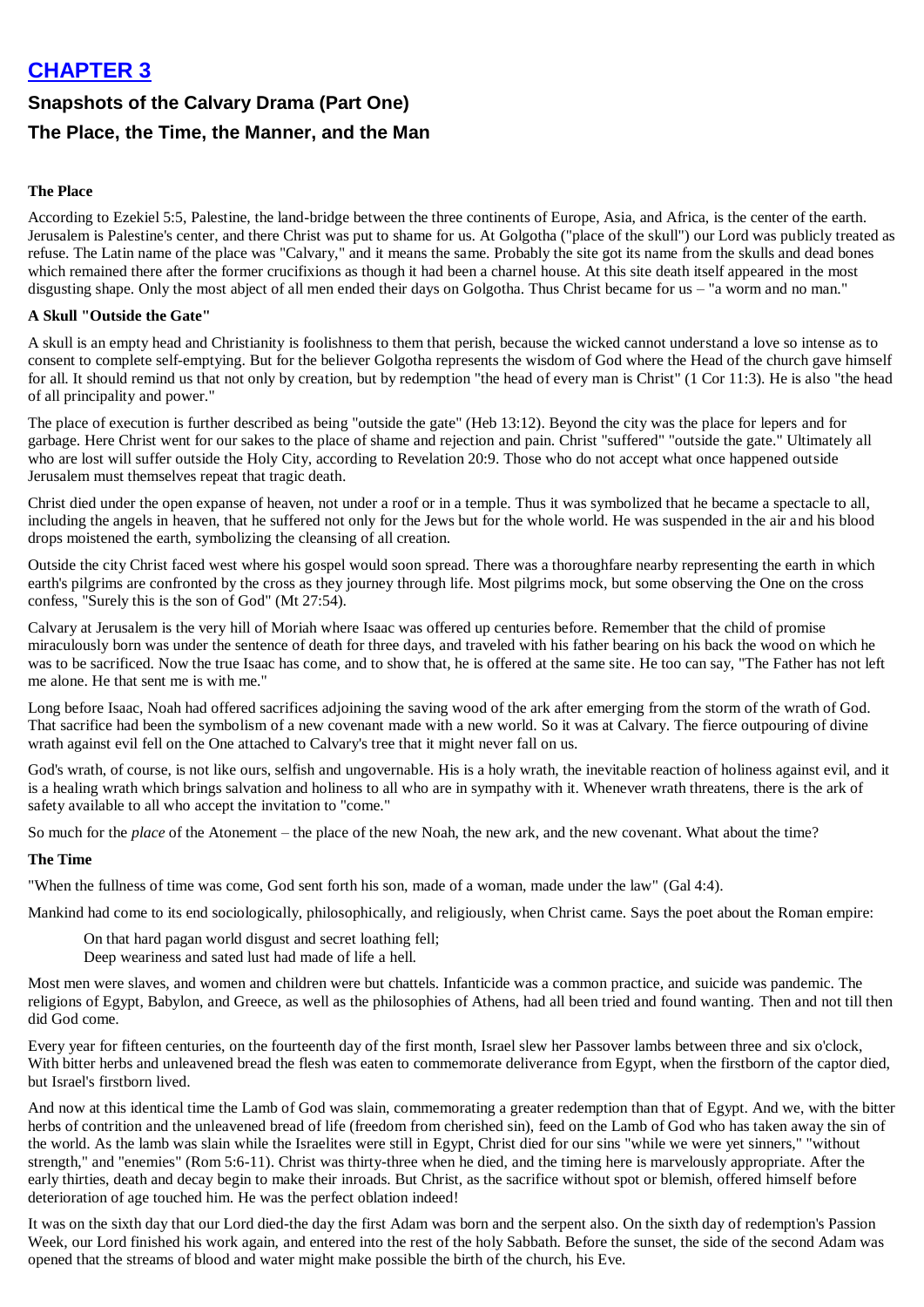That Friday night showed the glory of a full moon, after the eclipse putting out of the light of the sun, emblematic of the church now seen in her Lord's fullness because he, the Sun of righteousness, has emptied himself for her.

Daniel, the prophet, had foretold that from the time of the restoration of the city and the temple there would be ten Jubilees until the coming of the Messiah, and that he would be cut off after half a week of years in order that transgression might be finished, sin ended, iniquity atoned for, everlasting righteousness brought in, the prophetic word sealed by fulfillment and the temple of God in heaven and earth (the new Jerusalem and the church) anointed by the Holy Spirit's effusion (Dan 9:24-27). So it transpired.

The Day of Atonement was the day on which at the fiftieth year the Jubilee was proclaimed by the blowing of trumpets. Calvary was the Atonement in reality, ushering in the true Jubilee of eternal salvation. All this Christ anticipated when he proclaimed at the opening of his ministry "The Spirit of the Lord is upon me, because he hath anointed me to preach the gospel to the poor; he has sent me to heal the broken hearted, to preach deliverance to the captives, and recovering of sight to the blind, to set at liberty them that are bruised, to preach the acceptable year of the Lord" (Lk 4:18).

Christ came and announced the great Jubilee, ten Jubilees after the establishment of the Holy City and temple. He announced the kingdom of God into which all who believed pressed by the violence of faith commemorating their personal Jubilee of freedom and rejoicing (Mt 11:12). The process of establishment of the church by Christ took three and a half years-a broken seven – emblem of his unrest while rejected by sinners, that we who rejected and crucified him might find rest.

"Seventy sevens," Daniel had predicted, would pass before Christ would be "cut off" that the great Sabbath of man's perfect rest in Christ might dawn. To this each weekly Sabbath witnesses as Hebrews 4:3 reminds us. "We who have believed do enter into rest, although the works were finished from the foundation of the world." Immediately prior to the New Testament's first record of Christ's Sabbath reforms, we have the great invitation "Come unto me all ye that labor and are heavy laden and I will give you rest" (Mt 11:28).

### **The Pattern of the Week**

Daniel had divided his seventy weeks of years into seven weeks, sixty-two weeks, and one week-an evening, a night, and a glorious dawning. Thus he used the Sabbath pattern of the first creation to point to the coming of the new creation (2 Cor 5:17). In the Gospel record of Luke, we find the whole narrative revolving around seven Sabbath pericopes, climaxing in that great Sabbath when our Lord rested from his work of redemption that the holy day might commemorate the saving death of the second Adam as well as the birth of the first.

Each week of time (for the week is an institution founded only on the revelation of Scripture) commemorates the calendar of creation and redemption, and is taken for granted in the New Testament as sacrosanct for Christians.

### **The Manner**

The implement and manner of death at Calvary, as well as the place and the time, are highly symbolic. The raised victim was one rejected by heaven and earth. He was stripped naked for he owned nothing and was but the object of shame and obloquy. Crucifixion is not death but unto death. Every moment seemed an aeon as the Infinite One suffered for the millenniums of human sin. When we recognize who it was that hung on the tree at Calvary, we discern more and more layers of meaning in the manner of the execution. The very shape of the cross – extending above, below, and on either side-suggests the height, depth, length, and breadth of the love of Christ (Eph 3:18). Pointing to heaven from which the Sufferer came, but rooted in the earth he came to redeem, the outstretched arms on the transverse beam constitute an invitation to all mankind to come and be embraced by divine love. Man may reject an angry deity, but how can he reject one who, while suffering for him, smiles and leans forward with outstretched arms of welcome?

Daniel had dreamed of a tree filling the whole earth and becoming the source of food and rest for all creatures. Such a tree is the cross. Like Aaron's rod that budded, this wood also appears lifeless but buds nevertheless, and brings forth fruit, unceasing fruit throughout time and eternity. It is the rod of the true Priest, the real Aaron and Melchizedec.

We may not agree with what all the ancients have seen in the symbolism of Calvary, but consideration of their reflections can yield rich fruit. Take, for instance, the conclusions of the Latin Church Fathers, Austin and Theophylact, quoted by Isaac Williams:

"It was by the wisdom of God, says St. Austin, undertaken for our example, that we might not only not fear death, but even no kind of death; for among all kinds of death, none was more execrable and more dreadful than this." And in another place he says, "observe of what great virtue is the Cross; Adam despised the command, taking the apple from the tree; but what Adam hath lost, Christ hath found on the Cross. An ark of wood delivered mankind from the deluge of waters. When the people of God were departing from Egypt, Moses with a rod divided the sea, overthrew Pharoah and ransomed the people of God. The same Moses sent the wood into the water and turned the bitter water into sweetness. By the rod of wood, the saving wave is brought forth from the Spiritual Rock. And it was not without the rod that Amalek was overcome, when Moses was stretched forth with his extended hands; and the Law of God is committed to the ark of the Covenant made of wood; that by all of these, as it were through certain steps, they might arrive at length at the wood of the Cross." And Theophylact observes to this effect, that "from the tree, and from the pleasure resulting therefrom, came death; and from the Tree, and from the pains thereon sustained, came life." Thus did the Lord, like Moses, seize the old Serpent, from which human nature fled, and it hath become a rod in his hand, the rod of God, with which He will work wonders in the land of Egypt; delivering His chosen out of the house of bondage, and dividing the sea as a way for His ransomed to pass over.<sup>1</sup>

In the instrument of human and satanic hate we see also the sword of God. Its point is downward and the hilt is above towards heaven as if in the hand of the great Judge. It pierces the earth and the serpent that crawls thereon, also nailing and burying the note of man's indebtedness for sin (Col 2:14).

### **The Cross in Israel**

From all eternity the cross was planned and designed.

Angels beholding the camp of Israel in the wilderness saw the cross. There were three tribes to the north, three to the south, three to the west, and three to the east, but only four principal standards at the points of the compass. And in the heart of the encampment was the sanctuary whose furniture, if linked by straight lines, projects a cross.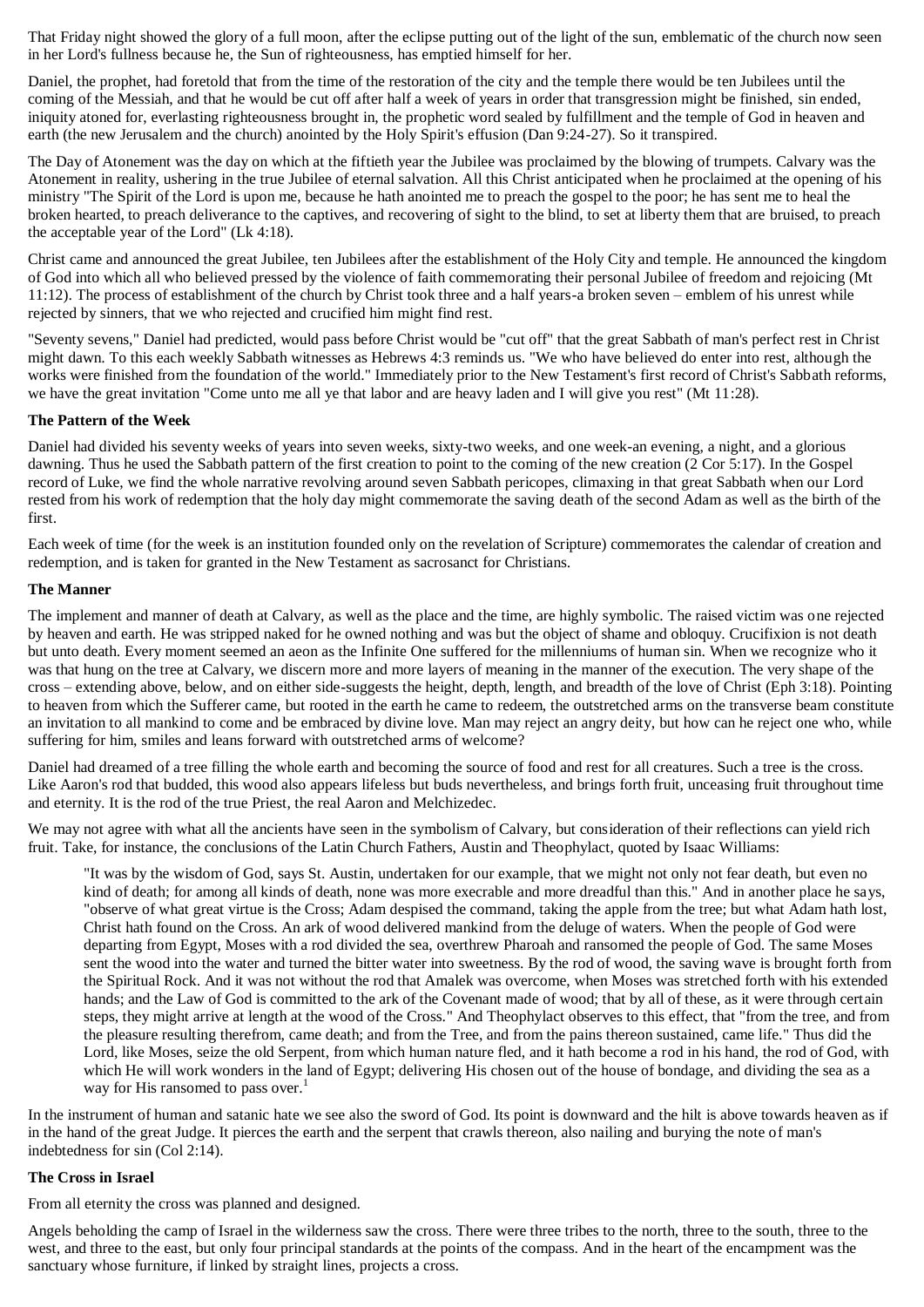Krummacher has written beautifully on the significance of the manner of our Lord's death:

There stands the mysterious cross – a rock against which the very waves of the curse break, a lightning-conductor, by which the destroying fluid descends, which would otherwise have crushed the world. He who so mercifully engaged to direct this thunderbolt against himself, hangs yonder in profound darkness. Still he remains the Morning Star, announcing an eternal Sabbath to the world. Though rejected by heaven and earth, yet he forms, as such, the connecting link between them both, and the Mediator of their eternal and renewed amity. Ah see! his bleeding arms are extended wide; he stretches them out to every sinner. His hands are pointed to the east and west; for he shall gather his children from the ends of the earth. The top of the cross is directed toward the sky; far above the world will its effects extend. Its foot is fixed in the earth; the cross becomes a wondrous tree, from which we reap the fruit of an eternal reconciliation.... There stands erected the standard of the new covenant, which, when it is understood, spreads terror around it no less than delight, and produces lamentation no less than joy and rejoicing. It stands to this day, and will stand forever, and no more fears those who would overturn it than the staff of Moses feared when those of the magicians hissed around it. And wherever it is displayed, there it is surrounded by powerful manifestations and miraculous effect. We carry it through the nations, and without a blow of the sword, conquer one country after another, and one fortress after another.... The cross is carried through the land and beneath its shade the soil becomes verdant and the dead revive. When this wondrous cross is exhibited, with a correct exposition of its hieroglyphic characters, "lightnings, thunderings, and voices" are wont to proceed. Stones melt in its vicinity, rocks rend before it, and waters, long stagnant, again ripple, clear and pure, as if some healing angel had descended into them.

…

It arches itself, like a rainbow, over our darkness, and precedes us on our path of sorrow like a pillar of fire. O that its serene light might also shine upon our path through this vale of tears, and as the tree of liberty and of life, strike deep its roots in our souls. Apprehended by faith, may it shed its heavenly fruit into our lap, and warm and expand our hearts and minds beneath its shade.<sup>2</sup>

### **The Man**

"Behold the man," said the Roman judge pointing to Christ. Thus he answered his own previous question, "What is truth?" (Jn 18:38). Christ is the truth, and that truth is made evident in his death and resurrection, as well as in his life and teaching. He is the only one who ever lived whose character and experience were sketched long before his birth! *The Biblical Illustrator* in commenting upon John 19:30 aptly uses the following from C. H. Spurgeon:

I will give the Old Testament to any wise man living and say, Go home and construct in your imagination an ideal character who shall exactly fit all that which is herein foreshadowed. Remember, he must be a prophet like unto Moses, and yet a champion like unto Joshua; he must be an Aaron and a Melchisedec; he must be both David and Solomon, Noah and Jonah, Judah and Joseph. Nay, he must not only be the lamb that was slain and the scapegoat that was not slain, the turtle dove and the priest that slew the bird, but he must be the altar, tabernacle, mercy-seat, and shewbread. Nay, to puzzle this wise man further, we remind him of prophecies so apparently contradictory that one would think they could never meet in one man. Such as these, "All men shall fall down before Him," &c., and "He is despised," &c. He must begin by showing a man born of a virgin mother, He must be a man without spot or blemish, but one upon whom the Lord doth lay the iniquities of us all. He must be a glorious One, a Son of David, yet a root out of a dry ground. Now if the greatest intellects could set themselves to invent another key to the types and prophecies they could not do it. These wondrous hieroglyphics must be left unexplained till one comes forward and proclaims, "the Cross of Christ and the Son of God incarnate." Then the whole is clear, so that he who runs may read, and a child may understand.

### **Old Testament Pictures of the Man of Calvary**

Remembering the previous quotation from Spurgeon we may say of the man of Galilee:

He is the true Adam, the true Moses, the true prophet, priest and king; he is Adam, the head of the race, the image of God, the representative of all men who falls asleep and has his side opened on the sixth day that he might have a bride; he is Abel the good Shepherd who, while yet young, was murdered by his brother because his works were righteous; he is Noah who builds a refuge from the wrath of God and thus saves his family; he is Isaac, the beloved child of promise who, under the sentence of death for three days ascended to Moriah (same place as Jerusalem), carrying the wood on his back upon which he was to be offered; he is Joseph, most beloved son, who is betrayed by his brethren for pieces of silver to the Gentiles who carry him down to Egypt and ultimately down into a prison from whence, after saving one, he rose to save millions by the bread of life, and was ultimately made lord over all the land; he is Moses the law-giver, prophet, and deliverer, who left a palace to redeem his people, a stubborn, stiff-necked generation – Moses who controlled the waters, and nourished his people by miraculous food and drink, was willing to be blotted out for the sins of the people and died while his eyesight was not dimmed nor his strength diminished. He also was resurrected and ascended to heaven.

He is Aaron the great high priest wearing the names of his people on his heart and on his shoulders; he is Joshua leading his people into the promised land; he is Boaz, Ruth's kinsman-redeemer giving her rest and fruitfulness; he is Samson by his death destroying the enemies of his people; he is David the warrior who never lost a battle when leading God's people, whose name means beloved and who was born in Bethlehem, and as a young man overcame the giant of evil; he is Solomon the wisest and richest of men who built the temple of God; he is Jonah who is taken from the wood and cast into the deep where he remained for three days prior to resurrection.

### **The Cross Biography**

In the cross we find our Savior's biography. The wood is the table on which it is written, his flesh is the parchment, the nails the quill, and his blood the ink. But it is our biography also. His brow is pierced because of our evil thoughts, his hands are nailed because of the wrong things our hands have done, his feet are rigid to the tree because of the evil places we have wandered in, his back is raw because of the idolatrous gods we have borne, his side is open near his heart because we have loved so foolishly. He is shamed because we merit only shame.

This Man sums up creation, the fall, redemption, and the new creation. All the marks of the Fall are seen in this Passion story about the only true man who (apart from Adam) has ever lived. *"Thorns*... shall the earth bring forth" Adam was told after his transgression, so the second Adam wears thorns. "In the *sweat* of thy brow thou shalt eat bread" was part of the sentence upon Adam. Thus in Gethsemane our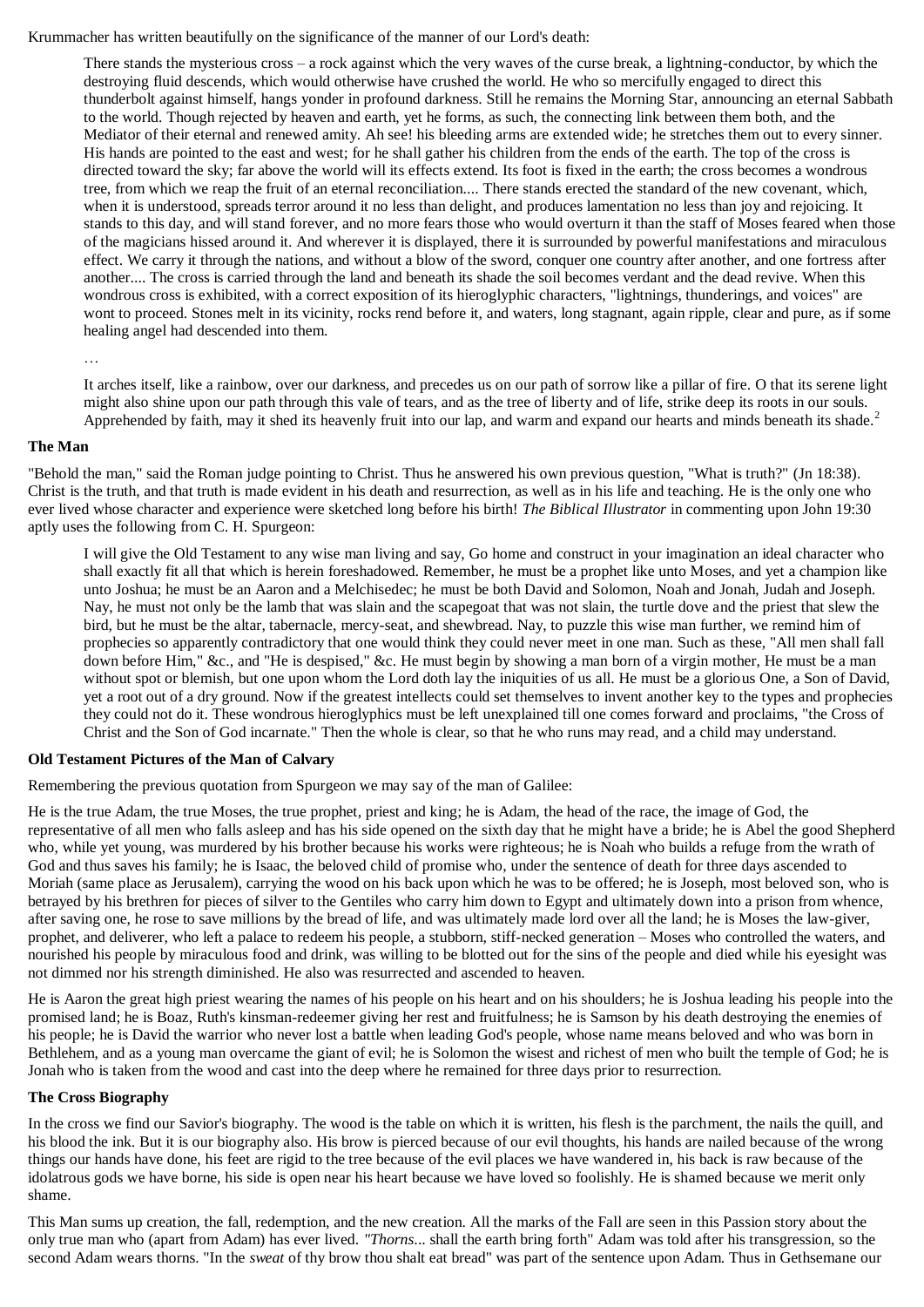Lord sweats blood. *"Cursed* art thou...." are words spoken amid the shadows of Eden, and Christ became "a curse for us." Adam became *naked* when the Spirit left him, and on the cross our Lord is shamed that he might represent us who have not a stitch of righteousness. "In *sorrow* shalt thou conceive" is the verdict upon the woman Eve, and Christ at Calvary is seen as a man of sorrows that a new Eve might be born – the church of God. Because of their transgression, the first couple were *separated* from Eden and from God. Our Lord too was separated, by our imputed guilt, from the joy of the Father's presence, crying, "My God, my God, why hast thou forsaken me?" Finally, *the sword of death* marked the dividing line between Eden and the cursed world. And that sword was thrust into the side of our Substitute on Calvary.

Who is this Man on the cross? He prays for his murderers, he promises a pentitent thief Paradise, he remembers and provides for his mother and his best friend, he washes the glory out of the sun by his blood, and when he trembles under sin, the earth shakes. When his flesh is torn, the veil of the temple is also. When he speaks in triumph, the darkness recedes, but he who could rule the waters, and multiply the loaves and raise the dead would not force faith upon the unwilling.

Who is this Man? There are seven testimonies to his innocence representing a perfect universal testimony. "Have nothing to do with this just man," warns Pilate's wife. "I have betrayed innocent blood," cries Judas in the agony of remorse. Pilate reluctantly admits, "I find no fault in him," and he quotes Herod likewise. "This man hath done nothing amiss," expostulates the penitent thief, and a little later the witnessing centurion adds, "Certainly this man was innocent." And the crowd beating their breasts after Christ's death agreed.

Innocent? Yes. Righteous? Yes. Loving? Yes. Why then does he suffer? The penitent whose hearts have been struck by the rod of the cross that tears might flow-they know why and give witness accordingly:

The condemnation was thine, that the justification might be mine; the agony was thine, that the victory might be mine; the pain was thine, that the ease might be mine; the stripes thine, that the healing balm issuing from them might be mine; the vinegar and gall thine, that the honey and the sweet might be mine; the curse was thine, that the blessing might be mine; the crown of thorns was thine, that the crown of glory might be mine; the death was thine, that the life purchased by it might be mine; thou didst pay the price, that I might enjoy the inheritance. $3$ 

Observe how his sacred body is now all one wound.

Why is it so? Because every part of our body ministers to evil. In Isaiah 1:5, 6 we read God's indictment of us all:

The whole head is sick, and the whole heart faint. From the sale of the foot even to the head, there is no soundness in it, but bruises and sores and bleeding wounds;...

As one has written long ago:

He wore that mock crown on account of our ambition; and the thorns of which it was made were on account of those worldly cares in us which choke the good seed. His ears were full of reproaches on account of our love of flattery; his face was defiled with spitting on account of our personal vanity which leads to so much sorrow and sin. For the abuse of our liberty, He is bound to the pillar; for the pollution of our hands His are pierced with nails; and for our feet that have gone astray, His are bleeding, his shame and nakedness is to atone for our vain and false excuses; the lying accusations that are poured on Him are for our unkind reproaches of each other, and His tongue is dried up for our evil language. For our desires to be glorified and admired in the assemblies of men He is brought forth by Pilate in derision and scorn....<sup>4</sup>

#### And another says:

He deigns to be spit upon who healed the blind man with his spittle. He is crowned with thorns who covers the martyrs with unfading flowers; He is stripped of His earthly robe who clothes us with robes of righteousness and of immortality; He receives gall to eat who feeds us with heavenly manna; He received vinegar to drink who gives us the cup of salvation; He who is innocent is numbered with transgressors; He who is the truth is opposed by false witnesses; the Judge of all is judged; the eternal word of God is led forth as a victim and He holds his peace.<sup>5</sup>

### And from Augustine:

Man's Maker was made man that the Lord of the Stars might nurse at His mother's breast; that the Bread might be hungry, the Fountain thirst, the Light sleep, the Way be tired from the journey, that the Truth might be accused by false witnesses ... the Teacher beaten with whips, the Vine be crowned with thorns, the Foundation be hung on a tree, that Strength might be made weak, that He who heals might be wounded, that Life might die.<sup>6</sup>

### **The Cross Typified Throughout Christ's Life and Ministry**

No wonder then that the shadow of the cross attended our Lord's life from Bethlehem to the grave. When Holman Hunt pictured the child Jesus running with outstretched arms towards his mother he significantly made the boy's shadow a cross.

He was born in the place where the sacrificial animals were sheltered. Only the ceremonially clean creatures were permitted there. On the eighth day his first blood was shed in the ceremony of circumcision, but a little later Herod's soldiers conducted a bloody massacre of children in the tiny village.

When he began his ministry, his first miracle prefigured his last work-water was turned to wine, the symbol of blood shed for our gladness. When he cleansed the temple and the Jews threatened him, he said, "Destroy this temple and in three days I will raise it up." Not long afterwards he spoke to Nicodemus about the necessity for the Son of man to be lifted up as had been the molten serpent for the healing of Israel long ago.

There came a day when he broke loaves that the hungry multitude might be fed. After that he ascended to the mountaintop to intercede for his disciples, as a year later he would ascend to heaven as priest, following the offering of himself as the bread of life for the world. From the mountain he came down to still the storm on Galilee, which threatened to destroy his disciples in the little ship. So one day he will return from heaven when the church is threatened with extinction by the wrath of men and devils.

One week before his death he accepted an invitation to a party (Jn 12:1-11). Here a woman breaks a very expensive flask of ointment over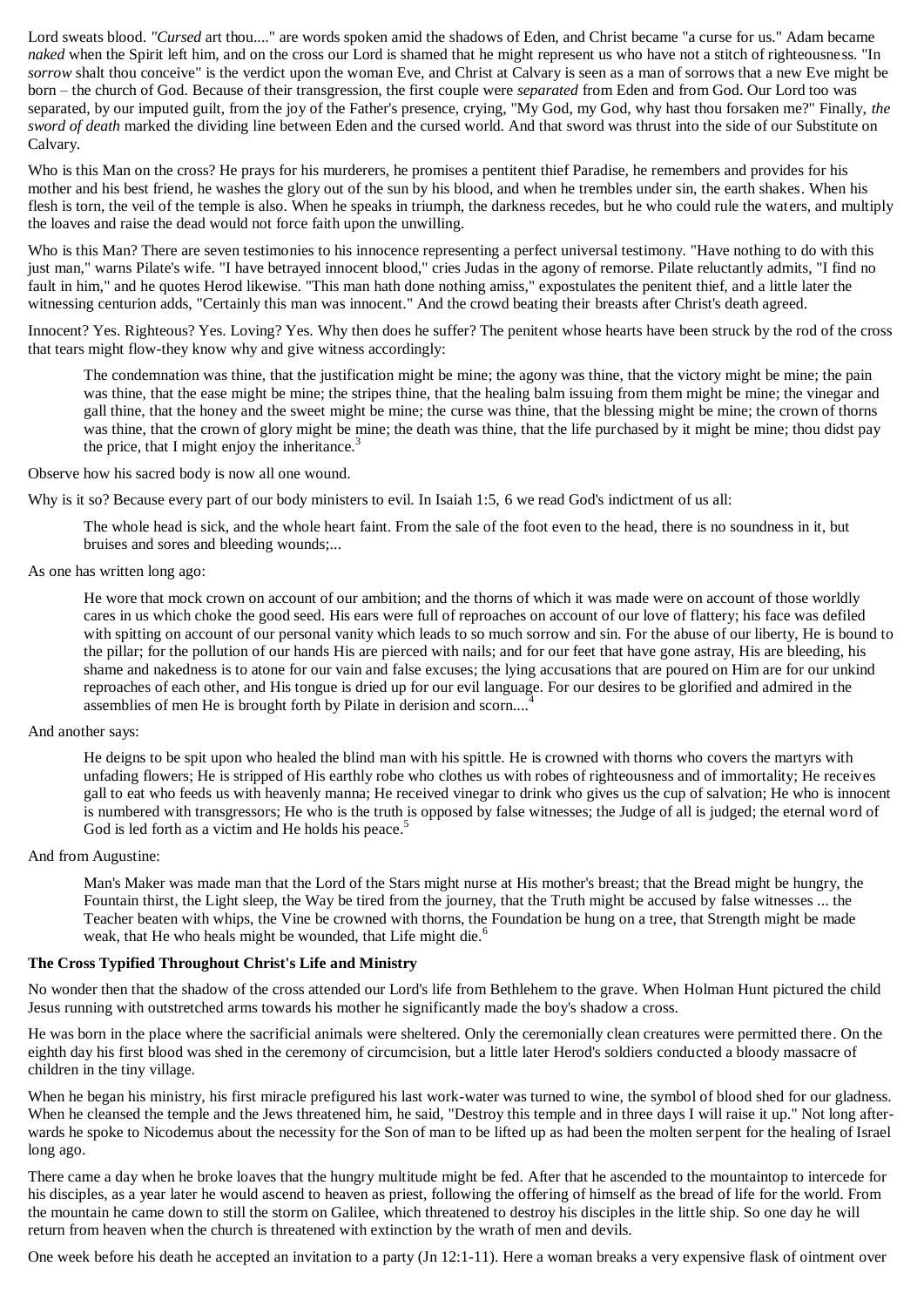him and the house is filled with the fragrance. So at Calvary he is broken that the fragrance of his offering might fill the universe. The cross was no surprise to Jesus. He had it coming to him – in a different sense to that we usually use. It came to him for our sakes and it brings the glorious aroma of the love of God.

Now because of this man, all is different. God is reconciled. "Righteousness and peace have kissed each other." It is right for God to forgive now because his Man has taken away the sin of the world – yours and mine and everybody's. "As one man's trespass led to condemnation for all men, so one man's act of righteousness leads to acquittal and life for all men" (Rom 5:19). God "made him to be sin who knew no sin, so that in him we might become the righteousness of God" (2 Cor 5:21). "Whosoever will may come," and "he that cometh to me I will in no wise cast out" (Jn 6:37). The terrors of hell have been dissipated. And also the terror of death.

Had Christ evaded death, who would have dared to face it?

He has changed Jordan's streams into still waters, and its banks to green pastures. Death fixed its sting in Christ, and left and lost it there. Thus Christ's cross is our Alpha and Omega, glowing with law and gospel, comfort and restraint, power and peace; it is the new Tree of life in the midst of life's wilderness.

#### **The Blood**

Christianity has been accused of being a butcher's shop religion. The accusation is understandable though wrong. Again and again the Scripture uses the metaphor of blood in speaking of the significance of the sacrifice of Christ. But it is a metaphor. Blood symbolizes life poured out, and in this instance the figure says in effect: God took human nature in order to die as a man for man.

Observe how the New Testament traces blessing after blessing to the shed blood of the Savior.

*Forgiveness* "... we have ... through his blood, the forgiveness of sins according to the riches of his grace" (Eph 1:7).

*Peace* "... having made peace through the blood of his cross ..." (Col 1:20).

*Access* "Having therefore, brethren, ... boldness to enter into the most holy place by the blood of Jesus, ... let us draw near" (Heb 10:19, 22).

#### **Cleansing and Preparation for Service**

"How much more shall the blood of Christ ... purge your conscience from dead works to serve the living God?" (Heb 9: 14)

*Sanctification* "Jesus, also, that he might sanctify the people with his own blood, suffered without the gate" (Heb 13:12).

*Redemption* "Redeemed ... with the precious blood of Christ. ... " (1 Pet 1:18, 19).

*Victory* "They overcame him by the blood of the Lamb" (Rev 12:11).

*Nourishment* "For my flesh is meat indeed, and my blood is drink indeed." (Jn 6:55).

*Communion* "He that ... drinketh my blood, dwelleth in me, and I in him." (Jn 6:56).

*Eternal Life* "He who eats my flesh and drinks my blood has eternal life" (Jn 6:54).

The blood is but the symbol of the sacrificed life of our Lord. Upon it all our hopes depend and upon it all our faith must rest.

### **The Blood Pointed to the Antitype of the Sacrifices**

It is obvious that there are ways to die which do not involve blood-shedding. One can be poisoned, strangled, etc. But divine providence purposely selected a bloody death to emphasize that the event was a sacrifice. Christ had bled in Gethsemane, when flogged at his trial, and now at Golgotha blood oozes from his hands, feet and his pierced brow and finally pours from his side in a small torrent. How could God more clearly testify to the fact that Christ was the antitype of the whole Jewish sacrificial system? He was the burnt offering, the sin offering, the trespass offering, the lamb of the passover, the red heifer slain and burned that the polluted might be cleansed. He is also the temple which was the house of blood, and the priest who was the servant of blood. "For the wages of sin is death, but the gift of God is eternal life," "and without shedding of blood there is no remission" of sin" (Rom 6:23; Heb 9:22).

Consider the first seven references to blood in Scripture. They contain a summary of the merits and meaning of Christ's outpoured life on our behalf.

Genesis 4:10. Blood speaks. Abel's blood called for vengeance, but Christ's blood calls for forgiveness (see Heb 12:24).

Genesis 9:4. The blood is sacred. To despise Christ's blood is to invite judgment and death.

Genesis 37:31, 32. The blood is presented to the Father.

Genesis 42:22. There will be a reckoning with reference to the blood and our relationship to it.

Genesis 49:11. The blood of the grape represents the cleansing blood of Christ and must be applied to the garments which are symbolic of our characters.

Exodus 4:9. Blood is a sign of the wrath of God as well as of the salvation of God.

Exodus 12:13. Only blood can shelter us from the avenging angel. All who were under the blood were safe, and it was God's estimate of the blood that made them so.

#### **REFERENCES**

1. *Devotional Commentary on the Gospel Narrative: The Passion* (London, 1882), pp. 286-87.

2. F. W. Krummacher, *The Suffering Saviour,* (Baker Book House Reprint, 1977) pp. 361-63.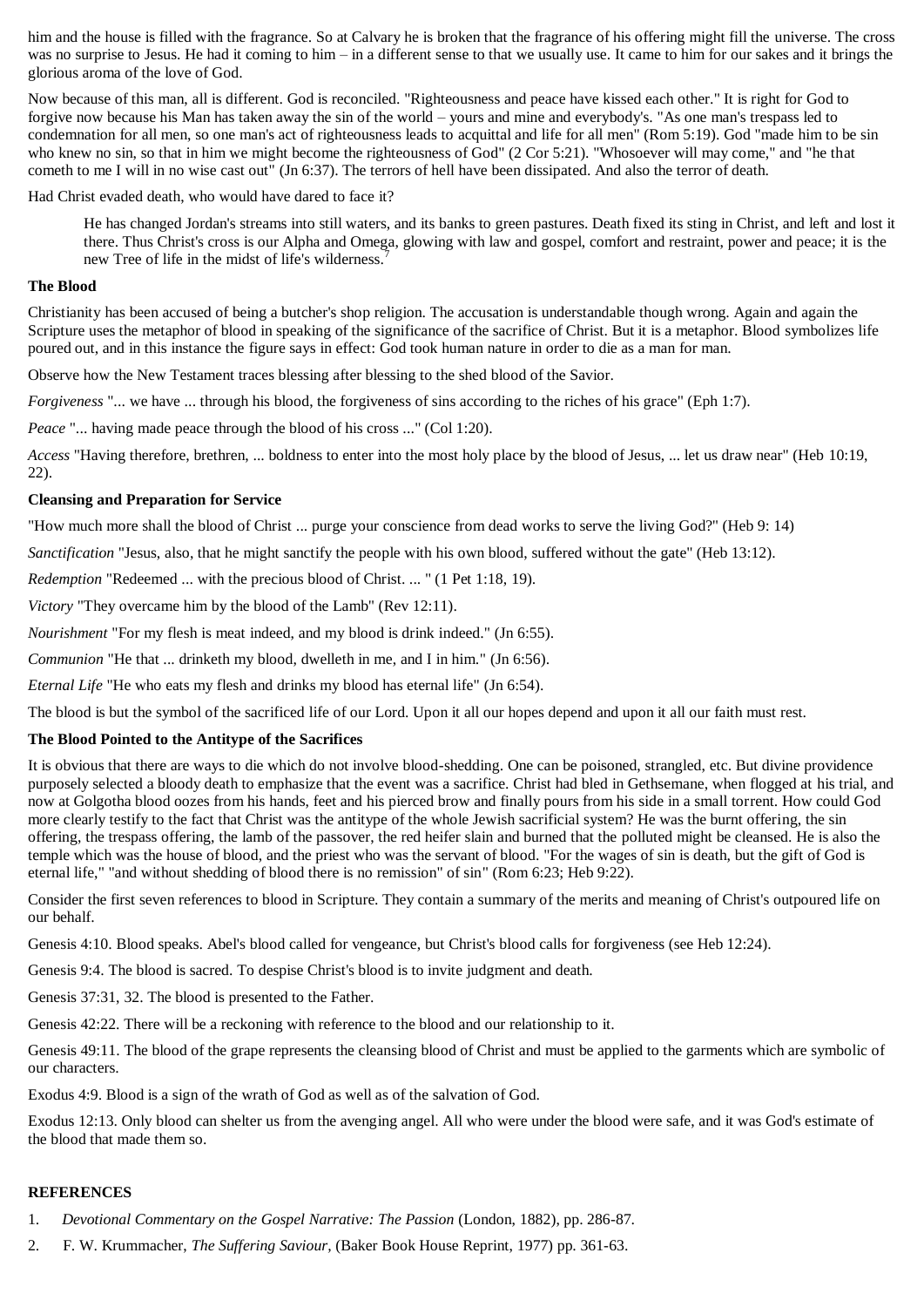- 3. From a sermon by Michael Marsh.
- 4. Isaac Williams, *op. cit.,* pp. 224-25.
- 5. Source unknown perhaps Cyprian.
- 6. *Sermo,* p. 191.
- 7. *The Biblical Illustrator,* "Mark," (Baker Book House Reprint, 1960), p. 663, citing R. Glover.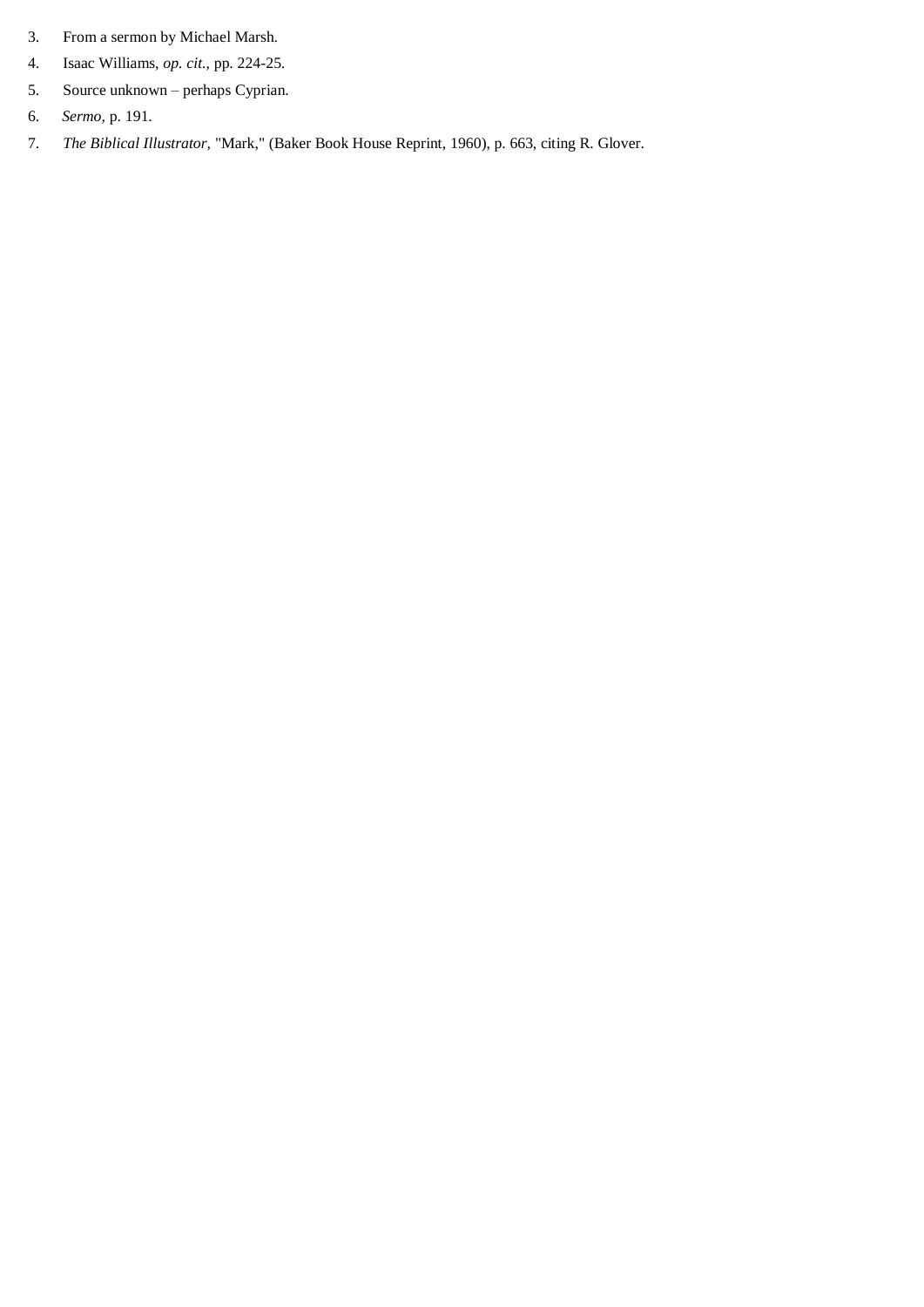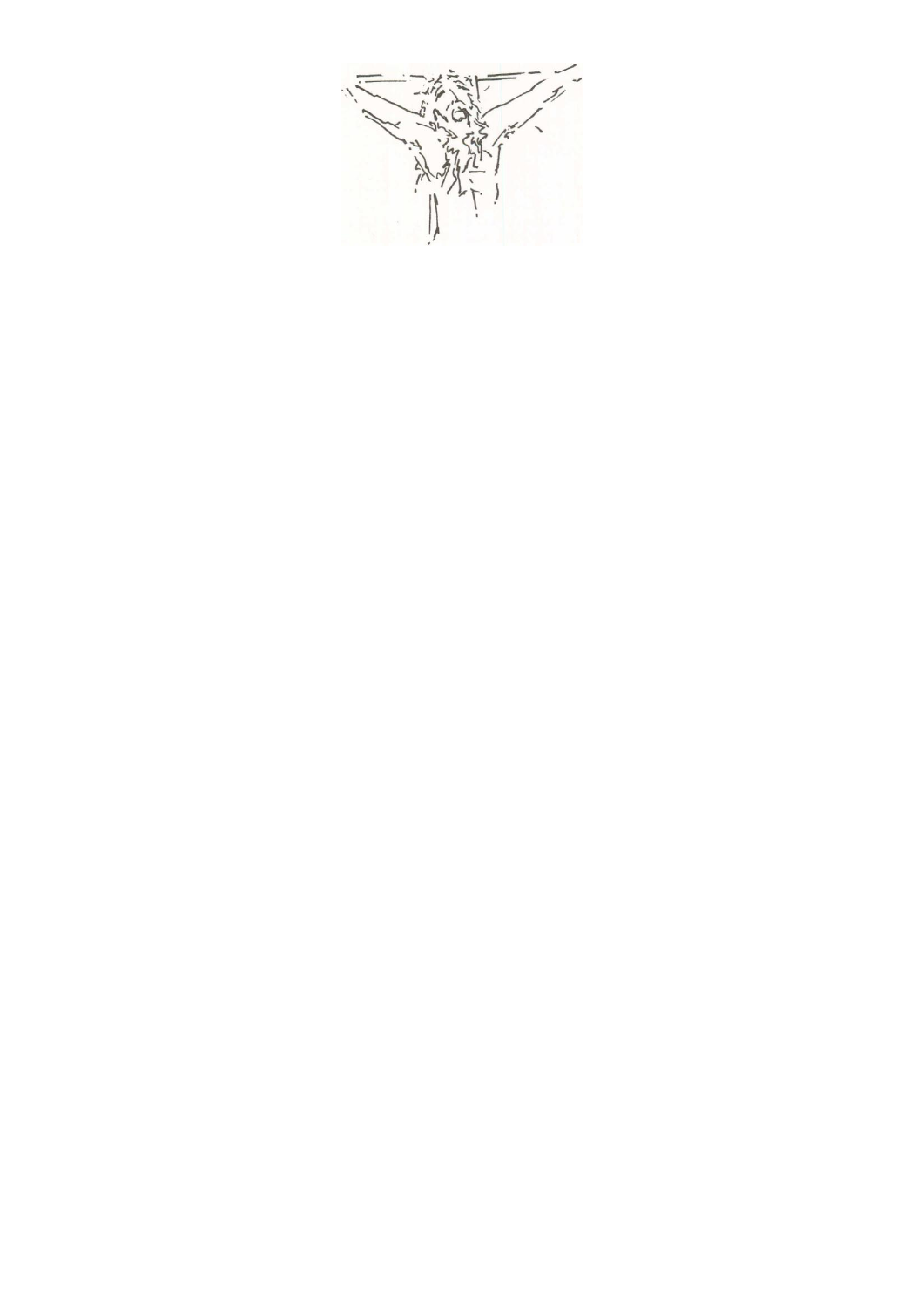# <span id="page-20-0"></span>**Snapshots Of the Calvary Drama (Part Two) The Sacrifice and the Spectators**

### **The Wounded Side**

After Christ's death, a heathen weapon pointed to the broken heart of the Divine Sacrifice.

While the lance thrust into our Lord's side was the last event on Calvary prior to his being taken down from the cross, we mention it here because of the stream of blood which flowed from the wounded side. (Compare this section with the discussion of blood sacrifice in the concluding pages of the previous chapter).

The Scripture in John 19:32-34 links together the wholeness of Christ (not a broken bone), and the final wounding of him who was the first of the crucified three to die. John ties the providential preservation of Christ from the fate which overtook the thieves, the breaking of their legs, to the symbolism of the passover lamb of which not one bone was permitted to be broken (Ex 12:46). The intent is clear-Christ was a perfect atonement, whole and undivided, and those who appropriate him must do so entirely. But the piercing of the side is even more notable. In dead bodies blood coagulates, but from the corpse of Christ it miraculously flows, and in a stream distinct from the accompanying water. To John, and to most Christians ever since, the twin streams represent the essential blessings of salvation-the justifying and sanctifying powers of the blood of the Savior. While water cleanses, blood atones, and all true Christian experience knows both the imputation and the impartation of righteousness.

Observe closely that in the symbolism the streams are distinct but not separate. The reason has been well explained by W. H. Griffith Thomas:

Justification is also different from making righteous, which ... is Sanctification. The two are always inseparable in fact, but they are assuredly distinguishable in thought, and must ever be distinguished if we would have peace and blessing. Justification concerns our standing, Sanctification our state. The former affects our position, the latter our condition. The first deals with judicial relationship, the second with spiritual fellowship. We must ever remember that they are bestowed together, that is, a complete Justification and a commencing Sanctification; "where the righteousness of Christ adheres, the grace of Christ inheres". where the one is imputed, the other is imparted; where the one is reckoned, the other is received. But they must never be confused. The first is the foundation of our peace – "Christ for us." The second is the basis of our purity – "Christ in us." Justification is concerned with acceptance; Sanctification with attainment. Sanctification admits of degrees; we may be more or less sanctified. Justification has no degrees, but is complete, perfect, final – "Justified from *all* things" (Acts 13:39).<sup>1</sup>

The hymn writer saw these truths clearly when he wrote:

Let the water and the blood, From thy wounded side which flowed, Be of sin the double cure, Cleanse us from its guilt and power.

To understand the meaning of this final sign at Calvary is to know the secret of soul peace. God loves us and receives us solely because of the merits of the death of Christ. If we are trusting in those merits, neither all nor any of our failures imperils our perfect standing and full acceptance with God. Sing!

### **The Sacrificial Lamb**

Think also of the lamb throughout Scripture-the innocent, helpless symbol of the sacrificial Son of God. Observe that there was first a lamb *for the individual.* Genesis 3 pictures guilty Adam being clothed by the skins of a sacrifice. Next we find the lamb avails *for an entire family* (Ex 12). Thirdly, the lamb becomes effectual *for the nation* (Lev 1). At the opening of his ministry Christ was set forth as "the lamb of God which takes away the sin *of the world"* (Jn 1:29). Ultimately we find that the Lamb reigns over *the whole universe* and is the center of its adoration and worship (Rev 5:6, 13; 22:1).

Tears and blood move us as little else can. At the tomb of Lazarus, Christ shed tears, but as in Gethsemane he contemplated the whole race dead in trespasses and sins, he wept blood from his whole body. He loved us so much, not only to weep for us but to bleed for us. This is the meaning of the emphasis on the blood. Until we realize that at every step Christ is substituting for us, we will not appreciate the meaning of the cross. The blood testifies to a love stronger than life itself. Blood is ever the sign and seal of God's covenant and grace with man (see Heb 9 and 10).

Consider the sevenfold emphasis on the sacrificial lamb throughout Scripture.

Genesis 3:21 – The lamb typified. Its garments clothe the sinner.

Genesis 22:1-14 – The lamb prophesied. Only God can provide the real sacrifice.

Exodus 12: 13 – The lamb's blood applied. It saves from wrath.

Isaiah 53:7 – The lamb personified. The Messiah pictured as a lamb.

John 1:29 – The lamb identified. Jesus is the lamb slain from the foundation of the world.

Revelation 5:6-14 – The lamb magnified.

Revelation 22:1 – The lamb glorified.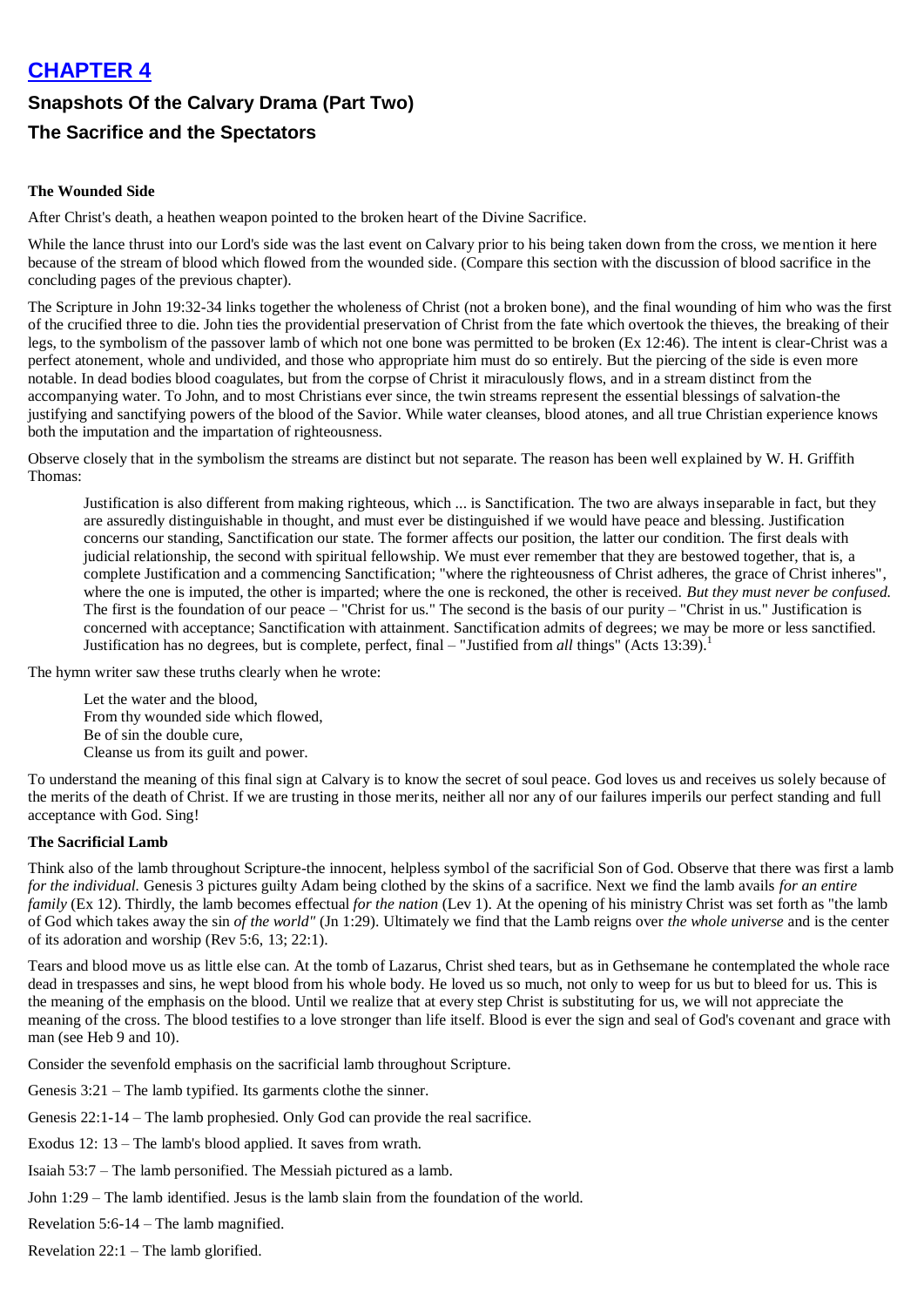We err unless we perceive that first of all the blood speaks to God himself. Contrary to those who think Christ only died to melt our hearts, Scripture affirms that God could not forgive us righteously unless the penalty of sin-death-was paid. Thus even in the Old Testament the blood is spoken of as ever being sprinkled "before the Lord" (Lev 4:16, 17). It was when God in the Shekinah saw the blood sprinkled on the mercy seat of the most holy place (to which only the high priest had rare access) that Israel's sins were forgiven (see Rom 3:25).

### **The Spectators**

"Were you there when they crucified my Lord?" asks the Negro spiritual. Yes, we were there, we were all there. The nails may have been forged in hell, but we drove them in. The thorns may have come from a Judean hillside, but we gathered and plaited them. He was there because "he loved me and gave himself for me" (Gal 2:20).

Observe the three groups and the three attitudes. There was obvious apathy, sympathy, and antipathy. There were those who loved him like Mary and John, those who hated him like the Pharisees, and those who didn't care about him one way or another like the soldiers.

The scene consisted of Jews and Gentiles, religious and pagan, black (as a North African, Simon of Cyrene may have been) and white, learned (like the scribes) and the unlearned, male and female, rich and poor, free and bond, young and old. The whole world was there in miniature. We are all gathered before the cross as before the throne of the King of the universe and his judgment bar. We are all confronted by this greatest scandal in time and eternity, and our destiny depends on how we react to it. Some that day, as every day since, were changed by beholding. That day the thief on the right repented, the centurion acknowledged Christ as the Son of God, many smote their breasts in penitence. Others were hardened and placed where even the pleading Spirit of God could never reach them. The same sun that softens wax hardens clay. Christ is either a savor of life unto life, or of death unto death. He that is not with him is against him. For those who consider the scene with open heart and eyes, the Love Incarnate in the central figure will do what nothing else in heaven or earth can do. The cross is the wonder-working rod that strikes the rocky heart and brings forth the lifesaving streams of penitence. "Today if ye hear his voice, harden not your hearts ...." for "Today is the day of salvation, now is the accepted time" (Ps 95:7-8; Heb 3:15; 2 Cor 6:2).

### **Mary and Rizpah**

One of the spectators is the mother of Jesus. Her name signifies bitterness. At her child's birth it had been foretold that a sword would pierce her own heart. That prophecy is here fulfilling. The scene is reminiscent of an Old Testament tragedy where Rizpah, the mother of children hung on trees in Gibeah took sackcloth and spread it across a rock from which to keep her vigil by the condemned. From the beginning of harvest until the winter rains set in, Rizpah warded off birds and beasts of prey. To Mary, her time of standing by her crucified son seemed longer, even an eternity. Her suffering was to some extent like his, qualitative more than quantitative. She wards off the specters of doubt and fear, and according to the record, continues to "stand" firm, dignified and loving. Like him, she refused to curse or call for God's vengeance. Thus she "expiated" the sin of her mother Eve, who while standing at the foot of the Tree of Knowledge of good and evil, cursed the whole race through her disobedience.

### **The Gamblers**

The soldiers cast lots for the seamless tunic of Christ. They were gamblers. But so are we all. It is impossible to avoid gambling, whether we like it or not. Being born was a risk, and so is all living. When we choose our profession, that's a risk indeed, for we may err and ruin our lives. Marriage is a risk, and everybody knows what that means. Even the bringing of children into the world is a gamble. In fact, there is nothing good that is not attended with risk. We must gamble – we have no choice.

Did God gamble when he permitted the people to choose between Christ and Barabbas? Did he gamble in sending Christ to this world? Was Christ a gambler also? Studdert Kennedy answered "yes." Observe his words.

And, sitting down, they watched Him there. The soldiers did; There, while they played with dice, He made His sacrifice, And died upon the Cross to rid God's world of sin. He was a gambler too, my Christ He took His life and threw It for a world redeemed And ere His agony was done, Before the westering sun went down, Crowning that day with its crimson crown, He knew that he had won.

We speak not of what the world calls gambling, that addiction which is more dangerous perhaps than even alcoholism. We speak of the apparent risks involved in being truly Christian. To follow Christ means to risk scorn, reproach and persecution. You may, like Paul, be accounted mad. The day may come when you are cast out of the synagogues for Christ's sake by those who think they are doing God service. But remember, if you wish to win anything worth the winning, you must hazard that which you value.

Gambling is never dull. Following Christ is the most exciting thing in the world. But when you gamble, make sure it is him you are following, and not your own pet eccentricities. Test your hunch by the Word, remembering that debatable options of importance should not be decided by impulse. When the Spirit of God brings conviction, then make haste without tarrying for any.

When Kagawa, that great Japanese Christian, was convicted by God of his duty, he surrendered his wealth and social position in order to obey. Behold him loading his goods into a wheelbarrow and pushing them into a despicable slum-his chosen place of service. After sixteen years of sacrificial service which nearly wrecked his health, he became a world figure of inestimable Christian influence. This has been the way for all the saints that God has called to special service. What are you risking for the Christ who risked all for you?

### **The Women by the Cross**

Scripture goes out of its way to remark that when Christ died "there were women looking on afar off," and even some names are recorded, while we have no cluster of males named. The New Testament gives special emphasis to the role of Christian women. Elizabeth, Mary,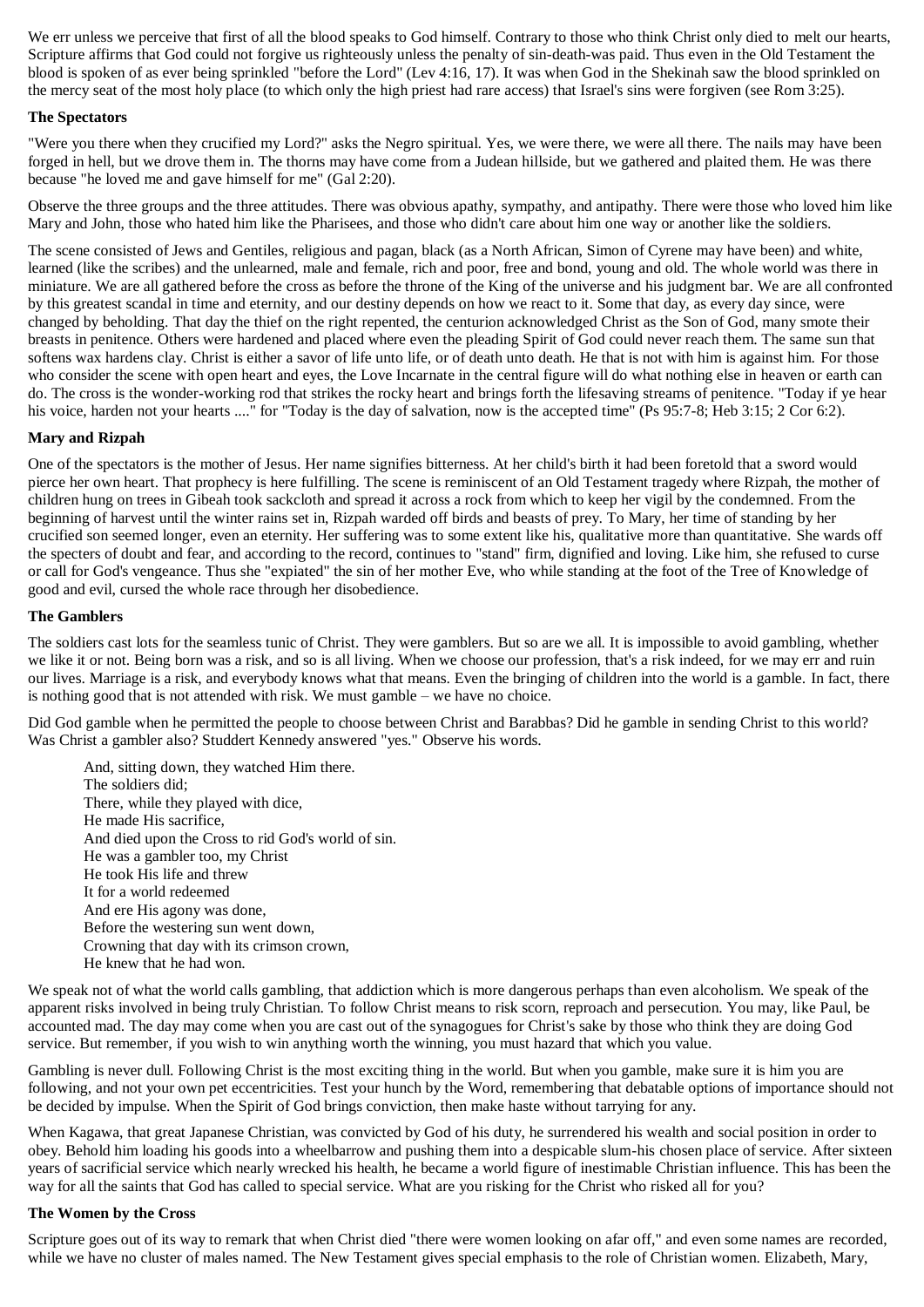Martha, Mary Magdelene, Dorcas, Lydia, and the women referred to by Paul illustrate this point. We are surely meant to learn that in this gospel age, women have an important place.

How remarkable to find that never in Matthew, Mark, Luke, or John does one woman speak against Christ. Even the wife of a heathen governor enters the list on his behalf. Let Christians never forget that the cross has dissolved all barriers. There is now neither Jew nor Greek, bond nor free, male nor female – as regards status before God (see Gal 3:28).

On the other hand, the scene at Calvary also testifies prophetically to the passive service of love given by women in all ages. Helpless, the women at the cross stood through the entire doleful tragedy, their mute sympathy giving strength to the Man on the center cross. So mothers, wives, sisters without number, when unable to bring deliverance to loved ones, have nevertheless testified through the centuries by their courageous standing near in faith, patience, prayer, and empathy.

### **Caiaphas**

Was he there in the crowd around the cross? He is not mentioned, but the chief priests are (Mk 15:31). In their persons, at least, he was there.

One of the most graphic narratives in the New Testament is the account of the interview between Jesus and Caiaphas (Mt 26:57-66). The latter symbolizes august tradition, and impressive power. Twenty thousand priests served him and to a lesser extent a whole nation. He was the embodiment of Judaism, something raised up by God and therefore sacrosanct. His duty it was to save the Jewish church from all its enemies, and before him he saw what he believed to be its greatest contemporary threat – Jesus of Nazareth called by some the Christ.

Here was a polarization indeed! The hierarchy must choose between its traditions and Jesus. He has accused them of being the heartless rulers of a desolate temple, the blind leaders of the blind, the fanatical zealots who had lost all sense of true priorities and had exchanged the kernel for the husk. Yes, he too says he has come to save the church. Now men who claim to believe in God must choose.

Order is heaven's first law, and organization is needed in religious matters. God had himself organized the first generation of Judaism at the time of its redemption from Egypt. But all institutions are prone to become idolatrous, self-perpetuating structures wherein means become ends. The spirit and essence can so easily evaporate, and a dead carcass remain. Unless the Spirit of God continues to be heard and obeyed, religious organization becomes a tool of hell rather than of heaven. And that Spirit is unpredictable, free in the fullest sense, and often apparently arbitrary to our carnal senses. Furthermore, he seems dangerously radical at times.

Twenty centuries testify to the rapid ossification of religious institutions. In Dostoyevsky's *The Brothers Karamazov* we find the parable of the Grand Inquisitor who, on encountering one day the returned Christ, bade him depart lest he upset the people. Group after group has come to the place where it crucifies what it once worshiped. It is always done in respectable fashion but done none the less.

William Booth found that the church he had served so faithfully could not tolerate his kind of zeal. Thus the Salvation Army was born. Years later, the Baptist Union condemned Spurgeon, the greatest Baptist among them, because of his warnings against apostasy. His own people thus hastened his death. A century prior to that, William Carey and fellow pioneers at Serampore, found themselves confronted with a critical home committee of their own missionary society which had lost the original spirit and turned to worldly methods of procedure. Carey, therefore, separated from the institution he himself had formed. So it has been in all ages. Fallen human nature has the same propensities now as in the days of Caiaphas.

In every era the issue arises: shall Christ be crucified that the institution might live? Or shall the representatives of the institution fall on their knees exclaiming, "My Lord and my God. What wouldst thou have me to do?" The cross reminds us that allegiance to heaven is no easy thing. Crucifixion was not death but unto death, and so is the true Christian life. Unless we take up our cross daily, choosing his will even where it conflicts with our traditions and desires, we cannot be his disciples. But once we lift that cross it will lift us, becoming as wings to a bird and as sails to a ship. Death itself will be easy for those who have died a thousand times before. Choosing between Christ and Caiaphas in times of religious crisis is one such death.

### **The Thief**

And he said unto Jesus, "Lord, remember me when thou comest into thy kingdom." And Jesus said unto him, "Verily, I say unto thee today, thou shalt be with me in Paradise." (Lk 23:42-43)

Who would ever have invented this story! Like the rest of the Passion narrative which is so plain and unadorned, even reticent about central matters such as the actual crucifixion, this memory has the ring of truth.

Admire first the wonderful faith of this thief. Originally he too had mocked the Savior. But the mystery of the Sufferer's manner moved strongly upon his heart. He heard the prayer of intercession and marveled. He read the title on the cross, that little Bible suspended there. Suddenly, under the influence of the Spirit, he sees who it is that is besides him. He makes request in connection with a kingdom that was no earthly temporal one, for he is looking beyond the grave. And he calls the kingdom, Christ's own – "thy kingdom." He expects Christ to endure beyond death, and sees furthermore that Christ has the absolute right to allot places in that kingdom to whomsoever he wishes. Who else on earth revealed similar faith? None.

The man's faith is attended by works. He acknowledges the sinlessness of Jesus and his own guiltiness. He rebukes his companion. He manifests a wonderful humility, asking only that the Savior might remember him at the time of the kingdom.

The malefactor said, "This man hath done nothing amiss." It was a bold thing to say; the court had condemned him, the High Priest had reviled him, the sentiment of the times was against Him, the mob had hustled Him to Golgotha; and the malefactor undertook from that high court to reverse the decree, and to pronounce the Son of God unworthy of such a death!<sup>2</sup>

There is only one death-bed repentance in the Bible – one, so no one would despair; only one-so that none might presume. Usually it is not our dying that decides our fate, but our living. Observe also that it is possible to perish in the very presence of Christ.

### **Barabbas**

Perhaps watching the scene with intense personal interest was the man who should have been on that central cross. How strange that the mob should have called for the guilty to go free and for the innocent to be executed! Yet that is the very enigma at the heart of the gospel.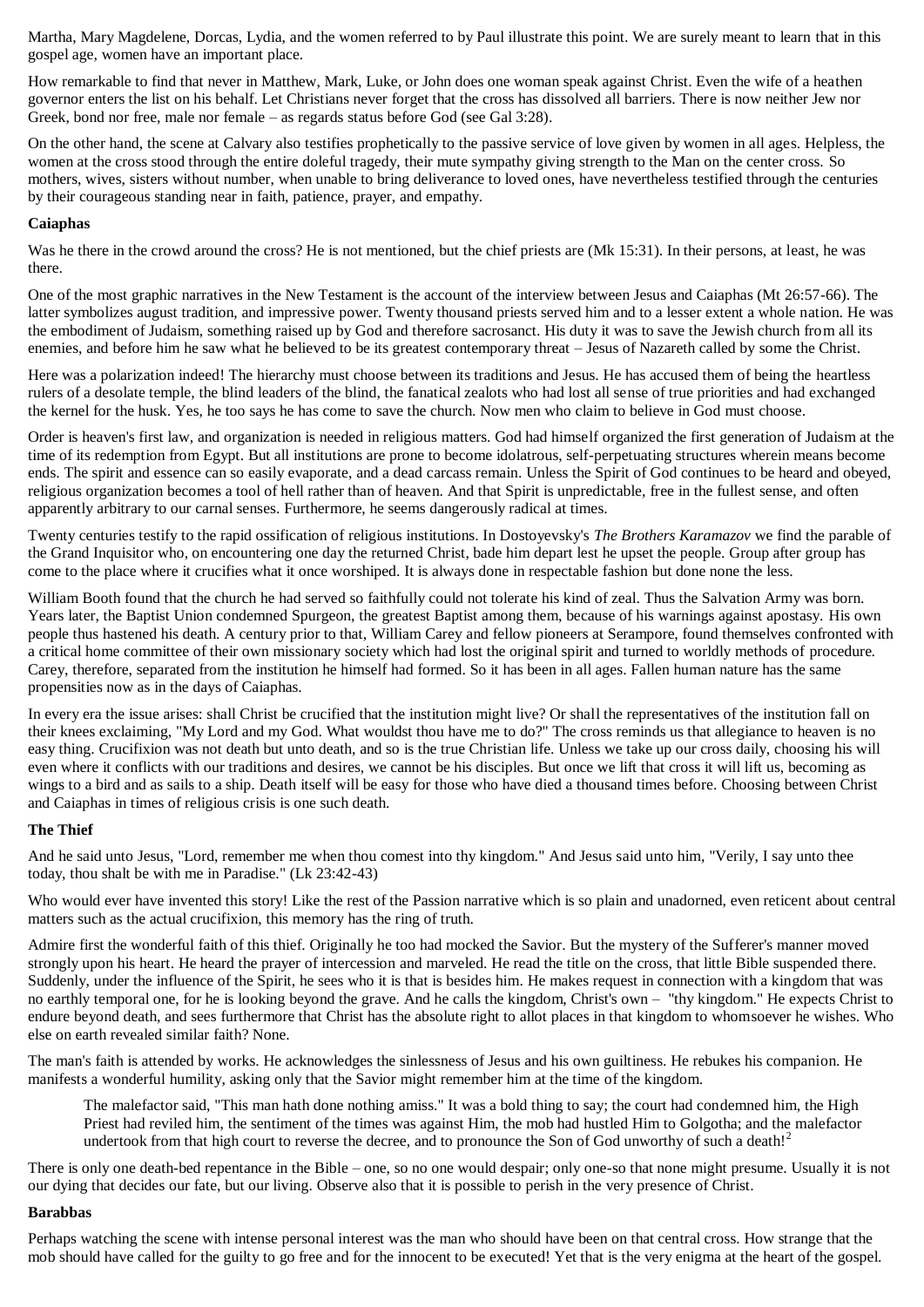Barabbas of all people in Jerusalem should best have understood the new teaching. He was worthy of death many times over. He had been captured and condemned and there was nothing he could do to accomplish his own release. Then, unexpectedly, almost unbelievably, had come the word, "You are free. Another has taken your place."

Did he, bewildered, as in a dream, make his way to the place of the skull outside the city and stand and watch the drama there? We do well to think upon Barabbas, because it is not by chance that his history is found in the Passion narrative. He represents all of us. We too are worthy of death, we too have been condemned by the law, we too are helpless to redeem ourselves. But Another has taken our place. Another has suffered in our stead. Blessed be God! When Par Laagerquist, Nobel prize winner, wrote his novel *Barabbas,* he had the delivered murderer ultimately become a Christian, willing and even eager to die for the One who had been his substitute. This was a true intuition upon the author's part. Gratitude, spontaneity, and a multitude of other motivations tell us that we can no longer live for ourselves, but for him who loved us and gave himself for us.

There are many layers of meaning in this vignette also. Pilate was forced to make a decision between the two men. So was the mob. And so are we. In every choice we either crucify Jesus and enthrone a murderer, or the reverse. There is no escaping the decision which will decide all else. Pilate's wife was asking an impossibility when she said, "Have nothing to do with this just man." We cannot ignore or avoid him. Either by our lives we cry, "Crucify him," or we crown him Lord of all.

Suppose Barabbas in his cell had met the news with incredulity. Suppose he had refused to accept his liberty, thinking it was a cruel joke. Or suppose he had told the messenger, "When I become a better member of society, then I will leave this prison. When I become a better man I will feel I can accept this pardon." Impossible! No, not impossible. Multitudes so react to the gospel invitation of grace every day. But Barabbas was not so stupid. God grant that we may not be.

### **The Title on the Cross**

The title "Jesus of Nazareth, King of the Jews" was written in Aramaic, Greek, and Latin. It had meaning for all, whatever their national background. The Jews have prided themselves on righteousness, and the Greeks on wisdom, and the Romans power, but Christ is the righteousness of God, the wisdom of God, and the power of God. Thus the title was a little gospel for people of all nations to read.

In the providence of heaven all nations had met together for the passover feast. Men and women had come from all corners of the known world. As long ago darkness and earthquake had greeted the assembled multitudes about Sinai, so it was now. Men felt they stood before the tribunal of the great God.

That which was designed by men to vanquish all Christ's claims to kingship actually established them. From that cross he has reigned over the hearts of millions in all ages. The crucifixion sealed and ratified the eternal covenant and established on earth the heavenly kingdom. The king has come and from his Calvary throne banished the enemies of mankind-sin, death, the curse of the broken law, and those principalities and powers which war against the government of God (Col 2:14-15; 2 Ti 1:10; Heb 2:14-15). Satan bruised the heel of Christ, but the promised Seed crushed his head (Gn 3:15). Writhe he may, but revive he never shall. All that threatens us is now under the control of our sovereign Lord. On the stormy lake of Galilee the disciples feared death by drowning, but then they saw their Master coming to them walking on the billows they feared. Everything we fear is under his feet. Hallelujah!

The title had the place of priority on the cross – high above the crucified figure. When we seek first the kingdom of God and his righteousness, then all else falls into its right place, being added to the primary blessing of membership in that kingdom which can never fail or perish.

### **The Conquering King**

Krummacher suggests that the title, when read by faith, transforms the cross into a throne, and the crown of thorns into a diadem. When Jesus is recognized as king, we see the real meaning of the cross – royal triumph over Satan, sin, and death. What seemed defeat is actually victory.

Thou mayest recognize him by the victories he achieves, even on the fatal tree, the first of which is of a gloriously twofold character-over himself and over the infernal tempter. He is assailed by powerful temptations, which rise up in the shape of the scornful revilings of the people, who exclaim, "He saved others, himself he cannot save. If he be the King of Israel, let him now come down from the cross, and we will believe him," a powerful assault of the wicked one, almost more potent than when he urged him to cast himself down from the pinnacle of the temple. How much did the taunting advice to come down correspond with the necessities of his suffering human nature!...

Yet, while hanging there, he is still a royal conqueror. Thou mightest think that no one was more overcome an he. But the prospective glass of faith will show you something different ... the eye of Jesus, instead of closing, scatters destroying lightnings; that his unfettered hands brandish a wondrous sword; that his feet tread freely on a stormy arena.... The hostile parties are the captain of the Lord's host and the infernal powers... his blood is the enemy's overthrow. He falls into the hands of his adversaries; but this is the means of rescuing us out of their hands. He suffers himself to be fettered by the bands of Belial; but his chains beget our liberty. He empties the cup of wrath; but only that he may fill it with blessings for us. He suffers himself to be wounded in the heel; at the same moment breaks the head of the old Serpent; and ... he conquers the enemy, like Samson, by his fall. Such are the achievements of the dying Jesus.<sup>3</sup>

What shall we say then in response to our Sovereign Lord? Shall we not confess that twenty centuries have not dimmed the title bestowed by a governor of old. "As decisively now as then He stands at every court, at every public and private tribunal, at the door of every man's heart, at every turn in our journey, before every thought of our mind, every choice of our will, every act of our life, and says, 'I am King."<sup>4</sup>

It is of great interest to learn that the earliest kind of crucifix was not that of a dying figure but rather of a living royal Christ dressed as high priest and crowned as king. Instead of the eyes being either agonized or closed, they are wide open as one regally surveying his dominion. Because he is indeed king of heaven and earth, death cannot destroy him. The resurrection is implied in his title.

### **Judas**

Of this man alone it is written that it would have been better if he had not been born (Mt 26:24). How frightful the warning of his failure!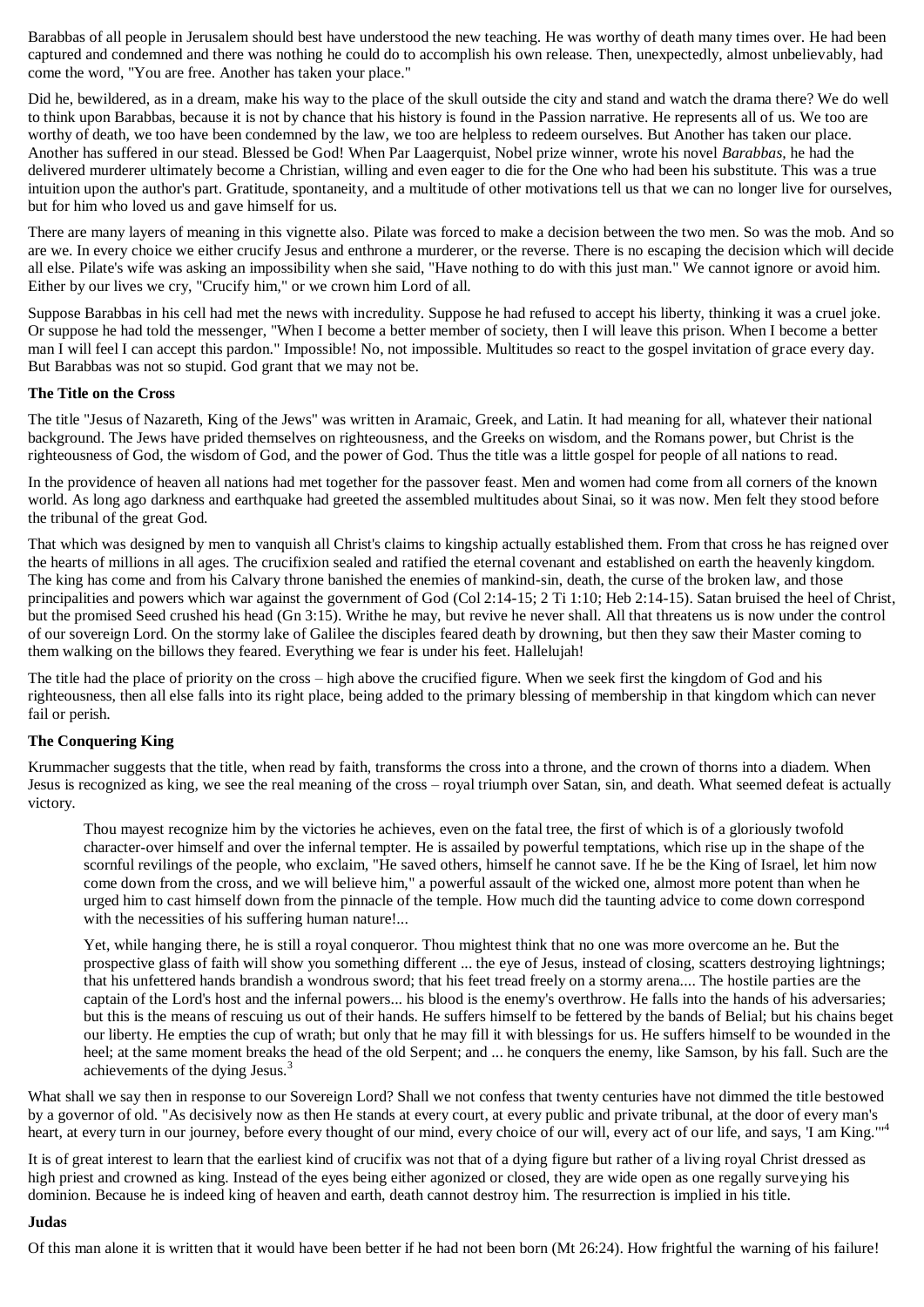Judas was no libertine. He was devout and multigifted or he would not have been made the treasurer of the little band. But he could never accommodate himself to Christ's way of doing things. Pride and self-trust deceived him and he lost all. Refusing to yield to Incarnate Love he passed beyond help. The thirty pieces of silver gave no joy for they, like the manna of old, proved that whatever gifts of God are taken without his blessing turn to worms.

While not physically present at Calvary, the influence and shadow of Judas remained intensely real. He too had been hung on a tree-hung there by himself. Perhaps the procession to Calvary passed by the scene of his broken body after it had fallen from a projecting bough. Like all others in the drama, Judas is representative, signifying a large group associated with Christ and his gospel. Judas is called "the son of perdition" a title given also to Antichrist (Jn 17:12; 2 Th 2:3). He represents all with the spirit of Antichrist, those who profess Christ but in behavior deny him. This we see most clearly in Gethsemane when Judas kisses Christ as he betrays him.

The greatest danger confronting all who outwardly accept the gospel and follow Christ is the failure to be conformed to the principle of the cross. As Krummacher has written about our Lord:

He requires the crucifixion of the flesh with its affections and lusts; unconditional submission to the divine commands, and unceasing endeavours after godliness. He protects property, sanctifies the marriage state, introduces order into families, condemns revolt, perjury, deceit, uncleanness, intemperance, and every offense against the moral government of the world, as the supporter and advocate of which he appears.<sup>5</sup>

From the beginning of his ministry, Christ had warned would-be followers that faith, if genuine, always issues in obedience (Mt 7:21; Lk 6:46; 14:33; Jn 15:14). Christ may forgive lawbreaking, but he never condones it. And his very forgiveness is a sanctifying balm which heals and makes whole. All who are justified by the blood of Christ become like him "obedient unto death."

The greatest harm done to the gospel comes, not from open blasphemers, but from those Christians who live in transgression of the precepts of righteousness. For this reason, it behooves us, in an age where some professors of Christ have turned liberty into license, to look closely at the relationship between the cross and the law. We will do this in another chapter.

### **REFERENCES**

- 1. *The Catholic Faith* (London, 1947), pp. 84-85.
- 2. *The Biblical Illustrator,* "Luke," p. 594, citing J. Parker.
- 3. *Op. cit.,* pp. 375-76.
- 4. *The Biblical Illustrator,* "Mark," p. 666, citing P. B. Davis.
- 5. *Op. Cit.,* p. 71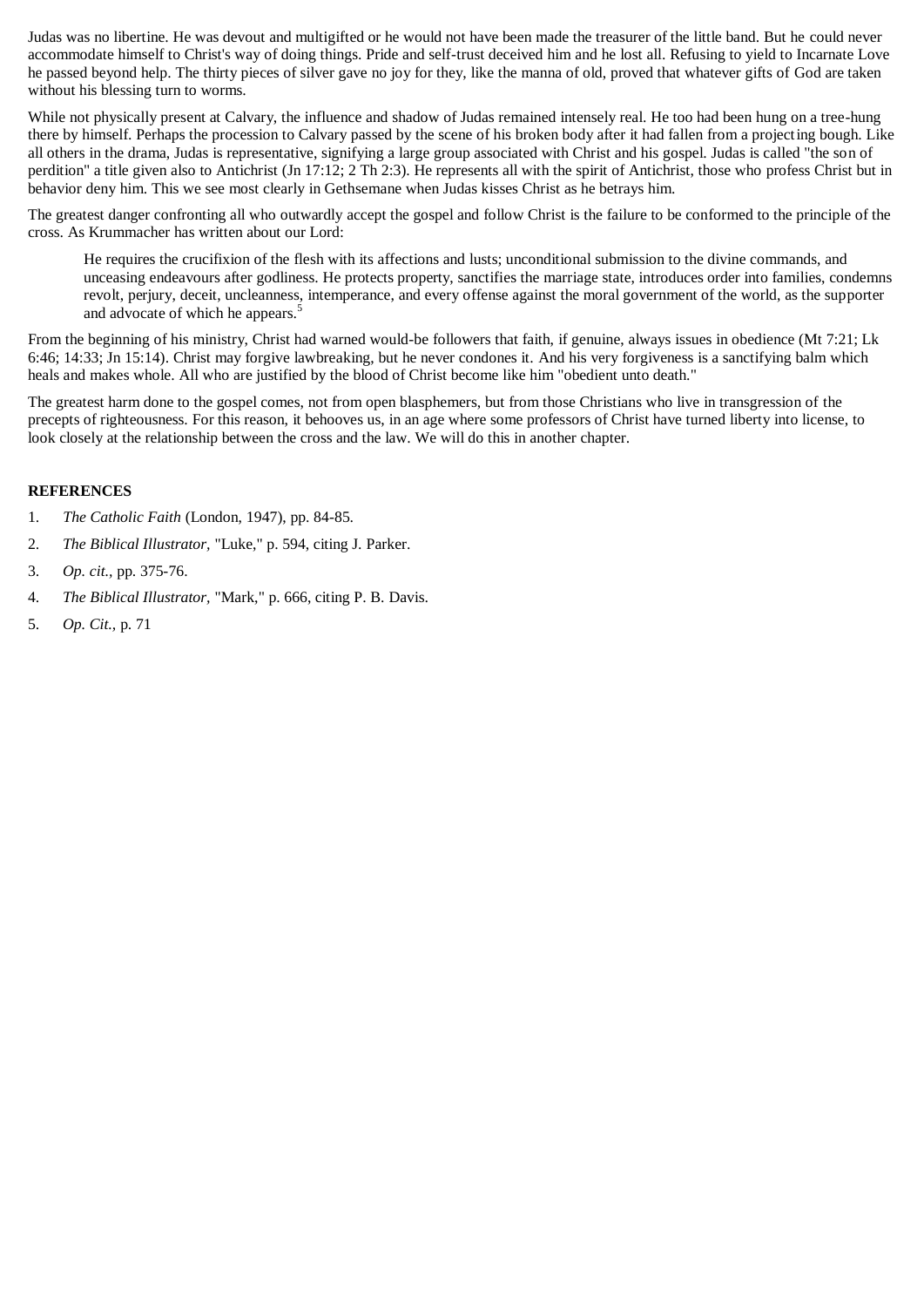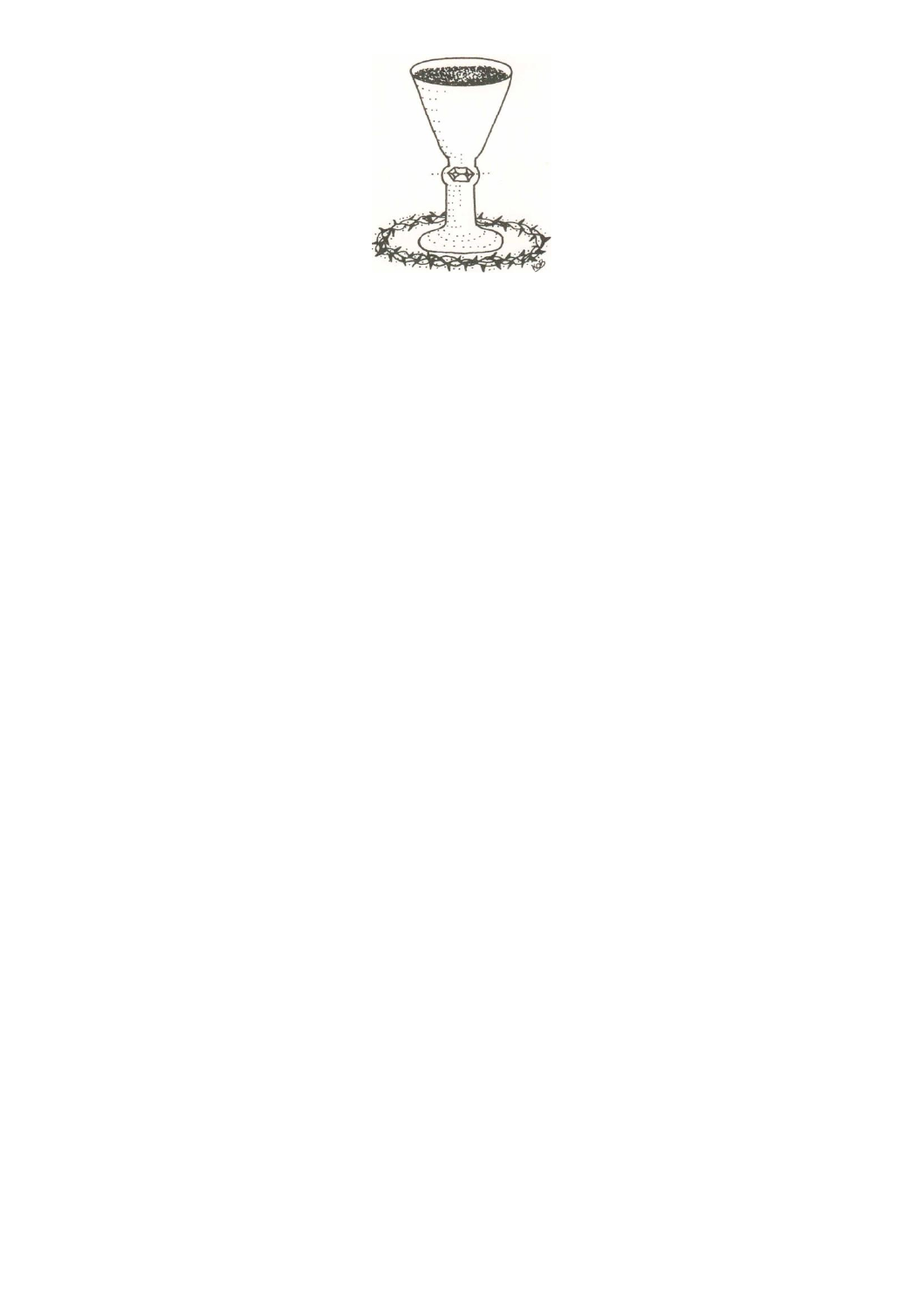# <span id="page-26-0"></span>**[CHAPTER 5](#page-4-0) Snapshots Of The Calvary Drama (Part Three)**

# **Sorrows and Signs**

# **The Mockery**

When we combine the testimony of all the Gospels, we discover that the Sufferer on the central cross was not only mocked by the passersby and the mob around the cross, but by the chief priests, the elders, the scribes, the Pharisees, the soldiers and the thieves. "He saved others, himself he cannot save." Such was a major sneer in the mocking of the bystanders. "Let Christ, the king of Israel come down from the cross, that we may see and believe." Being the children of the devil, they imitate the words of him who had earlier tempted Christ by saying, "If thou be the Son of God, cast thyself down." "If thou art the king of the Jews, save thyself" echoed the suffering thieves before one of them surrendered to Incarnate Love beside him.

Here, as always, the devil overreached himself. The words meant to shame Christ actually glorify him. He was not on the cross because he *could* not come down, but because he *would* not. The bonds of love, not the nails of men, kept him there. It was strictly true that if he was indeed to save others then he could not, must not, save himself. "Thou that destroyest the temple, and in three days buildest it, save thyself." This also was prophetic in a way undreamed of. He would in love permit the tabernacle of his body to be taken down, but within three days it would be rebuilt. Thus we find in the mockery, statements both radically false and in another sense sublimely true.

There is another practical lesson to be learned from this aspect of the Savior's sufferings. Once he had warned the Jews that what was esteemed by God was an abomination with men and vice versa (Lk 16:15). Calvary was a perfect example of this truth. In spiritual matters the majority are rarely right. Worldly vision must "see and believe" and in that order. The things of the unseen world are unknown and unvalued. Only the Christian "believes and sees." *"Believest* thou?" said Christ to Nathanael. "Thou shalt *see* greater things than these" (Jn 1:50).

### **The Crown of Thorns**

In Christ's mock crown which may still have adorned him on the cross (there is no word of its removal) we have a minicross. It is a cross within a cross. The lesson about life is thus twice told, and the message of grace as well.

The lesson? That *none can escape pain, but through faith* in *Christ it can become a diadem of glory.* We have no choice as regards the fact of suffering though we have sometimes a choice as to its nature. Everyone has his own cross, even the wicked have their manifold woes. There is a stone in every shoe, and a weak spot in every earthly staff we lean on. We speak of believers also, for they ever need the discipline of trial to keep them close to the Redeemer. We find thorns in the choicest gardens of our lives, we find them in our families, in our children, even in our most pleasant circumstances. There is no Eden without a serpent, no sheltering gourd without an attacking worm.

How can our pains and annoyances be woven into a crown of glory? Only by trust in the love and providence of God. Again it is a matter not of what happens to us, but what we do with what happens to us. Do we interpret our sorrows through the carnal sight of selfishness, or through the kaleidoscope of faith?

Nearly five centuries ago, just prior to the Reformation, one who knew the secret scribbled it out and enclosed it with a basket of fruit for a friend. Here it is-the philosophy of the cross and the crown of thorns:

The gloom of the world is but a shadow. Behind it, yet within our reach, is joy. There is radiance and glory in the darkness, could we but see; and to see, we have only to look. I beseech you to look.

Life is so generous a giver; but we, judging its gifts by their covering, cast them away as ugly or heavy or hard. Remove the covering, and you will find beneath it a living splendour, woven of love, by wisdom, with power. Welcome it, grasp it, and you touch the angel's hand that brings it to you. Everything we call a trial, a sorrow, or a duty: believe me, that angel's hand is there; the gift is there, and the wonder of an overshadowing Presence.

Life is so full of meaning and of purpose, so full of beauty-beneath its covering-that you will find that earth but cloaks your heaven. Courage then to claim it; that is all! But courage you have; and the knowledge that we are pilgrims together, wending through unknown country, home.

And so I greet you; with the prayer that for you, now and for ever, the day breaks and the shadows flee away.<sup>1</sup>

Yes, the minicross of the thorn crown teaches the same lesson as the crucifixion itself and the title above the Son of God. Says Alexander Maclaren:

Every N.T. reference to Christ's dominion is accompanied with a reference to His cross, and every reference to His cross merges in a reference to His throne. The crown of thorns was a revelation of the cold circlet within a golden covering blazing with jewels. Christ's right to sway men, like His power to do so, rests on his sacrifice for men. A Christianity without a cross is a Christianity without authority.... A Christ without a cross is a Christ without a kingdom. The dominion of the world belongs to Him who can sway men's inmost motives. Hearts are His who has bought them with His own.<sup>2</sup>

This Golgotha crown teaches us many profound truths.It is meant to cure us of our desires for the vain glory and pomp of this world. It should take the glitter from our gold and the lustre from our gems. As no imperial purple can match the glory of the blood of Christ, so no jewels can equal his thorns. Strange that man's original clothing after the Fall was intended as a symbol of his shame, but it has now been transformed by proud humanity into an instrument of pride.

Following in Christ's steps, we remember that we can never be truly kings until on the brow of patience we have worn some crown of thorns.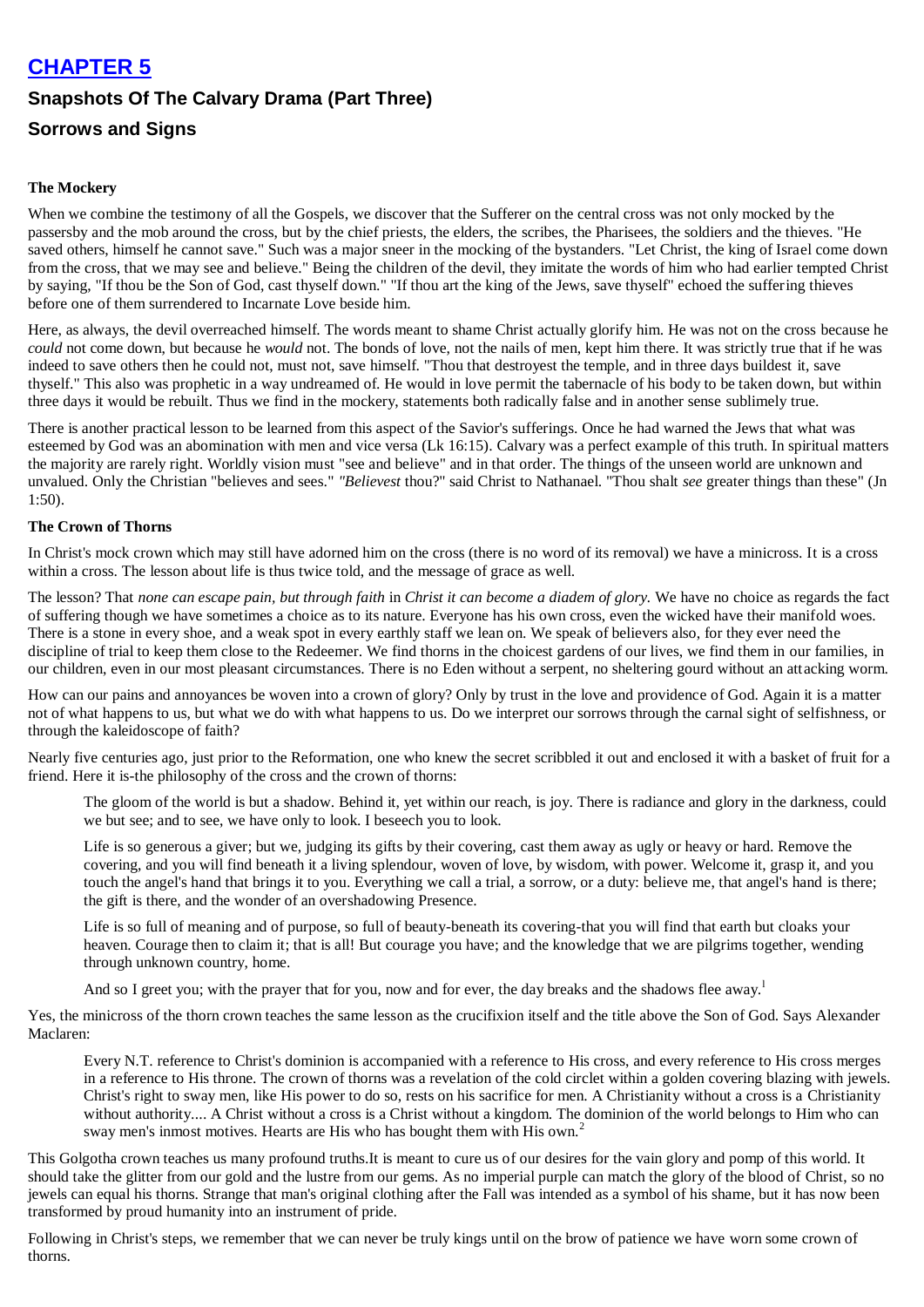### **The Wine and Myrrh**

Christ is offered vinegar mixed with gall – a bitter ingredient (myrrh) which would have acted as an anodyne to his sufferings. Our Lord condescends to taste but not to drink. He uses not his superhuman power to divine the nature of the potion, but, like us, is forced to learn through experimentation. Then he refuses the drug which would defile his mind and body and sully his spotless sacrifice.

He is resolved to drain the cup of his atoning sufferings to the dregs and, therefore, refuses anything that would mitigate his pain. Later, after crying, "I thirst," he accepted the nonintoxicating ration wine of the soldiers extended to him in a soaked sponge on a hyssop reed. Thereby Christ set us the example of "using" but not "abusing" the things of this world. He shuns both intemperance and asceticism, and does all things well. What a difference between him and the millions of his professed followers who greedily swallow unnecessary drugs as the "quick fix" for every problem.

Fill high the bowl, and spice it well, and pour The dew oblivious: for the Cross is sharp, The Cross is sharp, and He Is tenderer than a lamb. Thou wilt feel all, that thou may'st pity all; And rather would'st Thou wrestle with strong pain Than overcloud Thy soul, So clear in agony, Or lose one glimpse of heaven before the time. O most entire and perfect sacrifice, Renewed in every pulse.

-Keble

### **The Tunic**

Lo, Thou that clothest man with raiment, beasts with hides, fishes with scales and shells, earth with flowers, heaven with stars, art despoiled of clothing, and standest exposed to the scorn of all beholders. As the first Adam entered into his paradise, so dost Thou, the second Adam, into Thine – naked; and as the first Adam was clothed with innocence when he had no clothes, so wert Thou, the second, too; and more than so; Thy nakedness, O Saviour, clothes our souls, not with innocence only, but with beauty. Hadst not Thou been naked, we had been clothed with confusion. O happy nakedness, whereby we are invested with glory! All the beholders stand wrapped with warm garments; Thou only art stripped to tread the wine-press alone. How did Thy blessed mother now wish her veil upon Thy shoulders! and that disciple, who lately ran from Thee naked, wished in vain that his loving pity might do that for Thee, which fear forced him to do for himself. $3$ 

As prophecy had foretold, his garments are divided among his crucifiers (Ps 22:18). But the tunic without seam, woven from the top to the bottom, must go as a whole item. It is too valuable to tear.

From the beginning of Scripture, clothing is used as a symbol of character. Our first parents in Eden were clothed in light. When this was lost by their sin, they tried to remedy their nakedness by the manufacture of fig-leaf coverings. These the Lord removed at the time of their penitence and gave instead the skins of a sacrifice to clothe them. In the last book of Scripture we find the same symbolism. The church is pictured as a glorious bride radiant with the "fine linen, bright and pure – for the fine linen is the righteousness of the saints" a gift from the Savior bridegroom.

We recall how less than twenty-four hours earlier, Christ rose from the Passover supper and, divesting himself of his outer garment, attired himself with a towel – the symbol of service. After washing the feet of his recalcitrant followers, he declared them to be clean and then sat down again. The whole scene was an acted-out parable of the plan of redemption whereby God the Son, long ago rose from the throne of the heavenly universe and left the feast of adoration he enjoyed there, to descend to darkened earth. To do this he had to strip himself of his glory – this Being brighter than a million suns who had stars for the fringe of his robe – and take on the towel of humanity in order to wash us white by sacrificial service. And from eternity it had been planned that after making his atonement he would resume his glory and sit once more on his throne among the immortals. Now at Calvary we have the same drama in microcosm. He permits Himself to be stripped in order that he might clothe us in his own righteousness – we who crucified him. As the high priest on the Day of Atonement, at the close of his work, left behind the common garments in which he had worked and resumed his glorious attire, so Christ left in the tomb his linen clothes and was resurrected in glory to glory.

We might well sing with the gospel prophet:

I will greatly rejoice in the Lord, my soul shall exult in my God; for he has clothed me with the garments of salvation, he has covered me with the robe of righteousness as a bridegroom decks himself with a garland, and as a bride adorns herself with her jewels. (Isa 61:10)

As the wonderful father bestowed upon his prodigal son the best robe, so does our Heavenly Father for all who believe.

### **The Darkness**

The supernatural darkness from twelve noon till three in the afternoon served many purposes. It veiled the sufferings of the eternal Son from sinful mortals. It mirrored the heart of him who hung on the cross, and it interrupted the caravan of life causing men to question why nature itself should thus mourn. Some saw the connection between the sun and the Son and became believers. Others chose to ignore the token and ever afterwards dwelled in darkness of the soul. This was to prove true of the Jewish nation as a whole, though not of individual Jews who repented.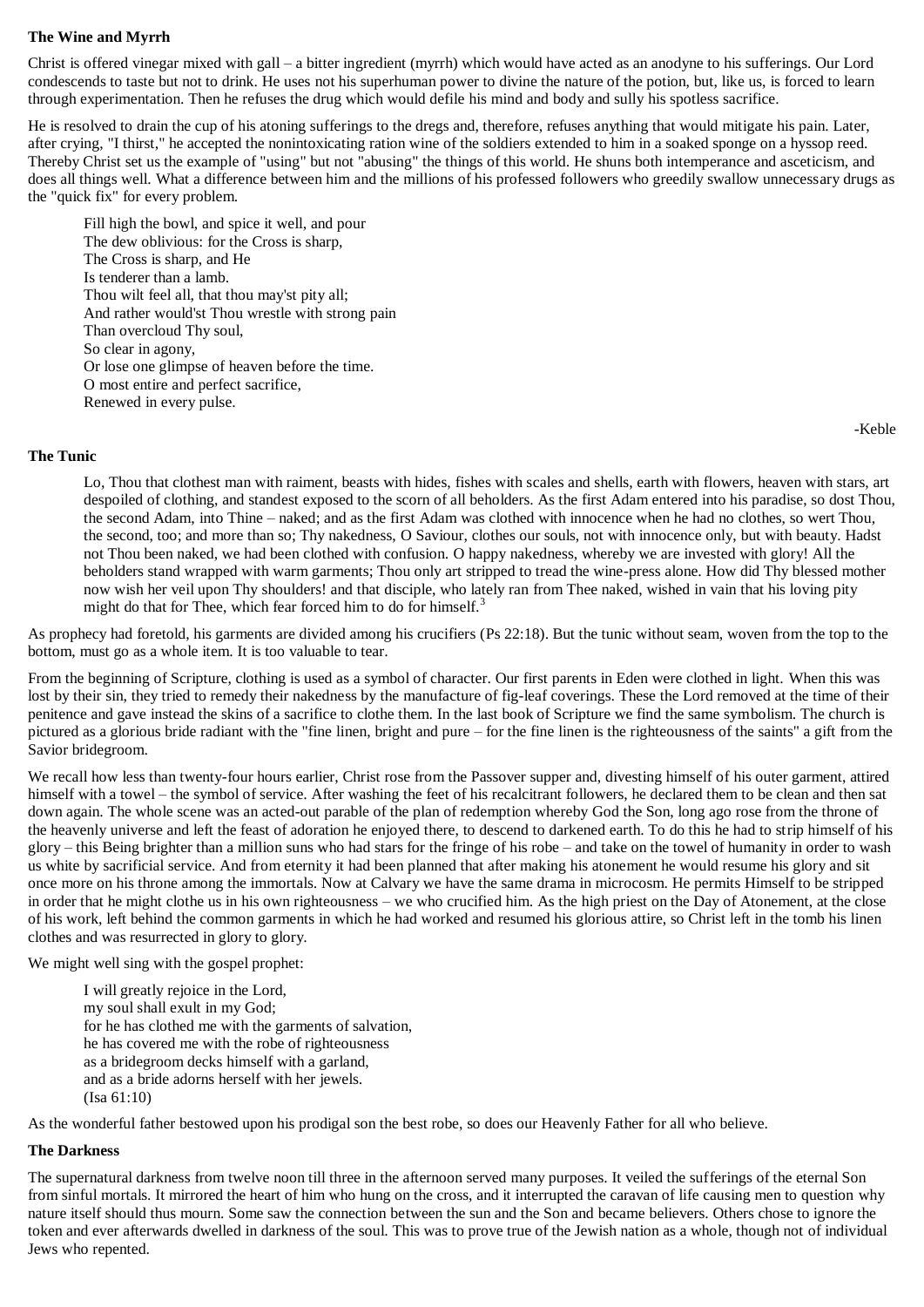As Christ hung in darkness for three hours on the Friday, so for three days thereafter he would be in the darkness of the tomb. In both cases light would ultimately vanquish the gloom. All is dark where Jesus does not shine. But as he cried aloud, "My God, My God, why hast thou forsaken me?" his words banished the darkness. And so they do still.

What a graphic parabolic act on the Creator's part, causing the sun to veil its face that it might not behold the blackest crime ever committed in the universe. And that sun was a symbol of him who loves righteousness but cannot look upon iniquity. The mid-day midnight was nature's sermon to those who had eyes to see and ears to hear. Some may have thought of the "horror of great darkness" which fell upon the first Jew at the time when righteousness was reckoned to him on the basis of faith not sight (Gn 15:6). Others thought of the pall over guilty Egypt about the time her firstborn were slain. Still others recollected that in the beginning when God was about to bring cosmos out of chaos, a great darkness encompassed the world.

And what does it mean for me, today, apart from its testimony to the atoning work of deity? It reminds me that there is a dark shadow attached to even the best of things. *There is no life without crosses, no crown without thorns, and no substance of any kind without a shadow.* This darkness mirrors the opposition from below which will threaten each and every soul in the discharge of duty. But shadows are like nightmares – they do not last. The night surrenders to the day, and even during its darkest hours we are to remember "the treasures of darkness," for "the night also is thine." It is written that once Moses "drew near to the thick darkness *where God was"* (Ex 20:21). When it seems that we are being swallowed up by an intense stygian cloud, let us remember that the Light of the World was thus eclipsed but rose again on the third day. Whatever the pain, the loss, this day – resurrection and vindication are certain and will not forever tarry.

### **The Earthquake**

"And Jesus cried again with a loud voice and yielded up his spirit... and the earth shook, and the rocks were split" (Mt 27:50-51).

The earth shook and trembled in sympathy with its Author as he cut the cable linking him to life. As his soul trembled and his great heart broke, the mountains and plains shivered and the rocks split apart. "... the tombs also were opened, and many bodies of the saints who had fallen asleep were raised, and coming out of the tombs after his resurrection they went into the holy city and appeared to many" (Mt 27:51-53).

As the temple had torn its garment (veil) in mourning, so with earth itself. It sorrows with its Lord, but that sorrow is turned into joy for many as the dead rise. His death brought immediate life – symbolic of its continuing impact upon all spiritually dead in trespasses and sins and physically dead as the penalty of sin. Thus also was prefigured the great resurrection of all saints who at Christ' s second corning will leave the graves to enter (like this group at the time of the first advent) the holy city. These resurrected ones are indeed the firstfruits of the great harvest of the dead, teaching us that the end of the world came legally with Christ. The rent rocks also symbolically tell of the results of the cross. Hearts as hard as stone will be rent by the story of God' s love in Christ.

### **The Rent Veil**

As our Lord gave his last cry, a cry of trust and victory, and voluntarily bowed his head in death "the curtain of the temple was torn in two, from top to bottom" (Mt 27:51). The meaning was made clear by the writer of Hebrews:

Therefore, brethren, since we have confidence to enter the most holy place by the blood of Jesus, by the new and living way which he opened for us through the curtain, that is, through his flesh, and since we have a great high priest over the house of God let us draw near with a true heart in full assurance of faith, with our hearts sprinkled clean from an evil conscience and our bodies washed with pure water. (Heb 10:19-22)

Once a year the Jewish high priest entered the most holy place "within the veil." All year long he had ministered in the first apartment, the symbol of the Jewish age which made nothing perfect and functioned in the realm of types and shadows only. But on the one Day of Atonement, he – the only man on earth permitted so to do – entered into the very presence of God through the veil – but not without blood, and not without incense, and only for a few moments. Thus was prefigured Christ's atonement on Calvary which brought to an end the system of types prefigured by the sanctuary's first apartment, and opened up the era of the new covenant with its privileges of access and imputed perfection-symbolized by the most holy place (see Heb 6:19, 20; 9:8, 12, 24-25; 10:1-12).

As the riven side showed that the way to the heart of God was open, so the riven veil taught the same lesson. Christ's death has procured forgiveness and access to God and heaven for every man. His atonement is perfect and complete – his reconciliation of God and man has been accomplished. Constantly the New Testament uses the aorist tense in speaking of Christ's work of reconciliation (see 2 Cor 5:14-25 and Rom 5:10). "It is finished" indeed. Now, whosoever will may come. Christ has taken away the sin of the world, its past sin, present sin, and future sin. The only barrier to acceptance with heaven is the willful barrier of unbelief. At no time can the law condemn the believer, anymore than it can condemn Christ. God can now "justify the ungodly" who while sinners and without strength *were* reconciled to God by the death of his Son. As the passover lamb was slain while the Israelites were still in Egypt, so while we were yet sinners, our atonement was accomplished. All done by the first Adam has been legally undone by the second Adam. What glorious news to take to the world – men need not try to reconcile God, he is already reconciled. We need only to believe, to receive. And God in his infinite mercy actually pleads with us to accept the so great salvation. Says Paul in 2 Corinthians 5:20, 21:

Now then we are ambassadors for Christ, as though God did beseech you by us; we pray you in Christ's stead, be ye reconciled to God. For he hath made him to be sin for us, who knew no sin; that we might be made the righteousness of God in him.

#### **The Resurrection**

Only Christianity offers firm grounds for hope in the face of death. Without the fact of Christ's victory over death, our own death would be swathed in gloom, and therefore our life as well. We look to the end of a thing to find its meaning. If our end is dust forever, then life has been a farce. But none can find the skeleton of Christ. His worst enemies could not find it nineteen centuries ago. In the very place where he was executed as a malefactor, his resurrection was proclaimed and believed in. And it is that resurrection which makes our own certain.

The existence of the Christian church testifies to the resurrection of Jesus. Nothing else could have transformed those broken men and women and filled them with radiant power – a power that did not diminish before the threat of martyrdom. Read the resurrection accounts in the four Gospels. They differ in details for there has been no attempt to forge a lie. They all have the ring of truth. Hundreds who had seen the risen Christ were still alive when the first letter to the Corinthians was written (1 Cor 15:6).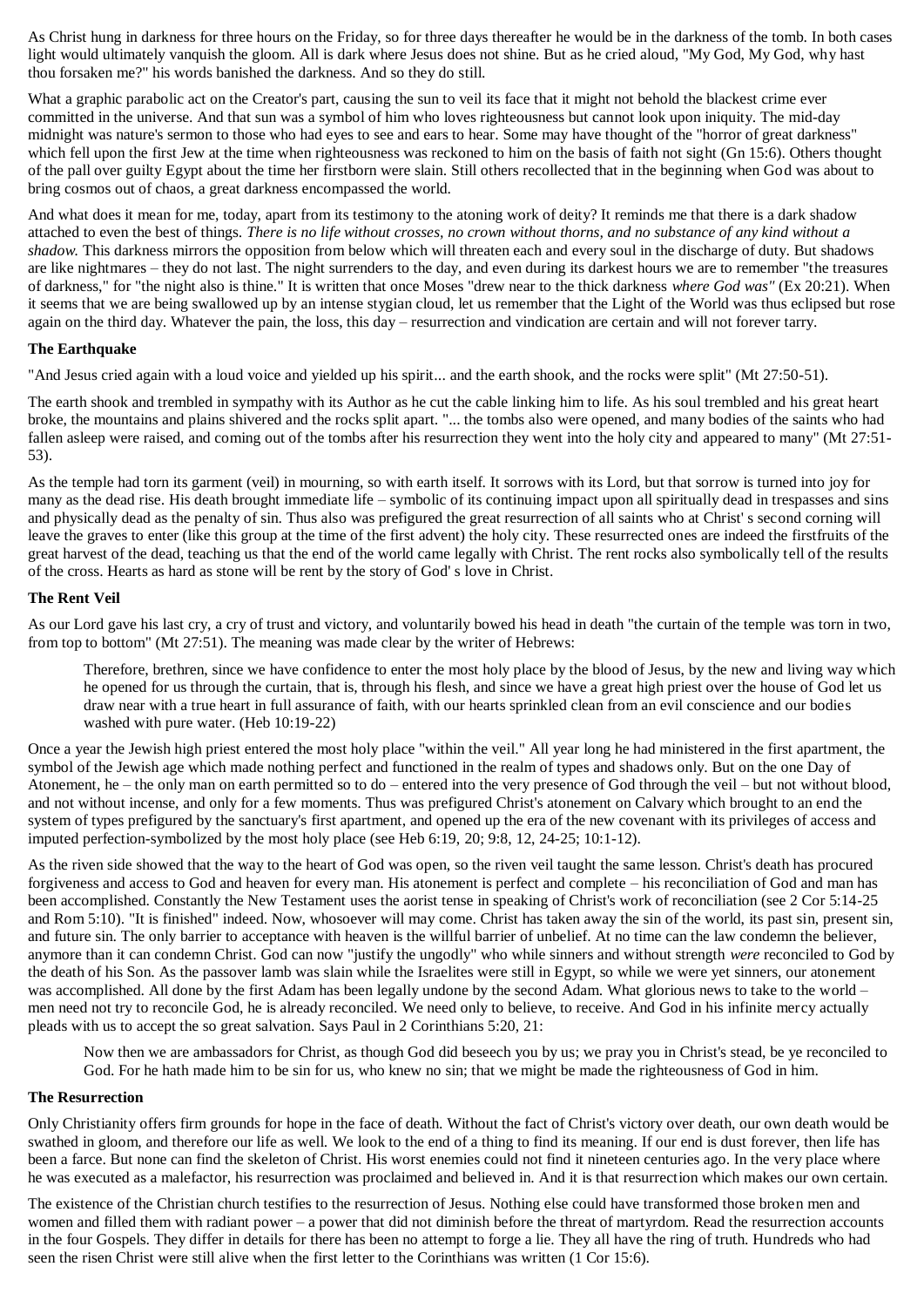Paul declared that Christ's resurrection was a fulfillment of the ancient Scriptures (see 1 Cor 15:4). On the first, third day of history the earth had risen from the waters. On the third day of his death-sentence, Isaac was delivered as in resurrection. For long centuries Israel reaped on the third day after the Passover the first fruits of the harvest, pledge of the great ingathering to follow. Jonah had been resurrected from the watery abyss on the third day. After Aaron's rod had lain in the darkness, Moses found that it had budded – life from the dead. When Israel crossed Jordan they took from thence twelve stones and placed them as memorials in the new land – emblems of the resurrection of their nation from the death of slavery.

Prophets also had foretold the resurrection of the Messiah. While Isaiah sadly portrayed the "cutting off" of the Servant of the Lord, he also wrote that he would "see his seed" (Is 53:8, 10).

Psalm 22 divides into two sections, verses 1-21 filled with sorrow and death, but then verses 22-31 which speak of one who lives to give his testimony before his brethren and before whom all the dead shall one day bow (see also Ps 16). Because the Messiah would conquer death, the Old Testament foretells the resurrection of good and evil alike (Dan 12:2).

In John 19:41 we read, "Now in the place where he was crucified there was a garden; and in the garden a new sepulchre, wherein was never man yet laid."

Alexander Maclaren speaking of John's characteristic style says:

... it is quite in John's manner to attach importance to these apparent trifles and to give no express statement that he is doing so. There are several other instances in the Gospel where similar details are given which appear to have had in his eyes a symbolical meaning – e.g. "And it was night." There may have been such a thought in his mind, for all men in high excitement love and seize symbols, and I can scarcely doubt that the reason which induced Joseph to make his grave in a garden was the reason which induced John to mention so particularly its situation, and they both discerned in that garden round the sepulchre the expression of what was to the one a dim desire, to the other "a lively hope by the resurrection of Jesus Christ from the dead" – that they who are laid to rest in the grave shall come forth again in new and fairer life, as 'the garden causeth the things that are sown in it to bud.<sup>4</sup>

A garden is the symbol of life and death, of life after death. It is the place of seeds which in winter seem dead but which burst forth in spring to gladden the earth. Adam had sinned in a garden thus bringing death and turning that garden into a wilderness. The second Adam came to that wilderness, lived and died obediently, and turned the wilderness into a garden.

For us in this life, there is no garden without a sepulcher. The shadow of death attends all things beautiful. In the days when tuberculosis was much more widespread than our own, the signs of abnormal beauty and brilliance were often the indications of coming death. The universal phenomenon is the sign of universal sin. "Death passed upon all men for all have sinned" (Rom 5:12). Even nature by its rhythm testifies. Day is followed by night and summer by autumn and winter. Weariness, weakness presage the oncoming end-death, and every sickness is a minideath.

But the good news of the Gospels is that Christ has sanctified the grave and plucked the sting from death. The grim reaper has himself been reaped by the Lord of the harvest. For "now is Christ risen from the dead" (1 Cor 15:20). His resurrection is the seal on his finished work. It testifies that all men have been legally justified, for Christ "was put to death for our trespasses and raised for our justification" (Rom 4:25). That is, his death was the result of our trespasses, and his resurrection was the result of the justification of the human race which he had achieved. Thus Scripture affirms that Christ "has abolished death" and turned it into a mere sleep (2 Ti 1:10; 1 Th 4:16, 17). Now we know that God does not despise mankind and leave it in the grave. Did he do so, would not we despise others and not reckon their death a matter of significance? If, in the providence of God, we ultimately become refuse, what is there to stop us treating each other as refuse now?

But to us has been given the assurance that to die is no more a venturing along a lonely path. Christ has traveled it before us and trodden down every thorn. The sepulcher of every believer is illuminated by his presence.

Let none tell you religion is irrelevant. It is the most relevant thing in the world, if it is the genuine article and not that parasitic growth which attaches itself fungus-like to all things living. Plato was right when he wrote that' 'men are in danger of forgetting that they who rightly practice philosophy study nothing else than dying and death." Death is the iron ring round existence, and our earthly pilgrimage has been described as but a torso – "a watch or a vision between a sleep and a sleep."

Nearly 1400 years ago, Edwin, King of Northumbria, was visited by a Christian monk endeavoring to persuade him to accept Christ. One of the warriors addressed the king in words recorded by the venerable Bede.

"The present life of man upon earth, O King, seems to me, in comparison to the time which is unknown to us, like the swift flight of a sparrow through that house wherein you sit at supper in winter with your ealdormen and thegns, while the fire blazes in the midst, and the hall is warmed, but the wintry storms of rain or snow are raging abroad without. The sparrow, flying in at one door and immediately out at another, whilst he is within is safe from the wintry tempest; but after a short space of fair weather he immediately vanishes out of your sight, passing from winter into winter again. So this life of man appears for a little while, but of what is to follow or what went before we know nothing at all. If therefore this doctrine tells us something more certain, it seems justly to deserve to be followed."

And Edwin built the first York Cathedral pointing to the heavens as man's destiny.<sup>5</sup>

Christ is risen! We need despair of nothing – pain, tragedy, guilt, death. He changes all. He uses all. Nothing is impossible to him who lives this very day making intercession for us. We are not alone and we are loved. Death has been interrupted in its scything – One has come who has destroyed death and who enables believers to reign over it. We enter "a new creation" crowned with life everlasting as we see the significance of the death of the Son of God. Reconciliation, peace, and life replace alienation, enmity, and death. Rejoice evermore!

### **REFERENCES**

- 1. David Francis, Treasures of Darkness (London, 1960), p. 64.
- 2. Expositions of Holy Scripture, "John," p. 263.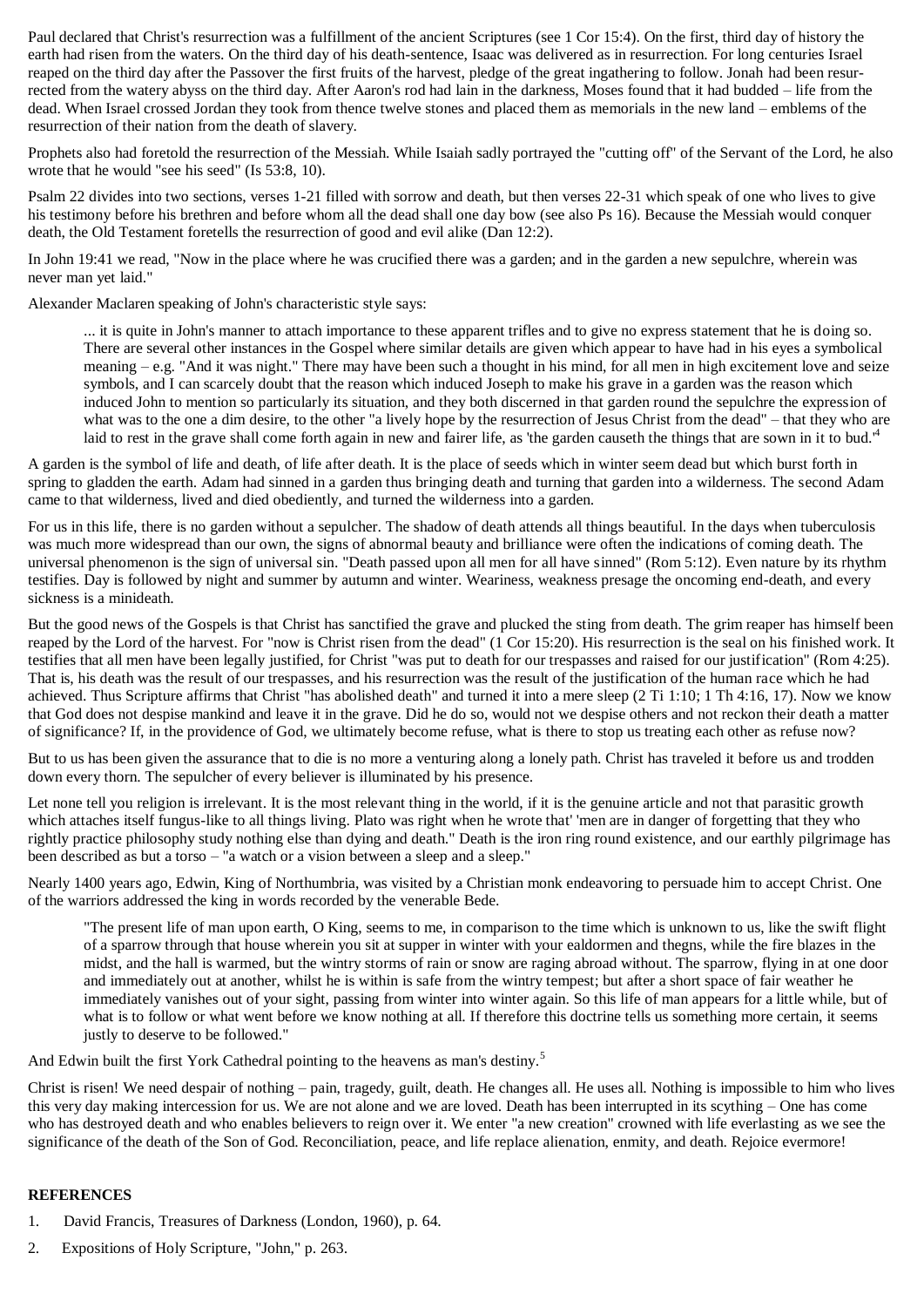- 3. Bishop Hall cited by F. B. Proctor, Classified Gems of Truth (London, 1892), p. 149.
- 4. Op. cit., p. 297.
- 5. J. Baillie, Invitation to Pilgrimage, (London, 1953) p.79.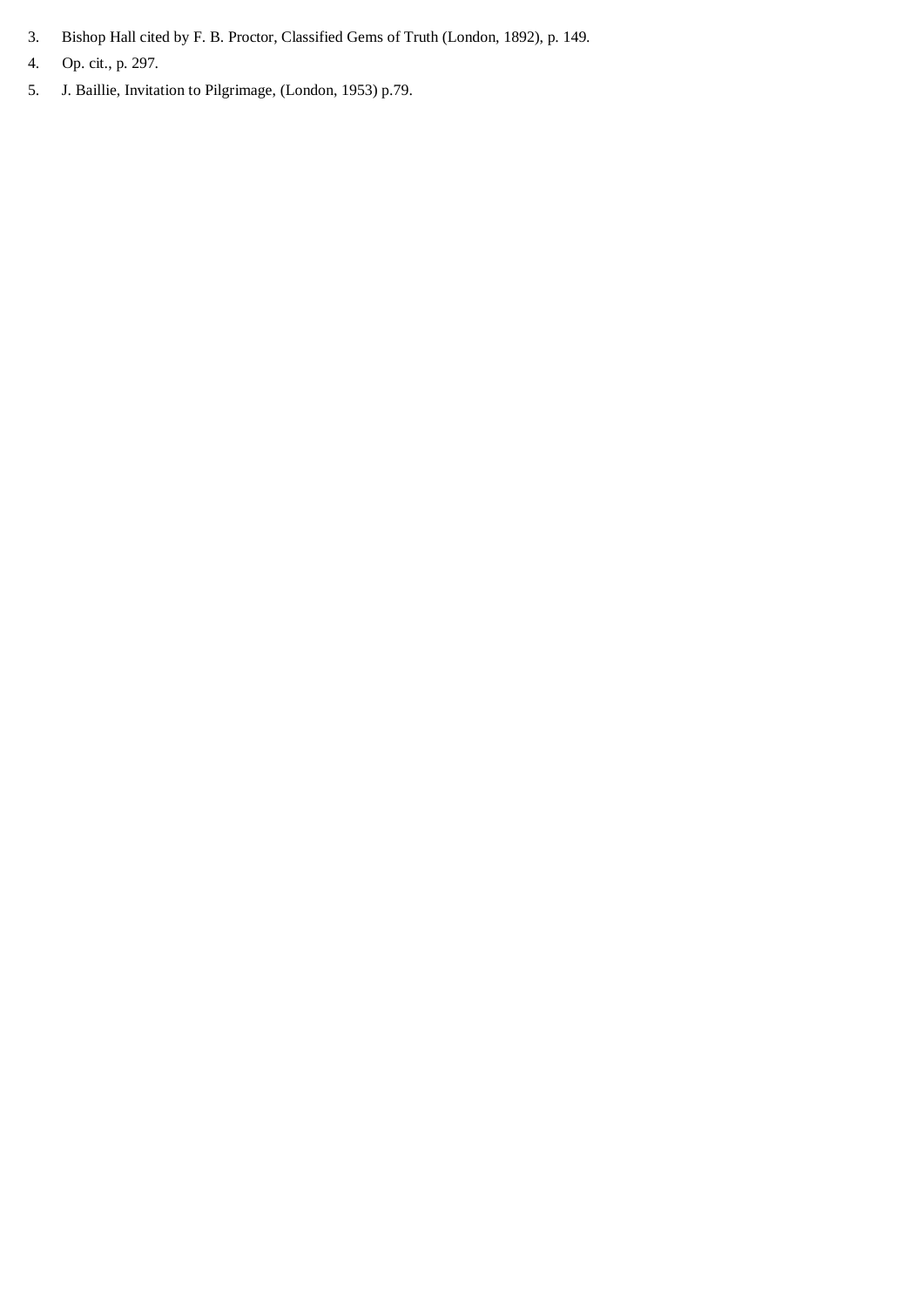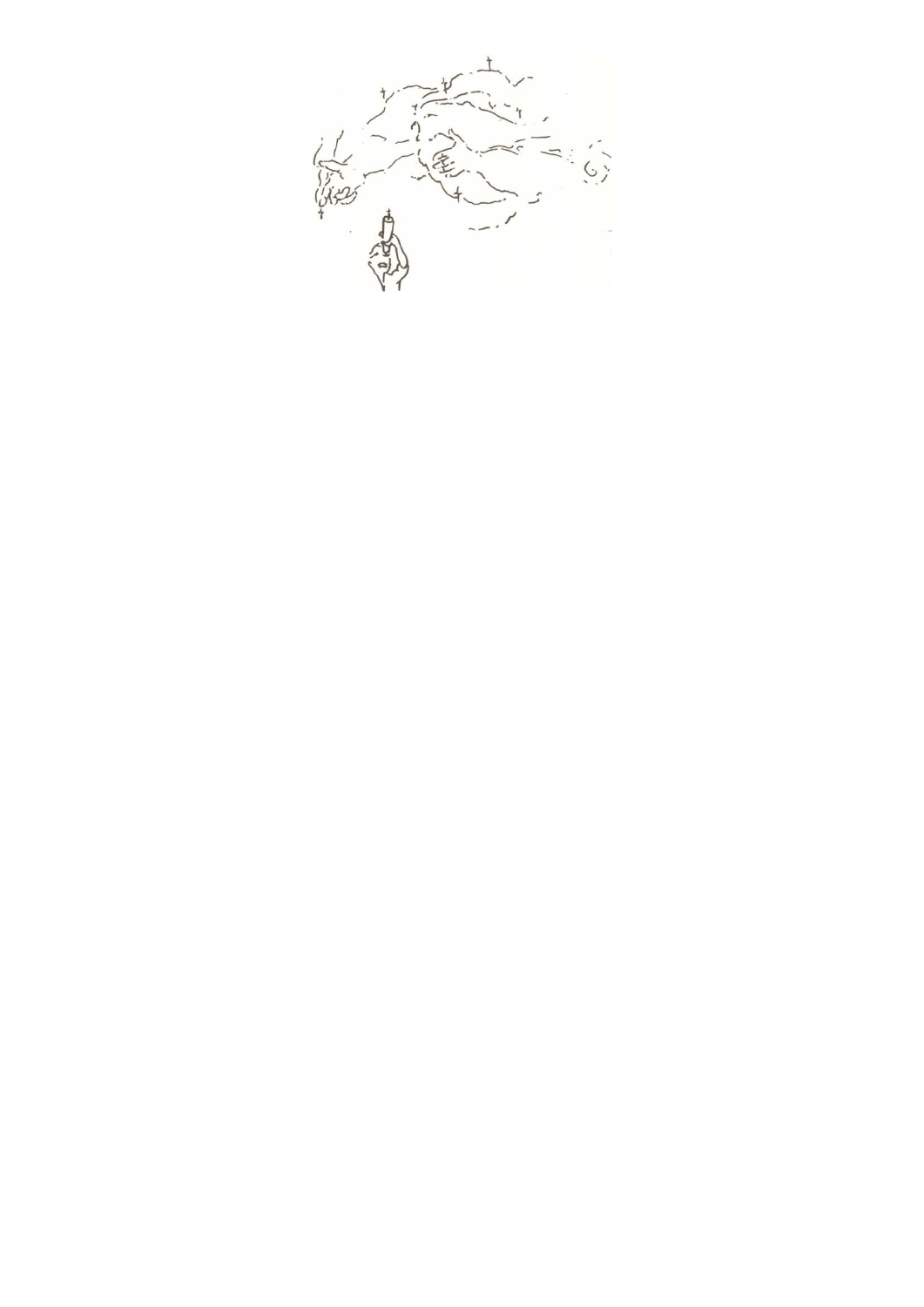# <span id="page-32-0"></span>**Patterns of Seven and Glimpses of Heaven (Part One) The First Four Sayings From the Cross**

### **Seven: Perfection, Completion, and Rest**

Genesis introduces us to the number seven in the story of creation, while Revelation uses the same number over fifty times. The number seven is symbolic of perfection, completion and rest. It is not strange, therefore, that in the Passion narrative of redemption (re-creation), the *legal* end of the world, seven is again prominent.

Our Lord passed through seven trials: before Annas, Caiaphas, a night meeting with the Sanhedrin, the morning meeting with the Sanhedrin, Pilate, Herod, then finally back to Pilate again. The accusations against him number seven, namely: 1) that he threatened to destroy the temple, 2) that he was a malefactor, 3) that he perverted the nation, 4) that he forbade the paying of tribute, 5) that he stirred up the people, 6) that he claimed to be a king, 7) that he claimed also to be the Son of God. In contrast to the sevenfold accusation we find seven testimonies to the innocence of Christ. These come from Judas (Mt 27:4); Pilate (Jn 18:38; 19:4); Herod (Lk 23:15); Pilate's wife (Mt 27:19); the dying thief (Lk 23:41); the Roman centurion (Lk 23:47); those with the Roman centurion (Mt 27:54).

John records seven questions from Pilate to Jesus, but our Lord does not always answer, and his last word to the Procurator is "sin." (Jn 18:33, 35, 37-38; 19:9-11).

The number seven is prominent even in regard to the time element involved in the Passion. The cross itself is a miniweek of hours. As in the beginning, Christ as Creator worked six days and entered into rest on the seventh, so at Calvary he suffered six hours and on the seventh entered into rest. After six hours, Christ uttered his sixth cry, "It is finished," using the key word of Genesis 2 in connection with creation's close. With the seventh cry we read that he bowed his head. The Greek term ("klinas") is one used for a man bowing his head on a pillow for rest in sleep. Similarly, Passion Week climaxed on the sixth day while the seventh and last was spent in Sabbath rest – the only whole day spent in the tomb.

### **The Seven Sayings from the Cross**

We will now consider the Redeemer's seven pronouncements from the cross. They constitute his final sermon, a blazing altar light illuminating the darkness of our lives. What a unique pulpit, preacher and message! We put our God to sleep on a cross, tucking in his hands and feet with nails and giving him a pillow of thorns. Yet in his love and mercy he speaks to us, not words of fiery rebuke and indignation, but words of light and grace. Any deathbed is a solemn sight, but especially if it is the deathbed of someone we love. This is even more the case if we ourselves have been responsible for that suffering and death.

The seven sayings constitute a little Bible. They tell us how to live and how to die. The sayings are intimate and personal, like shafts of light into life's pits of darkness. They also express the seven chief duties of the believer, and the seven main articles in a Christian's creed. Furthermore, they unveil Christ's glory – his offices, his perfections, and his truth. The relationship between them is that of parts of living machinery, interlocking to God's glory and our edification. The seven constitute a circle ending where they began, with the call of a trusting child to his father. It was this golden circle of confidence which enabled Christ so serenely to plead for his murderers and pledge Paradise to the penitent thief, and make provision for his mother. In principle, the seven sayings give us a cross section of all of life's situations, and help us to relate to them aright.

The seven sayings were addressed to an audience in heaven and on earth. They were addressed in particular to friends and foes gathered about the cross. As usual, with the sevens of Scripture, these are divided into sets of three and four, with the first set entirely dedicated to the needs of others. Following these came the mysterious darkness during which Christ spoke not at all until the three hours had passed. Then his fourth saying dissipated the blackness and ushered back the sunshine. In quick succession came the last three exclamations of the dying Sufferer.

Here are the sayings in their order:

"Father, forgive them for they know not what they do" (Lk 23:34).

"Truly, I say to you today, you shall be with me in paradise" (Lk 23:43).

"Woman, behold your son [Son,] behold your mother" (Jn 19:26-27).

"My God, my God, why hast thou forsaken me?" (Mt 27:46).

"I thirst" (Jn 19:28).

"It is finished" (Jn 19:30).

"Father, into thy hands I commit my spirit" (Lk 23:46).

Let us now consider the seven sayings one by one, remembering as we do so, the words of Krummacher when he asserted that Christ's enemies by the crucifixion broke "a diamond in pieces," thus only causing it to show its genuineness by its sparkling splinters. "In their wrath, they plucked to pieces a divine rose, but by so doing, only displayed the brilliance and enamel of every petal."<sup>1</sup>

### **The Word of Intercession for His Crucifiers**

"Father, forgive them for they know not what they do." (Lk 23:34)

The very first word, "Father," is full of significance. We have observed already that while these messages from the cross address Jesus' crucifiers and immediate companions (the thief, his mother and beloved disciple), they are bracketed at each end by his calling upon God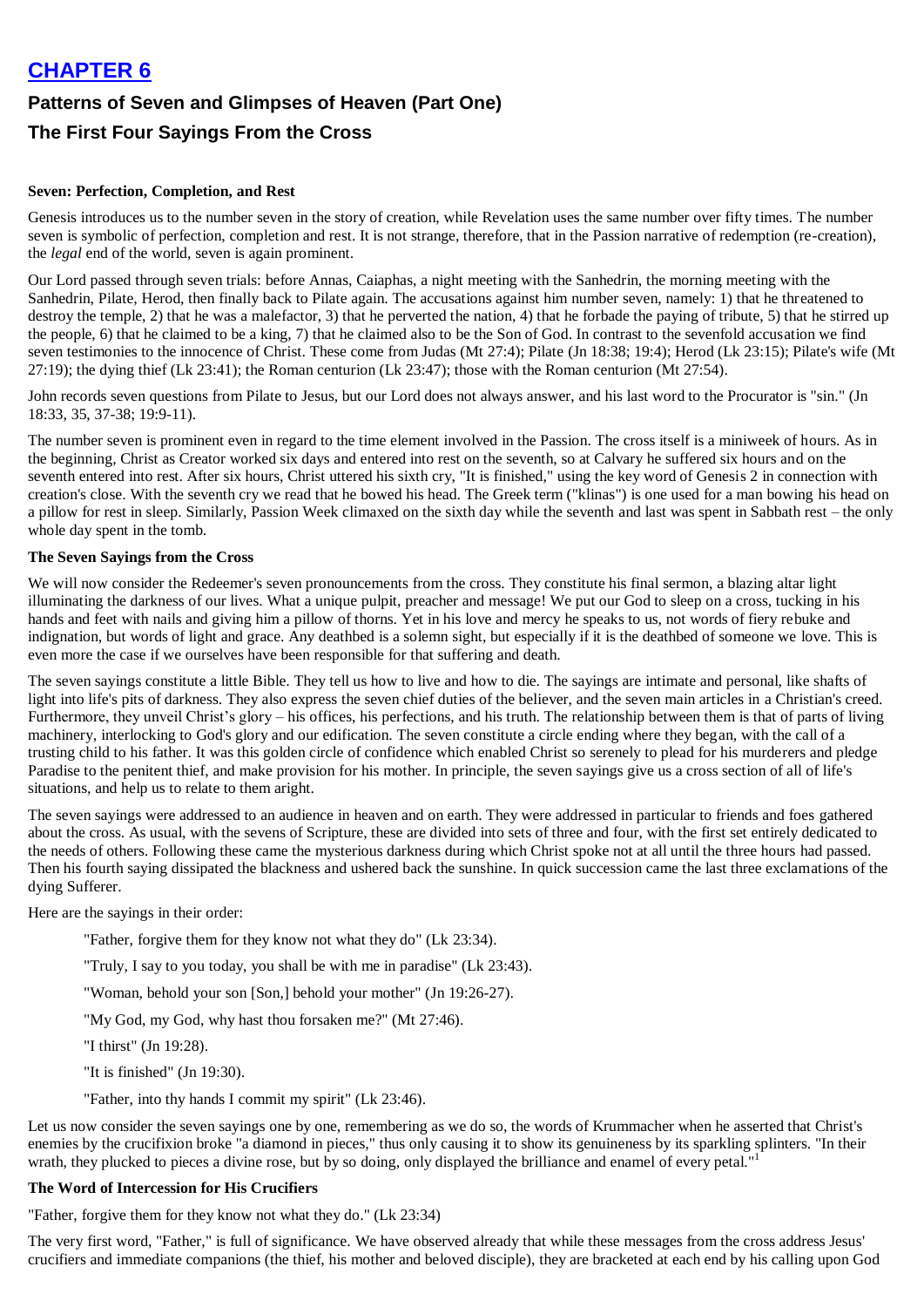as his Father. Only because he knew God was his Father could Christ endure the crucifixion.

There is a lesson in this for us. We can accept the vilest medicine from the hand we trust. True sanity can best be preserved in a world of insanity by confidence that life has meaning, and that its meaning is good. Love is impossible without faith and hope, and life without love is mere animal existence. The death of hope ever leads to the hope for death, and with ebbing hope dies faith, love and all things good. When Christ in his seventh word committed his life to his Father, he did so in the fullness of hope that the best was yet to be. Hope provides a "why" which enables us to put up with any "what."

This pleading by Christ fulfilled Isaiah 53: 12 where the prophet had foretold intercession for the transgressors by One numbered with them who was also God's arm and servant. We remember that Christ's ministry had begun with prayer at his baptism when he knelt on Jordan's bank seeking strength for his task. Now that ministry is sealed by prayer.

Often in the Gospels Christ himself forgave those who sought him. But on the cross, inasmuch as he is being treated as sin itself, he asks his Father in heaven to grant forgiveness. Our Lord is both priest and offering on the altar of Calvary.

In this petition we find the clue to our primary need. Noble ideals and lofty resolutions are powerless unless the sin question is settled. Forgiveness is the door into the "Temple Beautiful" of the Christian life. As glasses are of no value if we are blind, or shoes if we are paralyzed, so only when sin's guilt is removed is the power of sin also broken (Rom 6:14). *Sin ceases to have dominion over us when our hearts are broken by the forgiving grace of God.* Heaven's mercy is a healing mercy, and justification (being declared righteous) is always accompanied by the beginning of sanctification (righteous living).

Let it be clearly observed that ignorance does not mean innocence. Even those who knew not what they did needed forgiveness. Sin is sin whether recognized or not. It is beneficial to us all to become intelligent as to the will of God. This is part of the first great commandment regarding loving our Heavenly Father with all our mind as well as our heart and strength.

Every relationship of life calls for the spirit of forgiveness. There are no perfect spouses or children, employers or employees, or neighbors. Only those aware that God has forgiven them much can love much, and cover the transgressions of others (Lk 7:36-50). No one can ever be free from situations where they feel crucified by misunderstanding, unfairness or wickedness. At that point, either the attitude of the crucifiers changes our attitude or vice versa.

As we behold that Christ did not harbor even the smallest root of bitterness or resentment or condemnation, we are ourselves challenged to avoid harsh judgment of others. How natural and easy it is for each of us to attribute evil purpose to those offending us! Says Baring Gould:

Surely one thing we may learn at once from this first word of Christ on the Cross-the avoidance of harsh judgment. How ready we are to attribute evil purpose people. How ready to take umbrage at little undesigned offences, and to assume that they were intentional slights. What a reproach we receive from Christ on the Cross! He hears the outrageous words of His enemies, he sees their insolent gestures, He feels their piercing cruelty in hands and feet and head, and yet – he finds an excuse, He palliates their offence. Beside this marvellous love, how mean and un-Christian is our touchiness, captiousness, and uncharitableness.

We may learn one thing more-that many an evil act may be done from a misguided mind, and from a perverted conscience, and will meet with a lenient sentence from God. Not all the wrong done in the world or in the Church, done by those who are servants of the State or ministers of Christ, will meet with the condemnation we are ready to accord it, for the motive was not always, probably not often, evil but good. "They will put you out of the synagogues;" said Our Blessed Lord to His disciples, "yea, the time cometh, that whosoever killeth you will think that he doeth God service." (S. John xvi. 2) He spoke this, not only to forewarn His chosen of coming tribulations, but also to prepare them how to regard their persecutors, as men to be excused and forgiven, because acting not from wicked but from good motives misdirected.<sup>2</sup>

Marvel also at the charitable hope of Christ. He does not quickly despair of men. Neither should we. If there was hope for the crucifiers of our Lord, is there not hope for the worst persons we encounter? We are to pray on, love on.

Neither should this be difficult for us who constantly grieve the heart of the Savior, and who as constantly receive forgiveness from him. What we live by, we should and must impart, and even the most righteous Christian lives by forgiveness, for it is written "Blessed is the man to whom the Lord will not impute sin" (Ps 32:1-2; Rom 4:8). Because the believer has legally died with Christ, all his sins are atoned for, be they past, present, or future. The Lamb of God has taken away the sin of the world – all the sin of all people in all times. We are "complete in him," "accepted in the Beloved," and "there is no condemnation." On the other hand, "If thou shouldst mark iniquity, who would stand?" (Ps 130:3). Sing and dance for joy. What blessing is there like the blessing of forgiveness? Therefore, pass it on.

### **The Word of Salvation to the Penitent Thief**

"Truly, I say to you today, you will be with me in paradise." (Lk 23:43).

The original manuscripts of the Bible had no punctuation marks and we have placed the comma of the sentence where we believe it belongs. The thief did not die that day. Because the bodies had to be taken down, his legs were broken to prevent revival and escape.

Originally this thief had railed on Christ, but when he beheld the divine Sufferer's bearing and attitude, he suddenly had a revulsion of feeling. He reads the little Bible, the inscription above Christ's head, and memory puts together things he has heard in recent months. As the Savior prayed for his enemies, the thief longed to share the benefits of that intercession. Hence his own request.

It is at this moment we perceive in the cross both a throne and a judgment bar. Christ as king and judge pronounces destiny and makes awards. How glorious the providence of God that the man who now is promised heaven seems so entirely unsuited for it! How encouraging to us that one who had sinned to his last hours should be plucked by heaven from the gaping jaws of hell! He is a perfect illustration of salvation by grace alone. For a long time the thief had been exposed to law, but law did not reform him. Now, when he sees the true law as love incarnate, his heart is broken, his rebellion melted.

To run and work the law commands But gives us neither feet nor hands; But better news the gospel brings,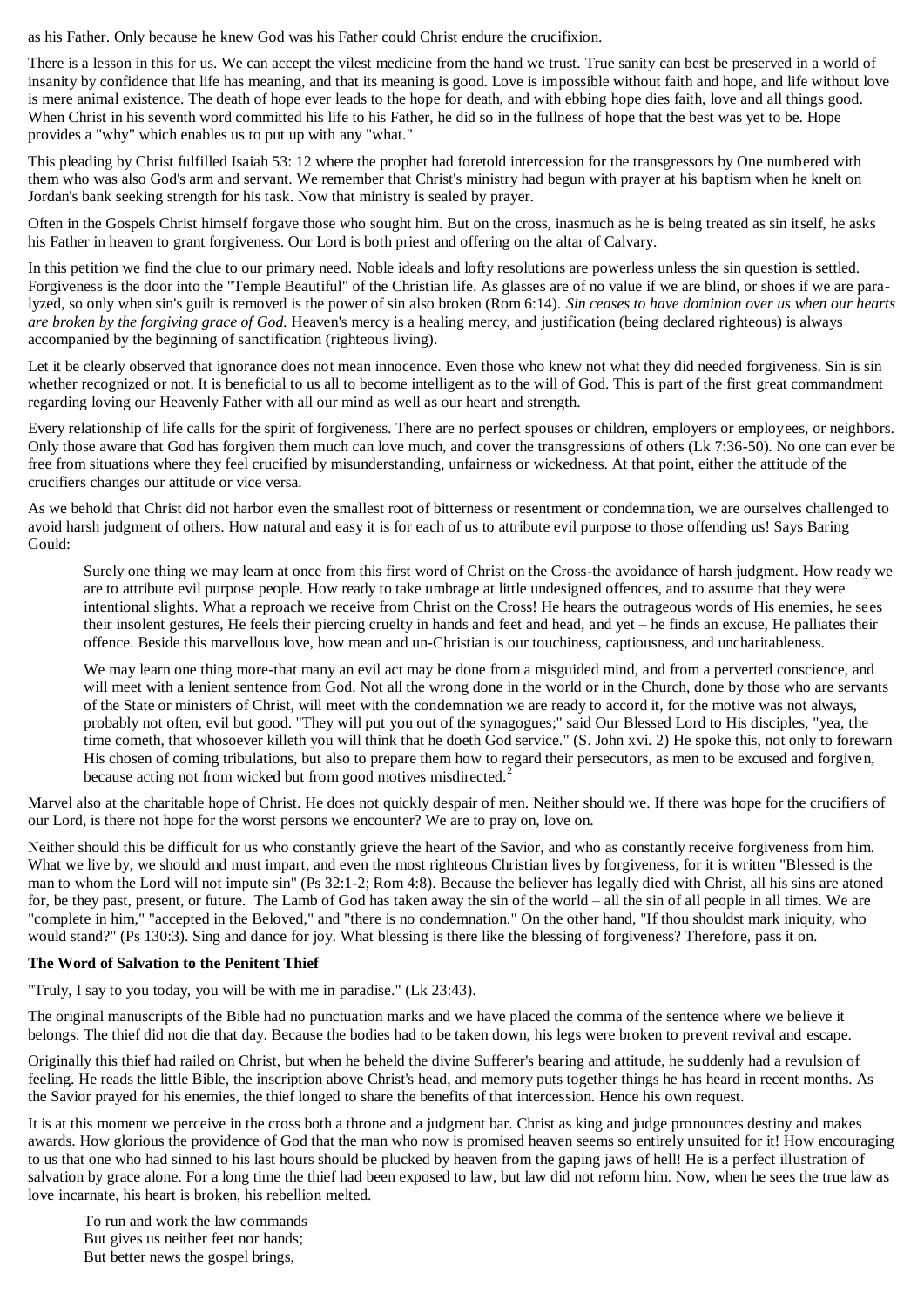### It bids us fly and gives us wings!

The conjunction of this saying with Christ's word of forgiveness is striking and significant. God's forgiveness is not indiscriminate. It is for the penitent. The same sunshine that brings forth fruit from black earth shines in vain upon hard rock. The other thief curses on and is lost. It is quite possible to be lost though in close proximity to Christ, if we do not permit his love to melt our hate and selfishness. Christ, who seemed so easy on the souls who knew their need, was also hard on the self-righteous. Salvation is *easy* for those who acknowledge their guilt, but *impossible* for those who think they need no repentance.

The thief is saved without works (although he uses in Christ's service the only member of his body free to work, his tongue), but he is not saved without faith. His was the greatest faith in Israel that day. He saw in the condemned, dying, forsaken Jesus the King of Paradise. What a wonderful thief is this, stealing heaven itself by happy permission of the owner of Paradise. Observe also that from his high court this thief reverses the judgment of Annas and Caiaphas, Pilate and Herod, the Sanhedrin and the mob. He calls Christ Lord, Master of heaven and earth.

Bishop Ryle sums up the practical meaning of this event:

The first notable step in the thief's repentance was his concern about his companion's wickedness in reviling Christ: "Dost thou not fear God," he said, "seeing thou art in the same condemnation?" – The second step was a full acknowledgement of his own sin: "We indeed are justly in condemnation. We receive the due reward of our deeds" – The third step was an open confession of Christ's innocence: "This man hath done nothing amiss." – The fourth step was faith in Jesus Christ's power and will to save him: he turned to a crucified sufferer, and called Him "Lord," and declared his belief that He had a kingdom.-The fifth step was prayer: he cried to Jesus when He was hanging on the cross, and asked Him even then to think upon his soul. – The sixth and last step was humility: he begged to be "remembered" by our Lord. He mentions no great thing: enough for him if he is remembered by Christ. These six points should always be remembered in connection with the penitent thief. His time was very short for giving proof of his conversion; but it was time well-used. Few dying people have ever left behind them such good evidences as were left by this man. 3

### **The Word of Affection to His Mother**

"Woman, behold your son.... [Son,] behold your mother." (Jn 19:26-27).

Much of our suffering is greatly exaggerated by our extreme self-concern and self-pity. Somehow it is embedded in our minds that we have a right to happiness and that all pain is an intrusion. What a rebuke to us, this third word from the cross. Despite the agony of mind and body, our Lord forgets his pain and shows concern for others.

Observe that even the suffering God himself is subject to the eternal principles he gave from Sinai to his ancient redeemed people. Now he honors the fifth commandment by respect for his mother. He provides for her the best possible endowment, the love of his dearest friend.

Many commentators have seen in Mary a symbol of the church, which is "the mother of us all." Consequently, they have found depths in Christ's twofold statement here that are not immediately apparent. John and Mary were not related by birth, but now as people reborn they become members of the same family. Thus it is with the church as a whole. Those reborn in Christ are related to all others similarly regenerated. They belong to the one family. From this saying we learn that believers are to exercise love and respect towards the church which is their mother, and the church is to collectively demonstrate love and care for each of her sons and daughters. The saying is particularly an admonition to the leaders of the church (pastors, teachers and administrators) to have a special care for the weak and needy of the fold, and for the straying.

However, the obvious intent of the saying must not be lessened by other legitimate deductions. Christ sees the family as a sacred unit. With the Sabbath, it is one of the heirlooms of Eden, that ancient paradise. Were homes hallowed by true religion today, we would dwell in a little paradise en route to the great one. All family relationships are sacrosanct – husband and wife, father and mother, son and daughter. They mirror relationships in God's great family of heaven and earth. Whoever despises marriage or the family endangers all mankind and especially the church of Christ. The Calvary narrative repeatedly draws upon the initial scenes of Scripture. Both in the first chapters of Genesis and in the story of the cross we have references to a garden, a tree of life and a tree of knowledge of good and evil, a naked Adam who falls asleep and has his side opened in order that he might have a bride, family relationships, the finishing of work and entering into rest, the Sabbath, temptation and the curse, two thieves, the issue of the right to Paradise. Each account casts light upon the other.

### **The Word of Anguish to God**

"My God, my God, why have you forsaken me?" (Mt 27:46).

C. S. Lewis once summed up the "losses" of Christ:

Does not every movement in the Passion write large some common element in the sufferings of our race? First, the prayer of anguish; not granted. Then He turns to His friends. They are asleep – as ours, or we, are so often, or busy, or away, or preoccupied. Then He faces the Church; the very Church that He brought into existence. It condemns Him. This is also characteristic. In every Church, in every institution there is something which sooner or later works against the very purpose for which it came into existence. But there seems to be another chance. There is the State; in this case, the Roman state. Its pretensions are far lower than those of the Jewish church, but for that very reason it may be free from local fanaticisms. It claims to be just, on a rough, worldly level. There is still an appeal to the People – the poor and simple whom he had blessed But they have become over-night (it is nothing unusual) a murderous rabble shouting for His blood. There is, then, nothing left but God. And to God, God's last words are, "Why hast thou forsaken me?"

You see how characteristic, how representative it all is. The human situation writ large. These are among the things it means to be a man. Every rope breaks when you seize it. Every door is slammed shut as you reach it.<sup>4</sup>

To understand the mysterious cry of dereliction, we must include the strange bewilderment of Christ in Gethsemane. It is all related to these words from the cross. Where Mark uses the words "greatly distressed and troubled" (Mk 4:33), the Greek term translated "troubled" *("ademonein")* describes a confused, distracted state which sometimes results from physical derangement. According to Swete it means "the distress which follows a great shock." Christ was no coward, but here he is in agony as he faces death.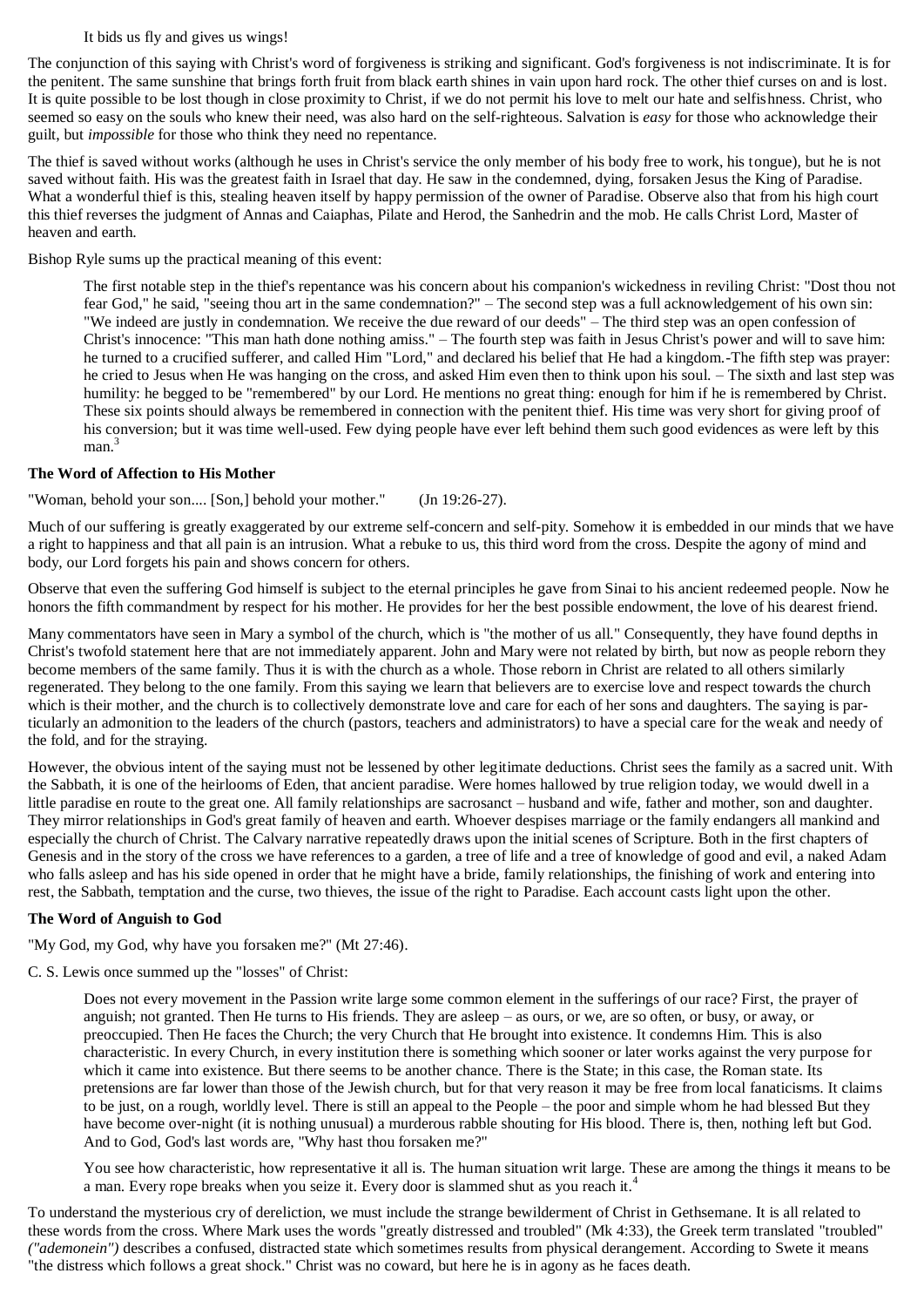One fact and one fact only can explain the two events of the shocked, distressed spirit and bleeding brow in the garden, and the anguished cry from Golgotha. That fact is that Jesus was "made sin for us," even "a curse" (2 Cor 5:21; Gal 3:13). God hid his face from Christ who represented the sin of all the ages. When Christ foretold his fate, he likened it to the time when Moses lifted up the molten serpent on a banner staff (Jn 3:14). He was telling Nicodemus that he was to be treated as the devil, as sin incarnate.

Is not the worst part of sin's punishment the awareness of being separated from God? Could Christ truly have taken our place without experiencing such separation from his Father? Peter Green suggests that would "have been as if He had paid the farthings, pence, and shillings of some vast debt but left the pounds for us to pay."<sup>5</sup>

Spurgeon says that the records of time and eternity do not contain a sentence more full of anguish than this fourth word from the cross. Christ had endured silently all the torment of his body, but when his Father forsook him, his great heart broke. It is not, "Why has Peter forsaken Me? Why has Judas betrayed me?" These were terrible griefs but this is the sharpest and cut him to the quick. "The sufferings of his soul were the soul of his sufferings."

There are times when some of us face a horror which makes the brain reel and the heart faint, "the horror of a universe without God, a universe which is one hideous, tumbling crashing mass of confusion with no reason to guide and no love to sustain it." At such times a glance at Calvary can steady us and perhaps even restore us. He was forsaken that we might never be. He prayed that prayer, that we might never need to. We need not suffer for our sin, for Christ has suffered in our place. Therefore, however overwhelming our grief and bewilderment, let us like Christ hold on crying, "My God, My God...." Hold on to the arm which only appears to be thrusting us away. Recall the Syro-phenician woman to whom Christ momentarily pretended to be unsympathetic (Mk 7:24-30). Let her faith be yours also. Hold on. Nightmares never last. Tunnels have their exits. Only those who live through the dark see the glories of the dawn.

This moment on Calvary reveals the very heart of the Atonement. Our Redeemer in his divine nature suffers infinitely. Spurgeon rightly concludes:

Behold how marvellously in the person of Christ the Lord has vindicated His law…. if to make His law glorious He had said "These multitudes of men have broken my law, and therefore they shall perish, the law would have been terribly magnified. But instead he says "Here is my only Son, My other self; He has taken on Himself the nature of these rebellious creatures and consents that I should lay on Him the load of their iniquity and visit in His person the offences.... worlds innumerable throughout the boundless creation of God see in the death of God's dear Son a declaration of his determination never to allow sin to be trifled with. Infinite love does not eclipse justice any more than His justice is permitted to destroy His love.<sup>6</sup>

Should we not hate the sin that brought such agony to him who loved us so? Shall we sin lightly because there is forgiveness with God? That would be like cutting ourselves with a knife because we have a Band-Aid. How can one so much loved stab the heart of the One loving? The cross is a revelation of how much our sin hurts God, and only the insensible are not anaesthetized against rebellion by the sight.

The dearest idol I have known Whate'er that idol be, Lord, I will tear it from its throne, And worship only Thee.

Use sin, as it will use you; spare it not, for it will not spare you; it is your murderer and the murderer of the world; use it, therefore, as a murderer should be used. Kill it before it kills you. You love not death, love not the cause of death (Richard Baxter).

Observe that this central word of the cross epitomises the heart of the Atonement – Christ in our stead being treated as sin itself!

### **REFERENCES**

- 1. Krummacher, *op. cit.,* p. 381.
- 2. Baring Gould, *The Seven Last Words,* (London, 1898), pp. 13, 14.
- 3. Bishop Ryle, *Luke* (Cambridge, reprint, 1969), 2:471-72.
- 4. C. S. Lewis, *Letters to Malcolm* (London, 1966) pp. 45-46.
- 5. Peter Green, *Studies in the Cross,* (London, 1917), p. 101.
- 6. *Treasury of the New Testament* (London, 1950), vol 1, pp. 402-3.

The names for the seven last words are from Arthur Pink.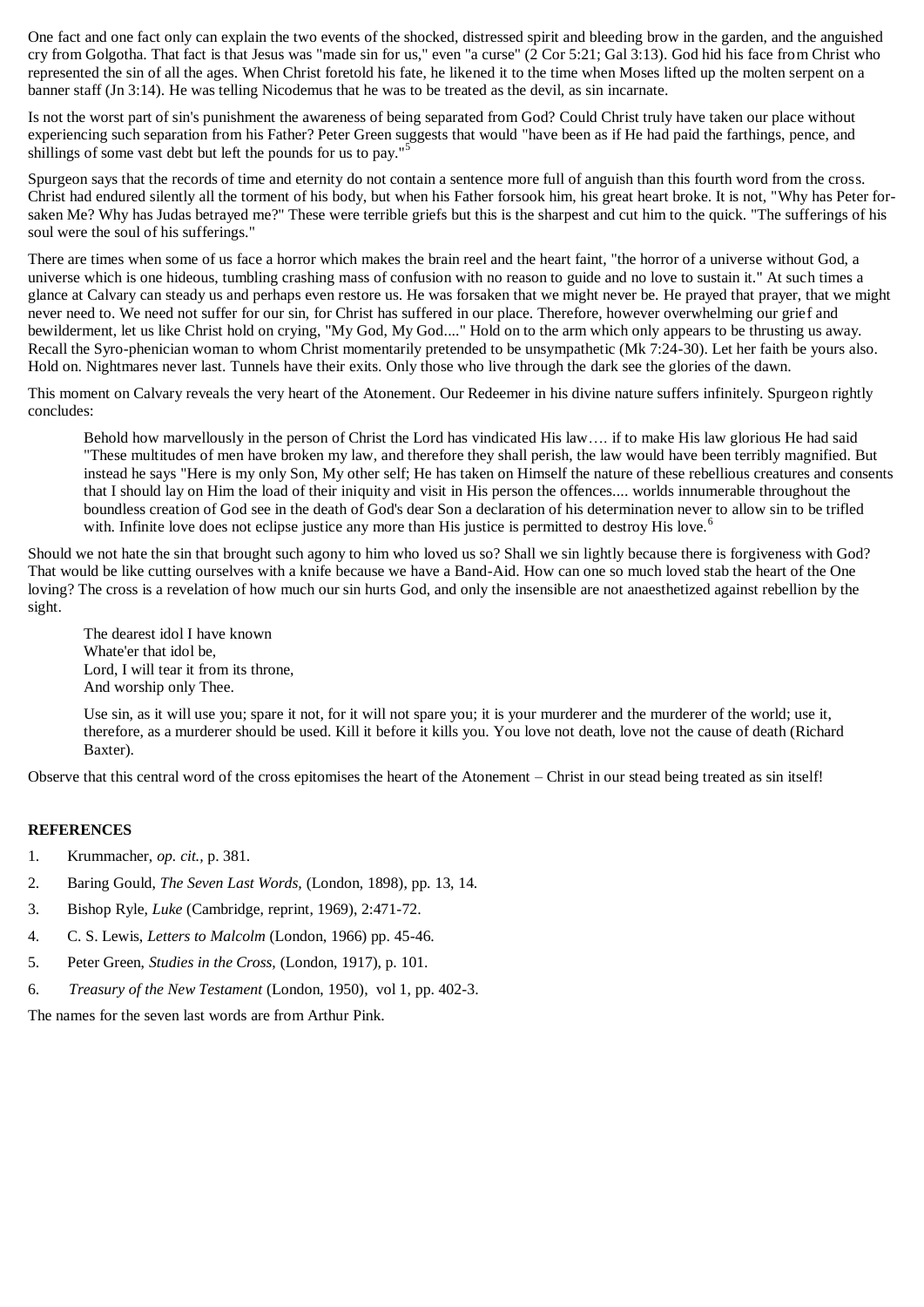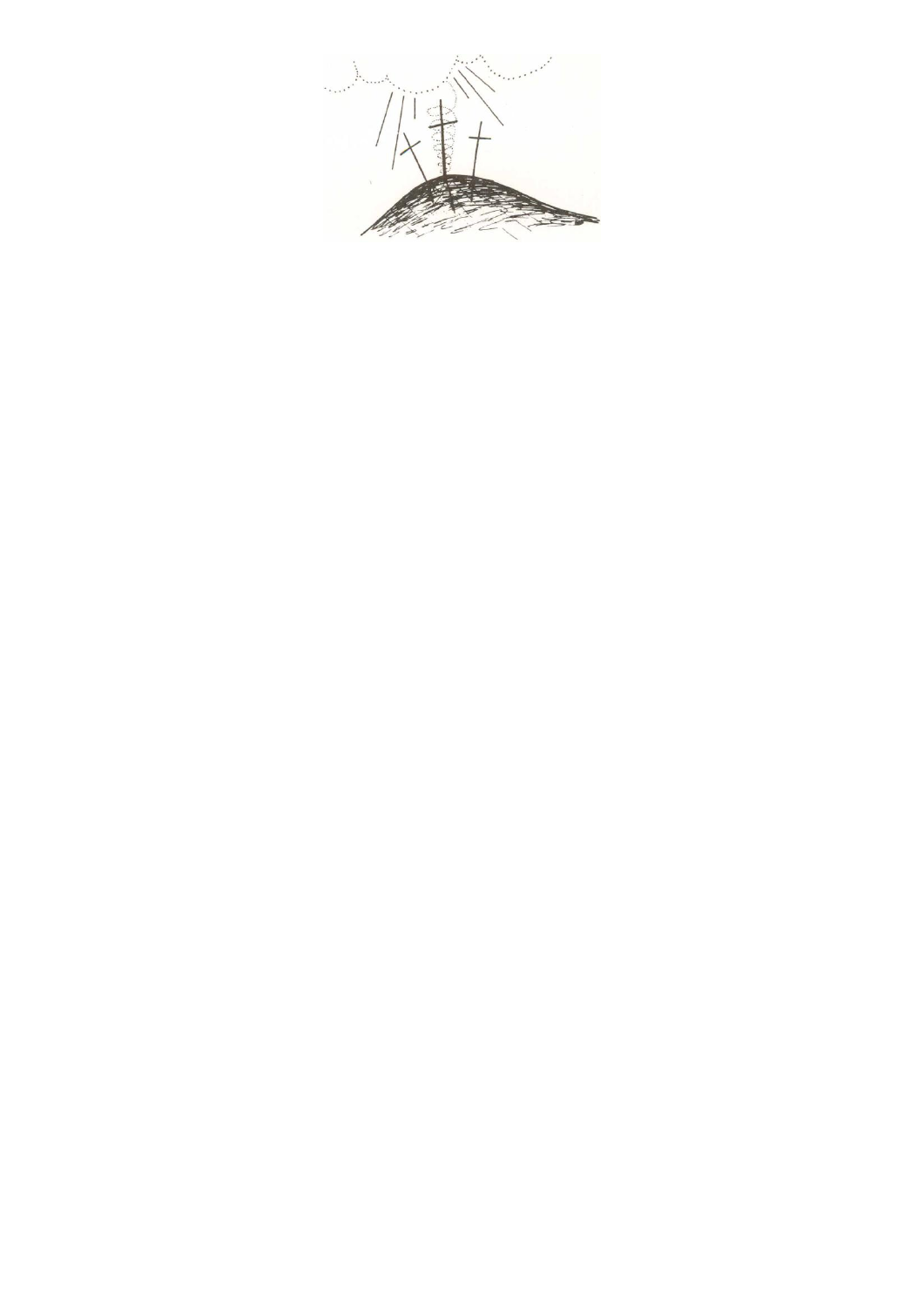# <span id="page-37-0"></span>**Patterns of Seven and Glimpses of Heaven (Part Two) The Last Three Sayings, and the Christian's Creed**

### **The Word of Suffering to the Spectators**

### "I thirst." (Jn 19:28).

As Samson thirsted after his tremendous battle wherein he slew hundreds (Jugs 15: 18), so now our Lord thirsts after his struggle has deteriorated his physical condition. Christianity is not asceticism. The body is one of God's gifts and is to be treated with respect. For the body's good we are to use but not abuse the things of this world. He had refused the opiate but accepts the sour ration wine.

This is the only word of physical pain uttered by Christ on the cross. How it rebukes us for our extreme sensitivity to bodily discomfort! If the innocent One suffered, is it strange that we sinners should often be physically chastised? We can draw comfort in our sufferings from remembering that Jesus sympathizes with us, for he too entered into our frailties and woes. He knows our desires and in his good time he will grant us what is right. All physical joys are his invention, not the devil's.

The words, "I thirst," signify his spiritual thirst also. Like many of the expressions voiced during this day of all days it has a double meaning. He thirsts for the love of his redeemed, and for fellowship with them. Behold the infinite condescension of our Christ. He made the mighty oceans, and streams and fountains, yet for us he consents to be thirsty.

The record says that "immediately one of them ran" to alleviate his thirst. How slow *we* have been and how deaf!

### **The Word of Victory to His People: Finished!**

"It is finished!" (Jn 19:30).

Like the preceding cry, this is but one word in the original (*"tetelesthai"*), but that one word contains an ocean of significance. "It consolidated heaven, shook hell, comforted earth, delighted the Father, glorified the Son, brought down the Spirit, and confirmed the everlasting covenant."

It is the worker's cry of achievement and the sufferer's cry of relief. Note how it matches his first words in the temple: "Don't you know that 1 must be about my Father's business?" Throughout his ministry he was ever aware of the baptism with which he must be baptized – a baptism of blood. Now it is successfully finished.

It is a word from the first creation when God finished his work on the sixth day before entering into rest. So it echoes forth now on the sixth day before the Son rests from his labors of re-creation. The term befits a great work, a difficult work, and a perfect work. Twice more he will utter the words, once when his work of intercession in heaven ceases, and once when the new heaven and the new earth stand forth complete (Rev 16:17; 21:6).

Believer, rejoice! Your redemption is finished. All that was necessary to break down the barriers between you and God has been done.

#### **The Word of Contentment to His Father**

"Father, into your hands I commit my spirit." (Lk 23:46).

This was the child's goodnight prayer he had been taught by Mary. Again we see Christ's respect for Scripture, for he is quoting Psalm 31:5. Here is Christ's view of death. He implies that he is giving his life away in the certain hope of finding it again. No wonder Polycarp, Huss, Jerome of Prague, Luther, Melanchthon and many others made these their last words also. It is good to remember that those who know how to pray continuously in life find it much easier to do so in death.

The record says that he cried with *a loud voice.* This is uncommon for a dying person in such a weakened state. Similarly, we read that "He bowed his head, and gave up the ghost" (expired). "Who is he who thus easily falls asleep when He wills?" asked Bernard of Clairvaux. Here we have no helpless broken victim whose life ebbs away. What we have is the infinitely strong One choosing to die, purposefully depositing his life in heaven's charge. The word for "commit" was used for the placing of something valuable in the charge of a friend. The word translated "bowed" is one used for resting one's head on a pillow for sleep. The cross becomes God's pillow.

We have here the science of living and dying. All is to be done by faith in the infinite God. Neither life nor death has terrors for the one trusting in the God who is love. There can be *no final failure* for the Christian. Neither does he ever say goodbye for the last time to any who also believe.

As Christ bows his head, he seems removed from the title above it. At death we must all leave our titles and our "goods." Is it not best to deposit much of them with God beforehand and to say with David Livingstone:

I will place no value on anything I have or may possess, except in relation to the Kingdom of Christ. If anything will advance the interests of that kingdom it shall be given or kept, only as by the giving or keeping of it I shall most promote the glory of Him to whom I owe all my hopes in time and in eternity.

This last word from Christ invites us to follow his example. Whenever anything distresses or alarms us, it is our privilege to commit it to God in prayer, practicing the continual realization of his presence and sufficiency, and resting in him. Why should we not be confident? Has not Christ defeated all our foes? Does he not now live to intercede for us? If Christ be for us, who can be against us?

Dr. J. J. Given has suggested a mnemonic for our remembering of the seven words as follows: *prayer, pro*mise, provision, *position, pain, perfection, presentation.* Think of them as peas in the pod of our Lord's last will and testament.

The seven words echo what Christ had been saying all his ministry. The first word about forgiveness reminds us of many things in his three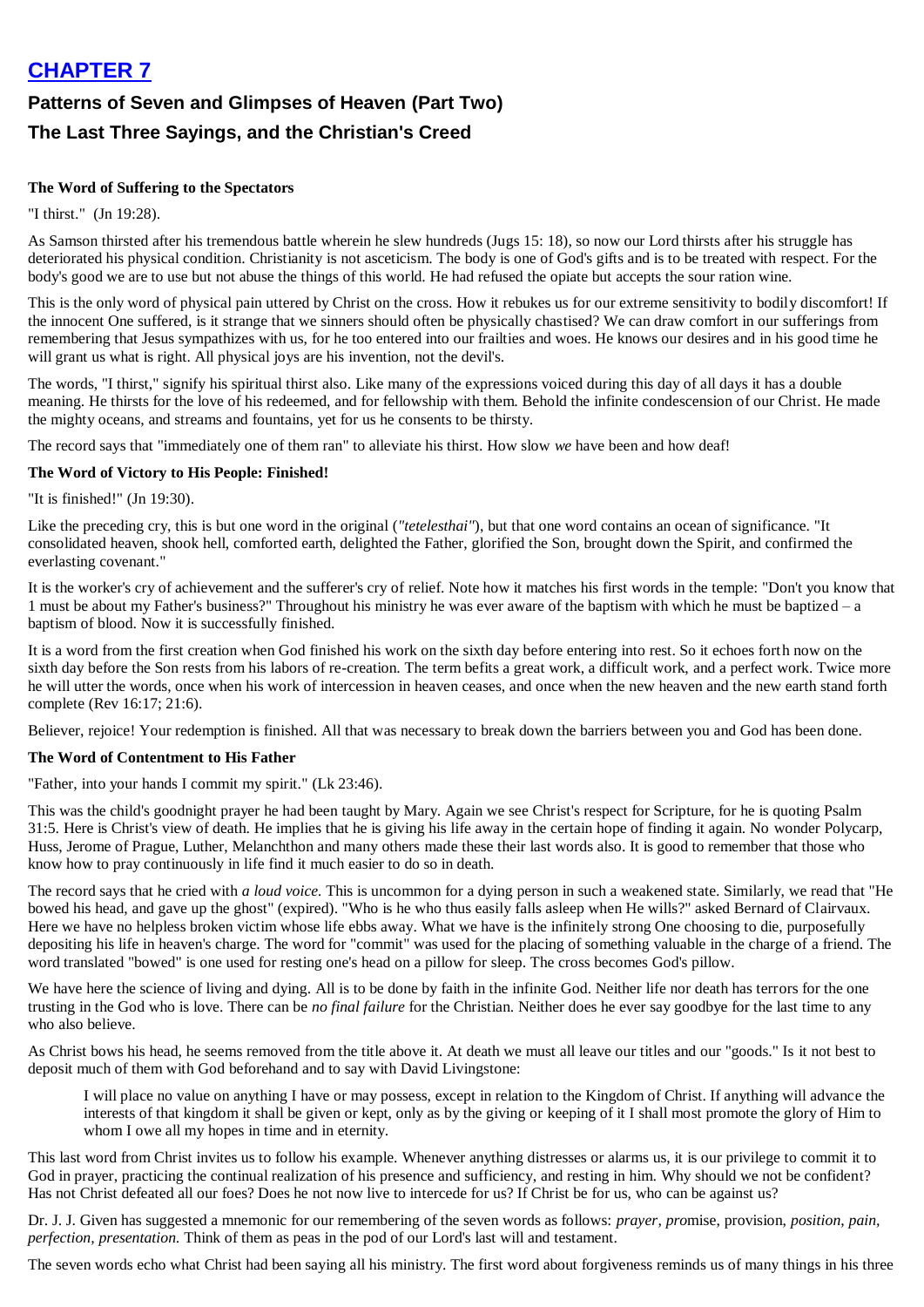and a half years of gracious toil. Drawing from the parables we think of the bountiful Creditor who forgave his debtor ten thousand talents (Mt 18:23-35). The second word reminds us of the Good Shepherd who went after the lost sheep until he found it and brought it home to his Father's fold (Lk 15:1-7). The third saying echoes the charity of the Good Samaritan who provided at his departure for one he had come to love (Lk 10:29-37). In the fourth saying we see the humiliation of that despised Publican who would not look up but smote himself upon his breast (Lk 18:9-14). "I thirst" is reminiscent of the dying Lazarus, who lying at the gate of plenty, existed in want and nakedness (Lk 16:19-31). As for "It is finished," we may think of the parable of the shut door as the Bridegroom entered his Father's house (Mt 25:1-13). Lastly, the farewell prayer of committal is that of the good and faithful servant who having done all was invited to enter the joy of his lord appointed as ruler" over all that he (his Lord) hath" (Mt 25: 14-30).

But in simple, grateful terms we could say that all the sayings of Christ on the cross, as in his whole ministry, amount to one simple thing – God *loved sinners enough to die for them.* Are you a sinner? He died for you.

### **The Offices of Christ**

Now let us look at Christ's offices as reflected in his sermon heads:

- 1. Priesthood. "Father forgive them ...."
- 2. Kingship. "Verily, I say unto thee today, thou shalt be with me in Paradise."
- 3. Humanity. "Woman, behold thy son ...."
- 4. The Substitute: "My God, my God, why hast thou forsaken me."
- 5. The Sufferer. "I thirst."
- 6. The Worker. "It is finished."
- 7. Faith's Exemplar. "Father, into thy hands I commit my spirit."

See also the interplay between his divine and human natures as revealed by these seven sayings. If the first saying points to his human weakness, the second indicates his divine omnipotence, while the third puts him back among mankind again. The fourth saying shows him absorbing all our sinful humanity yet sustaining the weight by his divinity. In the fifth again his likeness to us is stressed, but his unlikeness in the next saying where we behold him as the Master Workman. Finally our last view is that of the trusting Son of man.

We also find our creed in this sermon from the cross.

It does not have twenty-six or thirty-nine articles, but only seven.

- 1. The forgiveness of sins.
- 2. The eternal reward of all who hang their helpless souls on Christ, trusting only in his personal merits.
- 3. The church (symbolized by Mary) appointed to care for believing sons and to be cared for by them.
- 4. The death of their Representative and Substitute alone guarantees that believers will never be forsaken. That death honors that law more than the obedience of the whole human race could ever have done. The Son of God fulfills both the precepts and the penalty of the eternal code.
- 5. The Scriptures are trustworthy and must be fulfilled.
- 6. The atonement is complete and the justification of the race has been secured.
- 7. The dying do but sleep in God and their resurrection is certain.

More important than creed is behavior, though the latter usually issues from the former. The sayings of Christ teach us that our primary Christian duties are those of:

- 1. Forgiveness.
- 2. Faith and penitence.
- 3. The hallowing of family and church relationships.
- 4. Holding onto God even though apparently rejected.
- 5. Trust in Scripture.
- 6. Perfect obedience.
- 7. Resignation and contentment.

In essence, the duties of a Christian as expressed in the sayings of Christ from the cross amount to the simple precept, "Trust and obey."

The brilliant light streaming from the altar of Calvary is summed up in Christ's sayings, and that light is sufficient to guide the steps of any sinner, however weak and guilty, to the kingdom of God.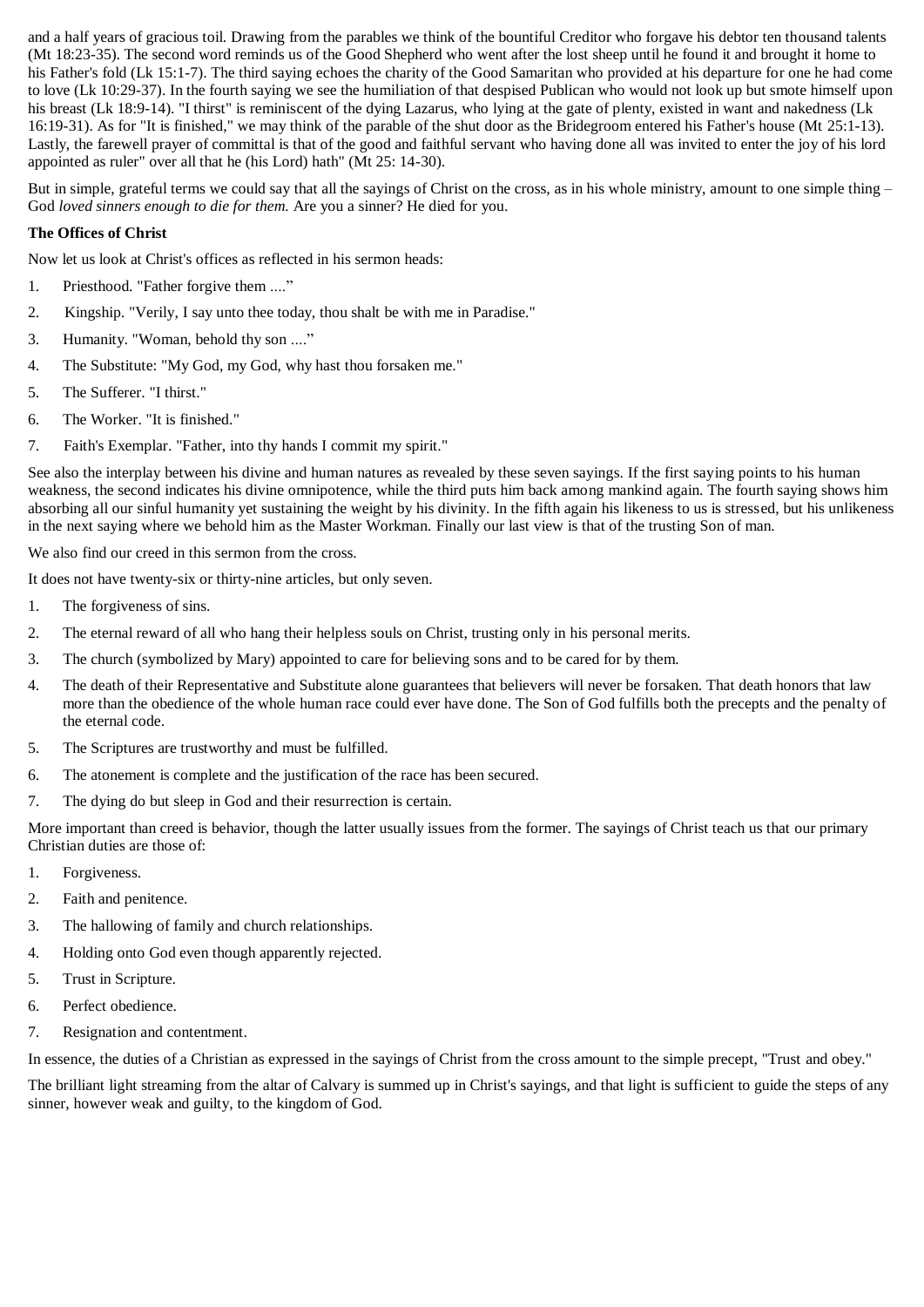![](_page_39_Picture_0.jpeg)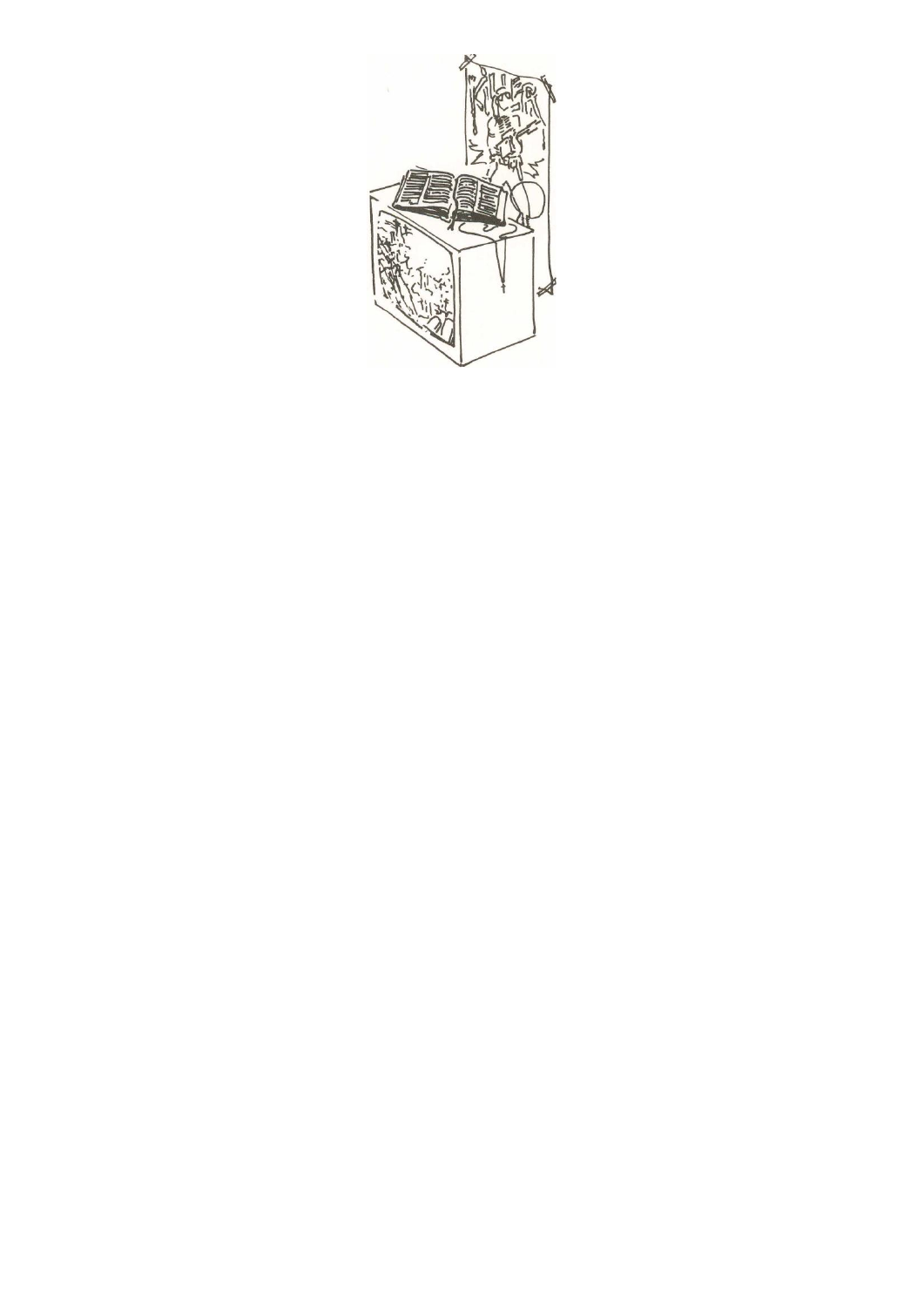# <span id="page-40-0"></span>**Scenario for the Future, and Life-Style for the Present**

### **The Cross and the End of the World**

Many, including such well-known scholars as Christopher Wordsworth, Ronald Lightfoot, Hendrikus Berkhof, Alexander Maclaren, and Austin Farrer, have commented on the fact that the cross is an instructive pattern not only of today but also of the end of the world. Maclaren, for example, says, "... everything of the future history of the world and of the gospel is typified in the events of the crucifixion... " 1

Centuries before Bethlehem, Joel had foretold, as a sign of the end of the world, the darkening of the sun. And Daniel linked the Messiah's atonement with the end of sin and the ushering in of everlasting righteousness – not only in a legal, but also in an absolute sense (Joel 2:31; Dan 9:24-27). The account in the Gospels makes Christ "the first fruits" of the resurrection harvest. This does not mean a miniharvest long before the real thing, but the beginning of the actual endtime resurrection. Similarly, John declared the cross to be the judgment of the world (Jn 12:31), and in the opposite destinies of the two thiefs, we see a parable of the sheep and goats separation. The whole New Testament accordingly can refer to Calvary as "the end of the world" (Heb 1:1; 9:26; 1 Jn 2:17; 2 Cor 10:13). J. H. Newman was thus right when he wrote:

Though time intervenes between Christ's first and second coming, it is not *recognized* (as I may say) in the Gospel scheme, but is, as it were, an accident. For so it was, that up to Christ's coming in the flesh, the course of things ran straight towards that end, nearing it by every step; but now, under the Gospel, that course has (if I may so speak) altered its direction, as regards His second coming, and runs, not towards the end, but along it, and on the brink of it: and is at all times near that great event, which, did it run towards it, it would run into. Christ, then is ever at our doors; as near eighteen hundred years ago as now, and not nearer now than then and not nearer when he comes than now.<sup>2</sup>

With all of this in mind, consider the events of the Passion with a view to the last crisis of earth. Because the body must have the same experience as its head, the church needs to understand the truth about its future as gleaned from the account of the sufferings of its Head.

Christ had climaxed his proclamation of truth by the wonder of the resurrection of Lazarus. Not long after we find him entering Jerusalem on what we now call Palm Sunday. He entered as a King and by so doing polarized his tiny world. The religious hierarchy of the day resented Christ's claims and his challenge of their reign over the people. Consequently, they plotted his death taking into collusion with them the leaders of other religious groups of the day. All this was not enough, however. They also needed the power of the state to fulfill their murderous design.

From the time of the crisis in Galilee when Christ's straight testimony caused those of his followers who were carnally motivated to fall away, till the betrayal by Judas, there was continuing attrition till only a little flock remained as believers in the Messiah. But they too were to be sifted by the threat of death, and he by a worse threat – that of separation from his Father. So we have Gethsemane where Christ sealed his decision to die for man at whatever cost. He would drink the cup to its dregs that the world might be redeemed. He would vindicate the honor of God the great King and Judge by fulfilling the penalty of the law as well as its precepts.

Just as surely the last crisis for his church will witness a people who are "obedient unto death," who choose the loss of all things earthly rather than dishonor their Creator and Redeemer by disobedience to his precepts.

When we turn to that book of the Bible which is dedicated to the theme of the end of the world, we have the last days of the body of Christ repeatedly described. The issue is again to be that of loyalty to God rather than men, his gospel rather than the religion of tradition, his laws rather than the laws of the state. Revelation 13 is known as the chapter of the last tribulation, for there Antichrist is seen as threatening the little flock of believers. How fascinating it is to observe that this chapter, while drawing from Old Testament themes, also weaves in the Passion of Christ. We have the empire of Pontius Pilate pictured as resurgent in a terrible ten-horned beast. The false priesthood of Israel is now symbolically embodied in a two-horned beast like a lamb but which speaks as a dragon, and which sets forth an image to be worshiped by all. The faithful experience their own Gethsemane and Calvary, for the church and state union results in a death decree for all who will not conform. The popular religion is urged upon all, but a little company from every nation, kindred, tongue and people refuse the mark of the beast and accept the sign of the cross – God's mark – indicating their decision to accept death rather than dishonor their Lord by disobedience. They are thus described – "Here are they that keep the commandments of God and have the faith of Jesus" (Rev 14:12; cf. 12:17). Even the kiss of Judas, the Gethsemane "sign," is duplicated by the mark of the beast. The Greek word for worship, repeatedly used in Revelation 13, embodies a root meaning "to kiss!"

In our soft, undisciplined age, religion has been vitiated, even the professed religion of Christ. The truth that law cannot justify has been perverted so that multitudes think that what cannot provide a perfect standing also fails as a standard. Because men are saved by grace and not by works, some have concluded that works of faith are no longer needed, that obedience is a light matter. They have not truly understood the cross. The Son of God died because of the violated law of God. He honored that law more by his death than if every son and daughter of Adam had kept it perfectly from creation on. Satan would have mankind believe that the cross which established the law (Rom 3:31) actually abolished it. A major reason for the rejection of the Messiah in the first century was his program of reform regarding the law of God. He accused the Pharisees of making void the commandments of God that they might keep their own tradition, and warned them that every plant which his Father had not planted would be rooted up. They had tarnished the merciful requirements of God by human excrescences. The Sabbath they made a burden, children were able to avoid their duty to parents, and marriage ties were loosened. All this Christ opposed at the risk of the completion of his mission. So it will be again (see Mk 3:6; Mt 12:14; Lk 6:11; Mal 4:4-6).

The reason the world does not receive the gospel is because too often the Word has not been made flesh in those who claim to believe it. The people of Nineveh repented when they saw and heard a man risen from the grave. The world will be shaken by the gospel when it sees men and women risen from spiritual death – men and women who, in strong contrast to the multitudes of earth, have learned to give God his place, knowing that he either matters tremendously or not at all. There is to be a disciplined church, no known denomination as such,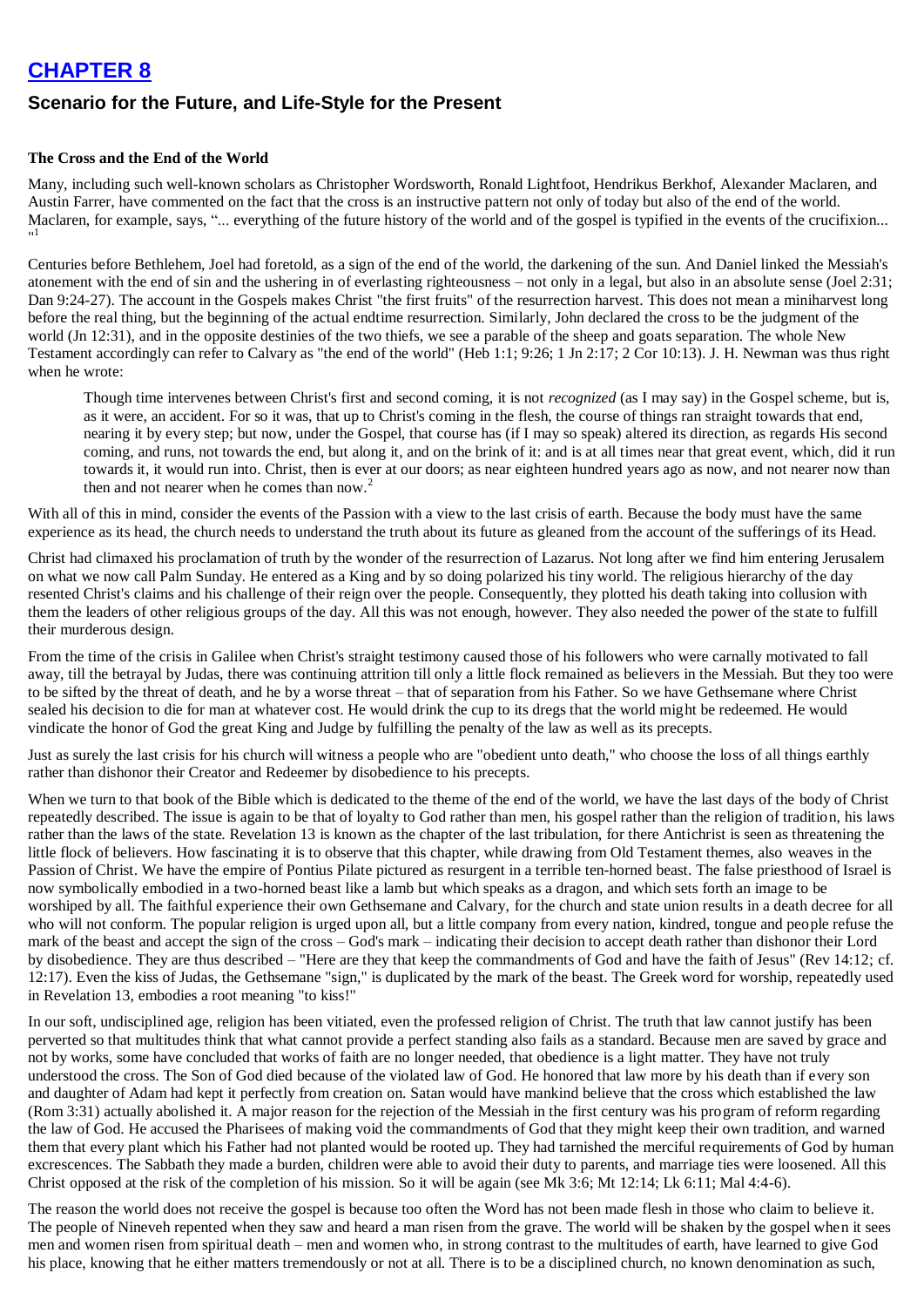but the body of Christ which like the early apostles is resolved to obey God rather than men (Acts 5:29). They will proclaim the sacredness of life, the glory of purity, the privilege of worship, the obligation of truth, and remind those professing religion that in Eden nothing was said of faith or love or hope, for obedience was the sign of all these.

There was a test at the beginning of time, and there is to be a test at the close of time. A false worshipper received a mark at the beginning of earth's history (Gn 4: 15), and so it will be at the end, for the majority of earth's inhabitants (Rev 13:16). As Abel had faith in the blood of the coming Messiah and was a worshiper in harmony with God's requirements, so there is to be a church of Abels trusting in the blood of the lamb of God and showing that trust by implicit obedience to his requirements about worship and service. Such a company will as surely excite the wrath of the world as Christ did in his day. They too will experience betrayal, false charges, corrupt tribunals and ultimately the decree of death (Rev 11:7-10; 13:16-18). But the same Word promises resurrection and glory for those who through faith are obedient even unto death (Rev 11:12; 20:4). The totalitarianism of old Rome is to be revived again (Rev 13: 3,17). Men will try to erect a global state with a humanistic religion as the last means of finding world peace. Education, science, economics, politics, war – all will have failed. So religion will be hailed as a political Messiah. The words of Will Herberg, Stephen Neill and Arnold Toynbee are appropriate.

### Will Herberg remarks:

The twentieth century is the age of totalitarianism. Not only does a great portion of the human race live under pervasive totalitarian rule, but totalitarianism emerges as a crucial problem at every level of twentieth-century life, and is largely at the source of the great conflicts – economic, political, and spiritual – that are tearing apart the contemporary world... The confusion in the churches is itself a major factor exacerbating the crisis and facilitating the advance of totalitarianism on many fronts.

Direct and conscious confrontation with totalitarianism did not arise for the mass of Christians in Western Europe and America, and for the Church as such, until the appearance of Nazism as a massive power on the continent of Europe .

… the totalitarian State... is the contemporary embodiment of the *illegitimate* State pictured in Rev., ch. 13 It deifies and exalts subjects; it runs constantly *contra legem Dei*... it refuses to recognize, and strives incessantly to destroy, man's personal being and his God-relationship.<sup>3</sup>

### Notice the observation of Stephen Neill:

The darkest shadow of all on the life of the Church has been its alliance with the State and its belief in coercion and violence as means for the promotion of belief or the cure of unbelief.<sup>4</sup>

### Finally, the words of historian Arnold Toynbee:

By forcing on mankind more and more lethal weapons, and at the same time making the world more and more independent economically, technology has brought mankind to such a degree of distress that we are ripe for the deifying of any new Caesar who might succeed in giving the world unity and peace.

We can foresee that, when world government does come, the need for it will have become so desperate that mankind will not only be ready to accept it... but will deify it... The virtual worship that has been paid to Napoleon, Mussolini, Stalin, Hitler and Mao indicated the degree of idolization that would be the reward of an American or Roman Caesar who did succeed in giving the world a stable peace at any price.<sup>5</sup>

(See the author's commentary on the Apocalypse for much more detail on this subject).<sup>6</sup>

#### **The** Cross **and the Law**

Theology has always found its touchstone in the manner it relates grace and law, God's part and ours, faith and works, justification and sanctification. All true theology has learned to distinguish without separating those things that God has joined together from the beginning. Unless a Christian learns to distinguish justification from sanctification, he may lose his assurance because of his weaknesses and failures. He dare not look to his sanctification as evidence that he is right with God. But if a Christian, on the other hand, separates rather than distinguishes law from grace, he may become an antinomian and disgrace his Lord. When the reformers asserted that only those who rightly related law and gospel were true teachers of the latter, they were in every sense correct. This principle of distinction, but not separation, applies not only to the manner of describing the nature and work of the members of the Trinity and the various biblical covenants, but also to the elements of soteriology.

Christ died for our sins. His was an atonement for our transgressions and iniquities. Such is the testimony of both Testaments (1 Cor 15:3; Dan 9:24; Is 53:5, 8, 11-12). Sin, iniquity, transgression – all have to do with a wrong relationship to law (1 Jn 3:4; Rom 7:7-10).

Therefore, there is an intimate relationship between Calvary and the law of God. In an age where self-discipline is a rarity and antinomianism is fashionable even in religion, these facts are tremendously significant, even imperative for our understanding if we are to live aright and conquer in life's battles.

While the New Testament is ever opposed to law as a *method,* it is never opposed to God's eternal moral precepts as a *standard.* "The law is holy, and the commandment holy, just and good" (Rom 7:12). From Matthew to Revelation, we have repeated emphasis upon obedience (Mt 5:18-19; 7:21; Lk 6:46; Jn 14:15; 15:10; 1 Cor 7:19; Rom 8:4, 7; Jas 2:10-12; 1 Jn 2:3; Rev 12:17; 14:12). Our Lord, as our example, was "obedient unto death" (Php 2:8).

Because the cross is a paradigm of reality, we would expect to see in it the warp and woof of sin and righteousness, hate and love, good and evil. And it is even so. We have the malice of the Pharisees and the scribes, the covetousness of Judas, the vacillation of Pilate, the weakness of Peter and the other disciples, the indifference of the passersby and the soldiers, and the passions of the mob. On the other hand, there is the love of Christ, the submission of Simon of Cyrene, the penitence of one of the thieves, the constancy of Mary and the other women and John, and the courage of Joseph and Nicodemus at last.

Christ summed up the law of God as revolving around the foci of love to God and man. Thus he comprehended in principle, the two tables of the Sinaitic Code. When the rich young ruler claimed to have kept the Decalogue from his youth up, Christ exposed that pretension by pointing out his selfishness and idolatry as shown by his attitude to wealth. The Jews who crucified Christ also professed loyalty to God's commandments, but the record is merciless in exposing their lovelessness.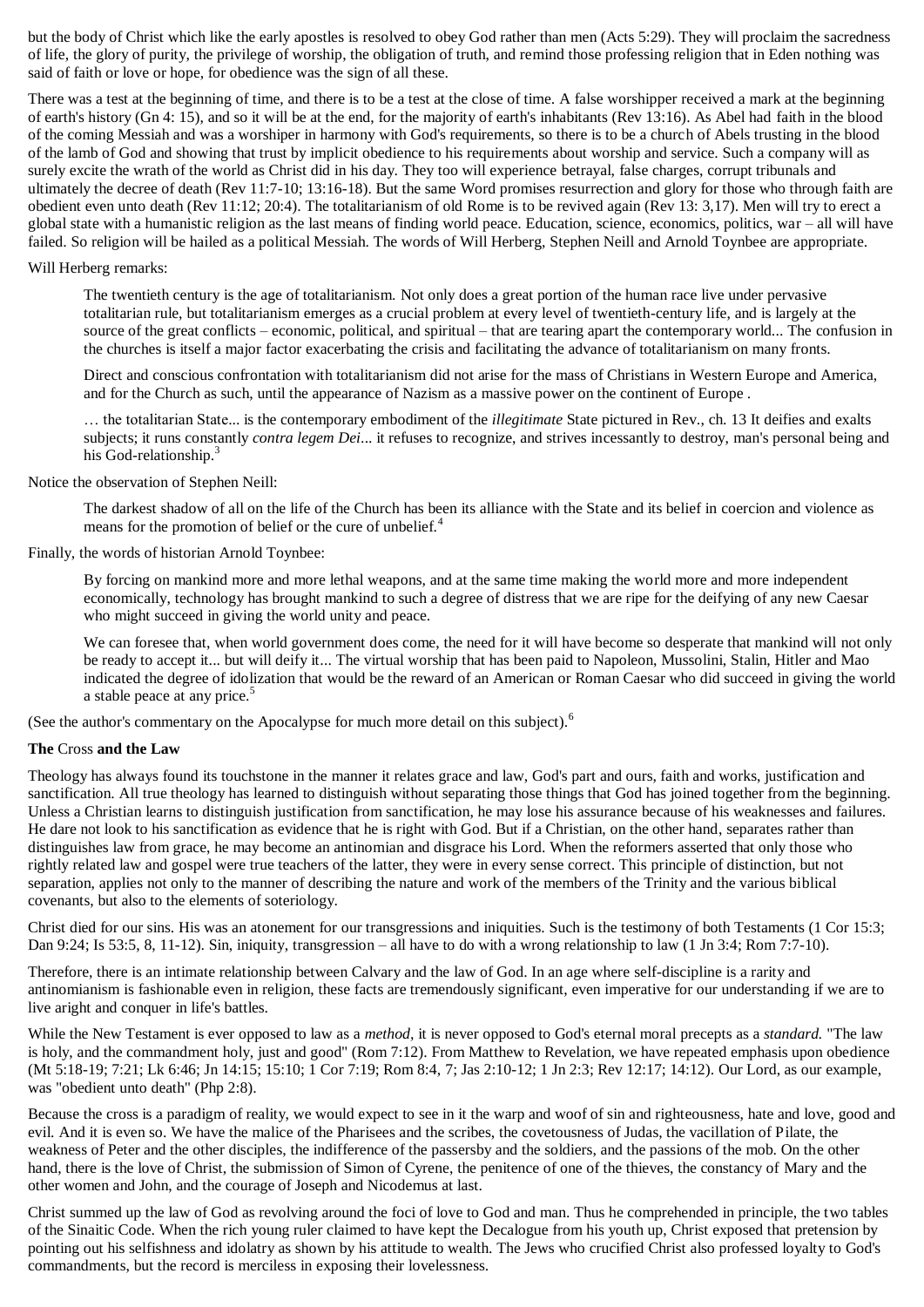But we should remember that we were all there that black Friday. Our sins were the nails that pierced him, our unbelief the spear that ripped open his side, and our pride broke his heart. To show the eternal nature of right and wrong and the binding obligation of the divine commandments, the Calvary narrative and the introduction to it make clear that the cross was the result of human lawlessness. Temporalities have little place in the account of the cross because it is the lesson book of all ages. Pride, selfishness, hate, tradition, prejudice, church and state at their weakest and worst, corrupting power, conformity – all these ills belong to time itself and the whole world, not just the Jewish era and Palestine.

While the great emphasis in the Gospels is upon the iniquitous pride and prejudice of the religionists who brought about our Lord's crucifixion, it is interesting to observe that Matthew, Mark, Luke and John are specific in their narration of the sins involved in the great drama they record.

For example, in his last public day of preaching and teaching, Christ accuses the religious leaders of being idolatrous and blasphemous, thieves and murderers, filled with lawlessness. Matthew 23 records the eight woes with which our Lord concluded his public work, in antithesis to the eight beatitudes of his earlier days.

Matthew 23:1-28 is one long condemnation of the idolatrous, formal religion of leaders who preached, but did not practice, who made broad the fringes of their garments representing heaven's law and likewise the phylacteries (leather boxes containing extracts from the law), who loved outward display and pomp and human praise but who defrauded poor widows. These leaders professed great reverence for the temple, but actually blasphemed the Lord of the temple by their placing of ordained forms and ritual above righteousness, mercy, faith, "the weightier matters of the law." Thus Christ indicted them as violators of both tables of the law, failing in love and reverence towards God, and love and compassion towards man.

### Commandments Alluded to in the Passion Story:

### The First and Second Commandments

"... we have no king but Caesar...." (Jn 19:15). ("Thou shalt have not other gods before me... thou shalt not make unto thee any graven image nor bow down and worship it..." (Ex 20:3-6).

#### The Third Commandment

"... and many other things blasphemously spake they against him" (Lk 22:65). "... and they that passed by blasphemed him..." (orig. Mt 27:39). ("Thou shalt not take the name of the Lord thy God in vain..." (Ex 20: 7).

#### The Fourth Commandment

"Now the next day [the Sabbath]... the chief priests and Pharisees came together unto Pilate.... Command therefore that his sepulcher be made sure.... Pilate said unto them, Ye have a watch: go your way, make it as sure as ye can. So they went, and made the sepulcher sure, sealing the stone, and setting a watch" (Mt 27:62-66). "Remember the Sabbath day to keep it holy..." (Ex 20:8-11). (Compare also Mk 3:6; Mt 12:14; Lk 6:11; Jn 5:18).

### The Fifth Commandment

"... call no man your father upon the earth; for one is our Father which is in heaven" (Mt 23:9). The Pharisees desiring to be called Father thus broke the fifth commandment.

"... if God were your father ye would love me... ye are of your father the devil..." (Jn 8:42, 44). "... have we not all one father, hath not one God created us?" (Mal 2:10). "Honor thy father and thy mother..." (Ex 20:12).

#### The Sixth Commandment

"... against Jesus to put him to death" (Mt 26:59; 27:1; Mk 14:1, 55). "... killed the prince of life..." (Acts 3:15). "Thou shalt not kill" (Ex 20:13).

### The Seventh Commandment

"... we have no king but Caesar" (Jn 19: 15). The Gospels show Christ dealing with Israel as a nation as well as with individuals. Constantly in the Old Testament, reliance upon other powers than Jehovah is classed as spiritual adultery "... friendship with the world is enmity with God. Ye adulterers and adulteresses..." (Jas 4:4). Backsliding Israel is likened to an adulteress in many passages of Scripture (see Hos 3:1; 9:2 and compare Rev 18; Eze 16, 23). "Thou shalt not commit adultery" (Ex 20:14).

#### The Eighth Commandment

"... ye devour widows' houses..." (Mt 23: 14). "... he was a thief, and had the bag..." (Jn 12:6). "... and with him they crucify two thieves..." (Mk 15:27. "... you have made it a den of thieves" (Mt 21:13). "... they... took his garments..." (In 19:23). "Thou shalt not steal" (Ex 20:15).

#### The Ninth Commandment

"... we remember that that deceiver said ... " (Mt 27:63). "for many bear false witness against him..." (Mk 14:56). "... he began to curse and to swear, saying, I know not this man..." (Mk 14:71). "Thou shalt not bear false witness" (Ex 20: 16).

#### The Tenth Commandment

"And Judas... went unto the chief priests and said,... What will ye give me...?" (Mt 26:14-15). "For envy they had delivered him" (Mt 27:18). "Thou shalt not covet..." (Ex 20:17).

In strong contrast to these examples of contempt for the divine law by those responsible for the cross are the contrary cases of obedience, particularly in the person of our Lord who alone could say, "I have kept my father's commandments and abide in his love" (Jn 15:10). He places his Father first and last and central in his expressions on the cross, for he alone of all who have ever lived is innocent of idolatry and irreverence. He rests in the tomb on the Sabbath, making it the memorial of redemption as well as creation. This quiescence of the Divine Worker is the more remarkable inasmuch as the Sabbath was the only whole day our Lord was in the grave. See him remembering his mother in obedience to the fifth commandment and giving life to the penitent thief in contrast to all around him engaged in taking life. He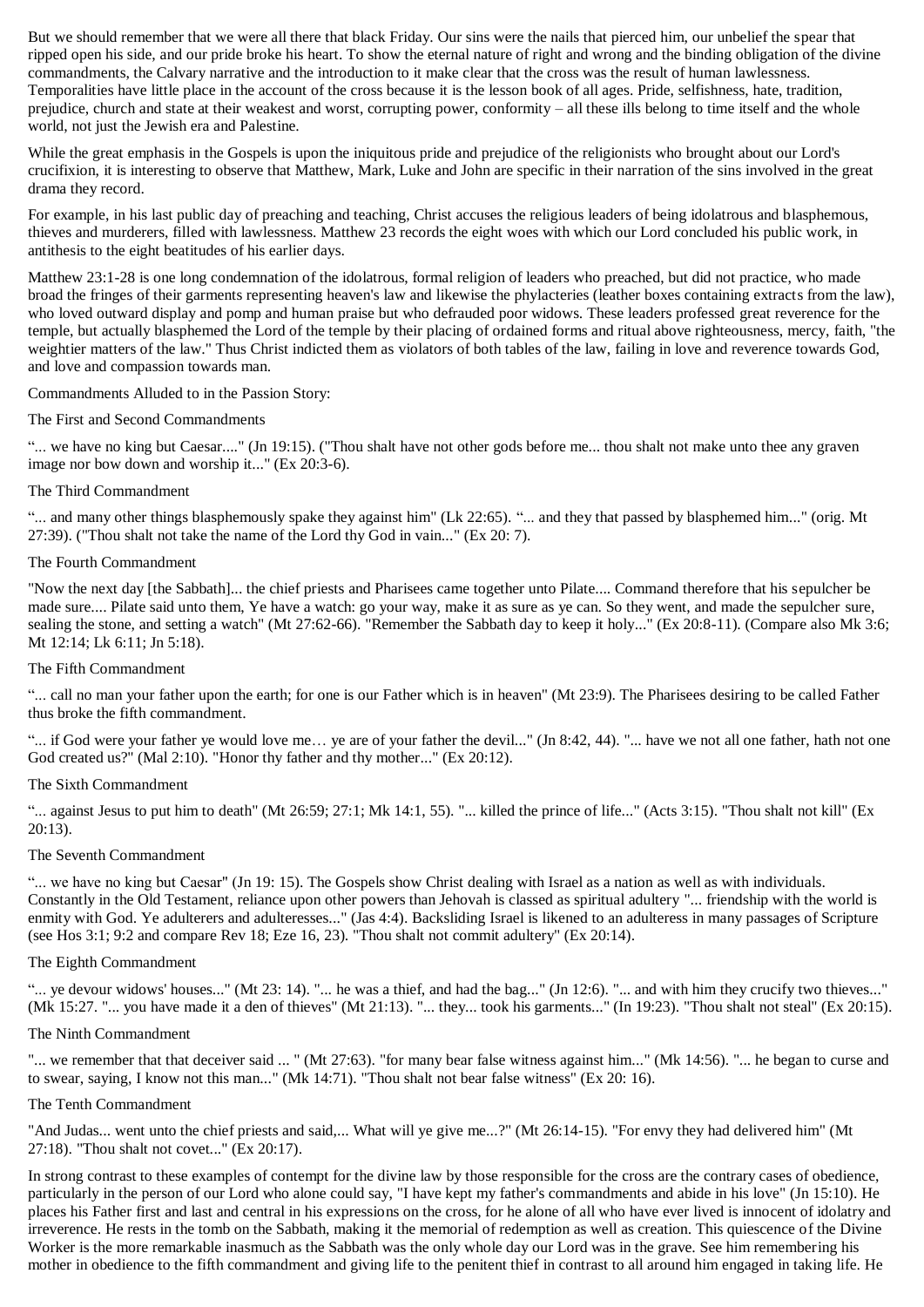knows no adulterous liaison with the world, and he alone is a perfect steward of things and speech and thought as required by the last commandments of the Decalogue. Rightly do seven Passion testimonies agree that "he hath done nothing amiss."

His followers, likewise, illustrate obedience. For that liberality which is the opposite of covetousness see Matthew 27:57-60; for the spirit of true reverence, see John 20:28 and Luke 23:40; for true sabbathkeeping see Luke 23:56 and Matthew 24:20; for honor to parents, see John 19:27. Both tables of the law were fulfilled by the Master and his followers as we would expect when we recall the Lord's strong statements affirming the Decalogue just a few days or in some cases hours before his death (Mt 19:5-18; Jn 14:15; 15:10).

The religious leaders of Christ's day claimed to be zealous in upholding the law, but they crucified the Lawgiver. It may be in our age that we will see many claim to be zealous on behalf of Christ, the Lawgiver, who will yet crucify his law. But there is no antinomianism in true biblical Christianity. While law cannot save, the spirit of obedience is always the fruit of allegiance to him who has saved us by his grace. Not for God's sake only, but for our own, obedience is vital. To go against God's requirements whether found in nature or revelation is like spitting into the wind or stepping over a precipice. The universe is made to order, and the atoms march in tune – so it needs to be with us, if we are to be happy and fruitful in Christian service. True Christians of the last days, regardless of whatever community they may belong to, will be characterized by fidelity to both the gospel of grace and the commandments of God (see Rev 12:17; 14:12). This will be a far cry from the religion of our day whose statistics for immorality rival those of the unbelieving world.

### **REFERENCES**

- 1. *Op. cit.,* "Luke," p. 308.
- 2. J. H. Newman in Carl E Amerding and W. Ward Gasque, eds., *Handbook of Biblical Prophecy* (Grand Rapids, 1977), p. 9.
- 3. Cited by Desmond Ford, *Crisis!* (Newcastle, California, 1982), p. 577.
- 4. *Op. cit.,* pp. 190, 178-79.
- 5. Cited by R. A. Anderson, *All Eyes on Israel,* p. 246.
- 6. Order from Desmond Ford Publications, P.O. Box 10, Newcastle, CA 95658, 3 volumes *CRISIS!* \$32.50, includes postage.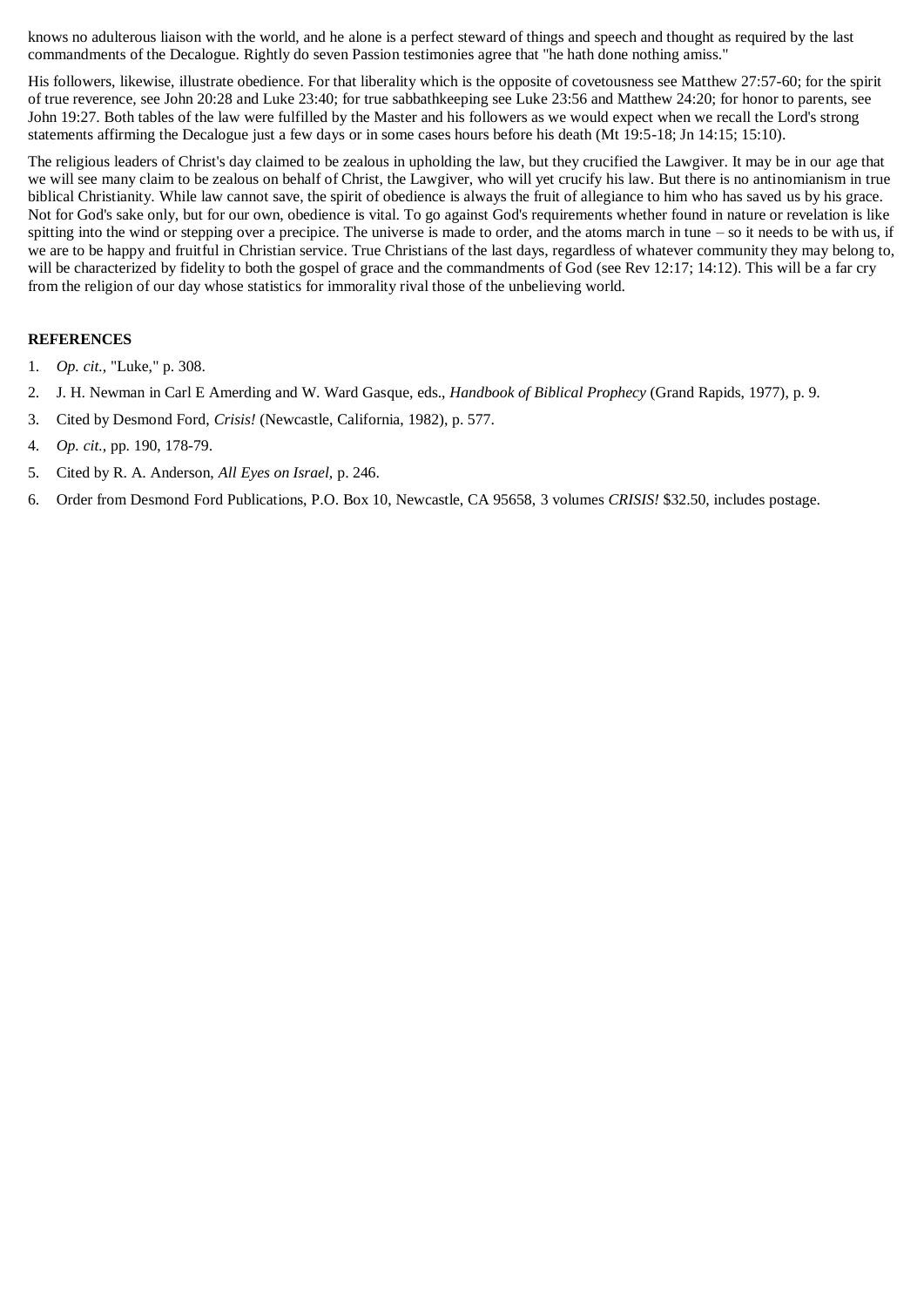![](_page_44_Picture_0.jpeg)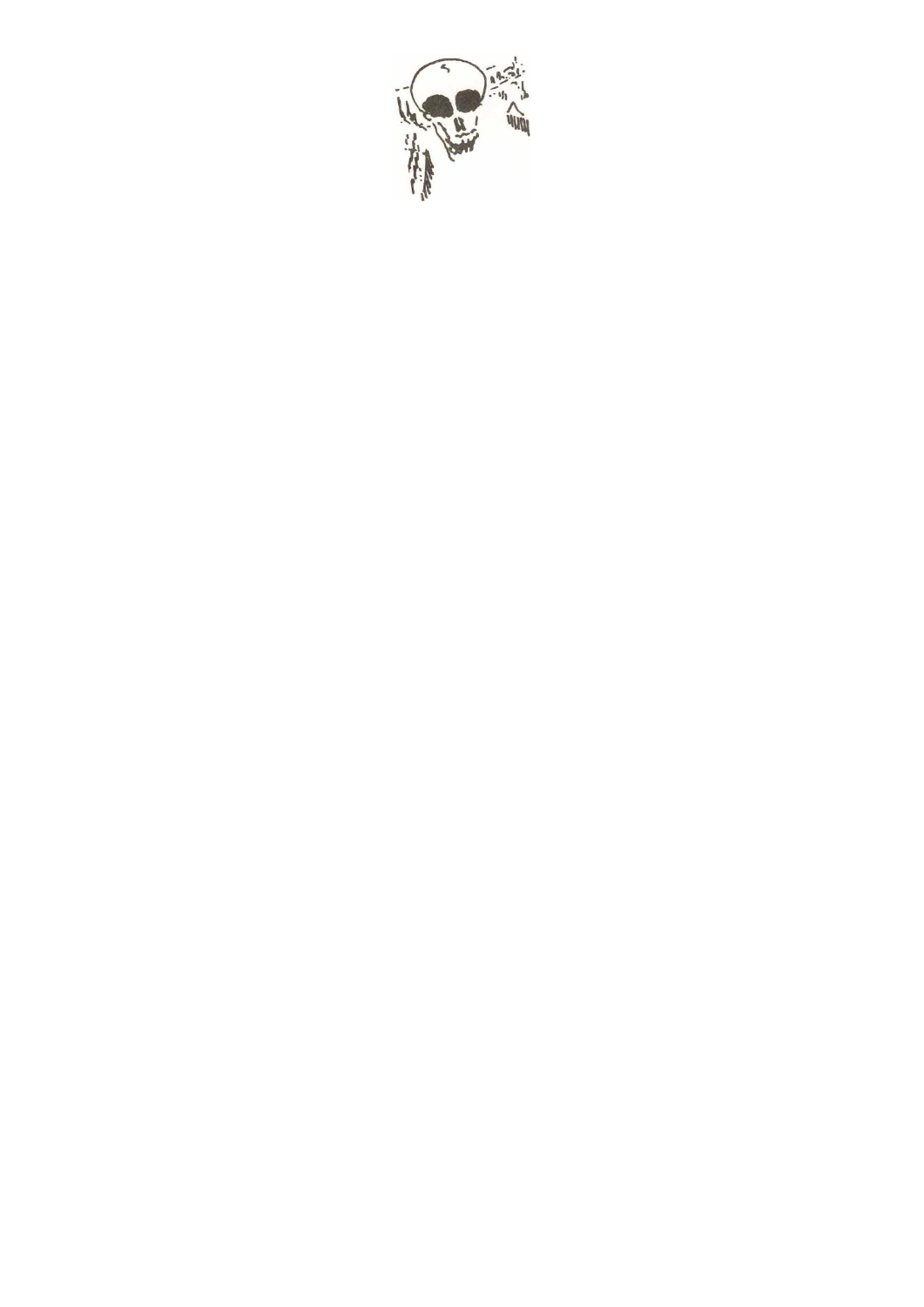# <span id="page-45-0"></span>**Help! What the Kaleidoscope Reveals about Life and Death (PART 1) The Good News About Dying While Living**

### **Life Has the Mark of the Cross**

Life is hell for most of us at some time or another, and sometimes for prolonged periods that seem aeons. Thus Calvary's pain can never be irrelevant. Recognizing the cross as in some sense a divine act, it must therefore be highly sacramental-an outward sign of something beyond itself – a pattern of universal reality. And it is not hard to see what is at least the one level of meaning that the cross has for everybody. There is no dodging pain, limitation, evil, inadequacy, and loneliness. *Every soul conceived must reckon with the experience of crucifixion.* 

The very shape and outline of the cross is suggestive of anguish, for while it imitates the form of man, it contradicts his two strongest, natural instincts, the desire for action, and the yearning for rest. There man stretches out his arms up to meet no soft embrace, no kind reciprocating pressure; there his feet are made fast in the stocks; the iron enters into his soul; yet there transfixed, he is there transfigured, and he finds on Calvary his true Tabor.<sup>1</sup>

How often we use the term "excruciating" to describe what we or someone else feels. The term, of course, means suffering like that involved in crucifixion. No one in this world, be he king, multimillionaire, genius, a physical Samson, or a Miss America, can avoid crosses in daily living. A world like ours, governed by inviolable law, inevitably gets in our way with considerable frequency. But far more often, *people* do. For like porcupines, when human beings come close to each other, there is risk involved. Each day, everyone must choose how to deal with the pinpricks or sword-thrusts which will inevitably come. As John Bright has reminded us:

... the redemption of man entails a Cross... to be sure we have no intention of abandoning the Cross. We enshrine it in the stainedglass window. We bow before it in prayer. But we want no part of it. We are possessed of the notion that the Cross is for Christ, a once and for all thing of the past tense with little relation to the destiny of the militant and victorious Church; indeed we feel it to be the business of church and religion to keep crosses far away, so our faith in the crucified Christ becomes to us a sort of charm to protect us from life's adversity. But there is a sense in which no true Christian can in any case escape the Cross. It needs no great catastrophe. The path of life is, however pleasant, dotted with crosses which men must bear. The question is not if we should bear them for bear them we shall, but only what sort of crosses they will be to us; will they be the Christian cross or a thief's? Will we find in them dumb brute agony, or the stuff of redemption?<sup>2</sup>

The One on the cross is known as "the Son of Man." He represents us all. In one sense all of life is a cross to which we are inescapably nailed-that is, inescapable till death. Life is a continuous crucifixion because of the pain, frustration, limitations, inadequacies, ridicule, darkness, mockery, bewilderment, shame, to which we must all be exposed in a sinful world and that continuously. There will never come a time in this life, when shadows will not be cast upon our pathway and when that pathway has no thorns.

### **But Life Is Not All Pain**

Of course, it would be folly to magnify our ills and to pretend that life for us is nothing but crosses. Jeremy Taylor was right:

I sleep, I drink and eat, I read and meditate, I walk in my neighbour's pleasant fields and see all the varieties of natural beauty ... and he who hath so many forms of joy must needs be very much in love with sorrows and peevishness, who loseth all these pleasures and chooseth to sit upon his little handful of thorns.

Some of our troubles are but the other side of pluses in our world. G. K. Chesterton very wisely remarked that our real complaint is, not that the world is not reasonable, but that it's not entirely reasonable. Are we not inclined to take for granted the fact that our environment is a relatively stable affair? Suppose it were entirely chaotic, rendering us quite at a loss as to what might happen next. "If the specific gravity of lead might at any time become that of thistledown; if pigs might fly" or the White House turn into green cheese, then life would be a nightmare indeed. However bad things are for any of us, they could be a lot worse.

Another thing that needs to be said, is that the troubles which are as real as the bread we eat and the air we breathe, may also be just as necessary. The world is a "vale of soul-making." It is a school wherein we have much to learn and also habits and prejudices to unlearn. The least companionable of persons is the one who has the least acquaintance with pain. "There is no cross like having no cross." As we build muscle by effort frequently exercised, so it is with the sinews of character and personality. Kites rise against the wind and so do all of us. Dead fish float downstream. Only live ones can go against the current. To remain alive we must fight under all circumstances continually.

### **The Truth About Death**

The cross is also the truth about death. One of the words our Lord uses from the cross is the word "today," and another is "paradise." Life may terminate today and paradise is much closer than we think, for no one is conscious of the passage of time in death. What is certain is, that as Christ's cross was succeeded by the resurrection, so it shall be for all of us. To see Calvary without the *empty* tomb is like considering our days to be all darkness. The morning cometh, however dark the night. Winter is followed by spring, otherwise all of life is nonsense. As Emil Brunner assures us:

If death means that all is over; if there is nothing more, then every column in this life adds up to the same result-zero... if there were no eternal life, this life of time would be without meaning, goal, or purpose, without significance, without seriousness, and without joy. It would be nothing, for what ends in nothing is itself nothing. But our life does not end in nothing, but that eternal life awaits us is the glad message of Jesus Christ. $3$ 

Unless we are first clear as to the meaning of life, why we are here and where we are going, for life's sorrows there is neither sense nor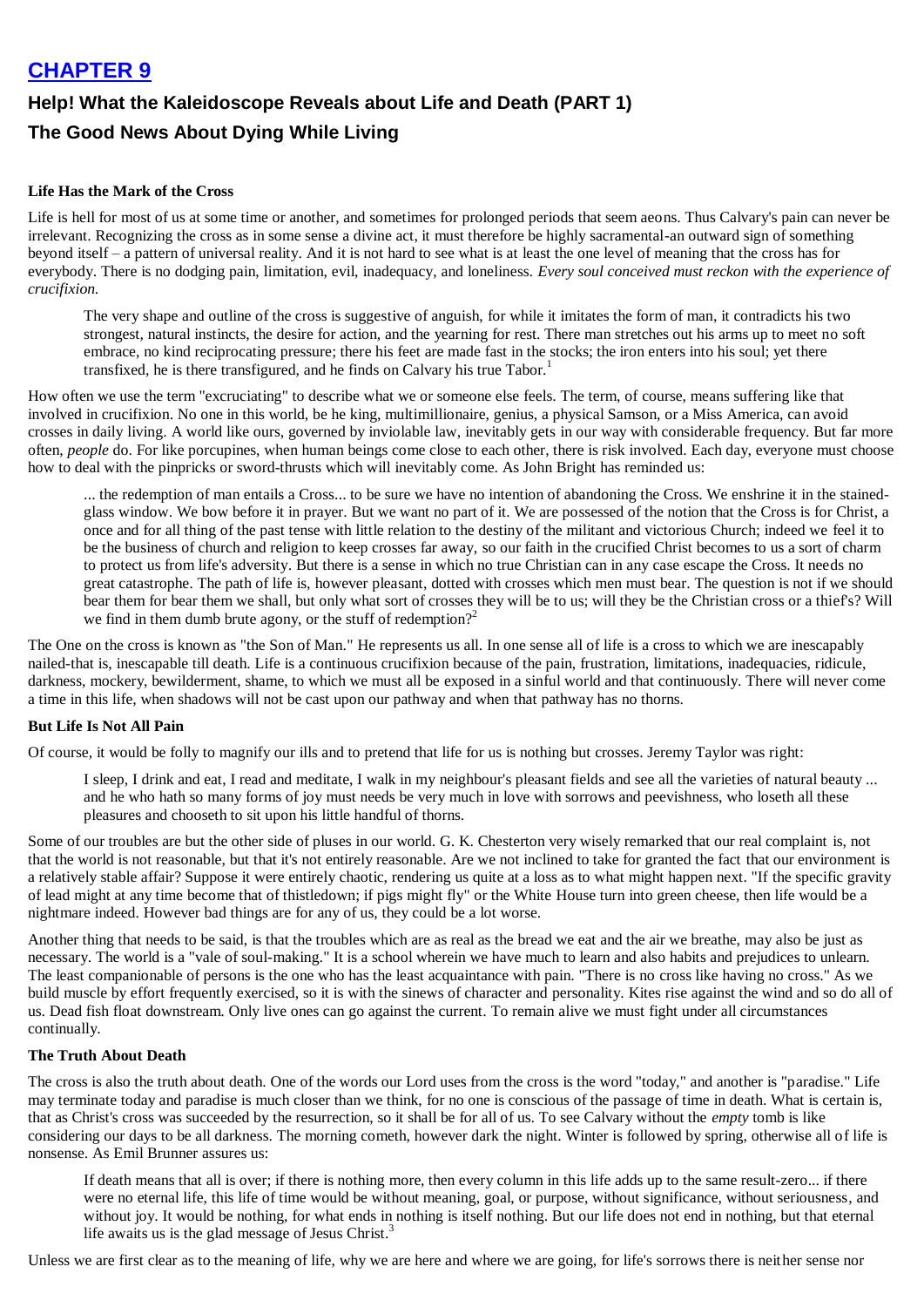meaning. How you and I think of death makes all the difference to how we live. Only in Christ does human life find meaning. He did not idly say, "I am... the life," and "I am... the truth." He is the truth about all things, including life and death. If we are to be raised from the dead as he was, we must live in the spirit that he lived. We were born that we might become like him.

But more than that. All the gifts of this life are the result of Christ's cross. It was his volunteering in Eden to take man's place and his guilt and punishment, that saved the race from extinction there and then. Thus, everything we know that is good – life itself, food, drink, the air we breathe, the clothes we wear, our loved ones and friends – all are stamped with the cross of Calvary which bought them. Therefore, we own nothing. We are but stewards of the gifts of his grace, and all should be used to his glory. To live as though we were our own is to live as atheists and to die as fools. Only the right sort of life prepares for the right sort of death.

What Christ's Cross Teaches Us About How to Live

This is the theme of following sections also, and here we but introduce it. Christ on the cross spoke of Paradise as if to say that life finds its meaning in its ultimate objective. Everything must be viewed in the light of its final condition. And if eternal life is the prize, every moment of this life has solemnity, and no choice I make in thought, word, or deed, is insignificant. A pebble can influence the change of course of a river, and one careless choice can turn us away from Paradise. Bousset warns us:

There is nothing in life to be regarded with indifference; our destiny, our condition, or our vocation, has no mediocrity. Everything tends to serve or to ruin us infallibly.<sup>4</sup>

This reminder that each moment and each choice has eternal consequences for God and for ourselves glorifies the whole of life. Everything now has meaning and value. The most humble activities have a glory to them. As Herbert says, "Who sweeps a room as for thy laws, makes that and the action fine." The thought energizes one to ever do one's best, knowing it is never in vain so to do.

Seeing life as a brief probationary period to prepare for the hereafter places all things in right proportion. The eternal destiny of myself and all I can influence should interest me more than all the temporary tinsel of human experience. Christ has suffered that we might have eternal happiness. Shall we be so demented as to neglect something so valuable?

Such reflections cherished enable us to turn the kaleidoscope of thought aright. Against the backdrop of Calvary and eternity, everything in this life assumes a new shape. When the cross is engraved in our hearts, beneath its shadow the pride, the vanity, and folly of many of life's pursuits and values becomes apparent. Sensing that "out of the heart are the issues of life" and remembering his crown of thorns, our very imaginations will be dedicated to God. To crucify vain thoughts of pride, impurity, selfish ambition, irritability, and complaint becomes a prior concern. In thinking uselessly and aimlessly time is lost, no less than in speaking that way. The account we shall render for each shall not be very different. Furthermore, it is certain that in choosing my thoughts, I choose my habits and my destiny. Paul spoke of the cross as crucifying him to the world and the world to him (Ga16:14). In another place he tells us that once we understand the meaning of the cross we will recognize that because Christ died as our representative, legally we also died with him, and that therefore our sinful passions have no right to lord it over us any longer. The *Living Bible* translates a section of Romans 6 in the following manner:

Should we keep on sinning when we don't have to? For sin's power over us was broken when we became Christians and were baptized to become a part of Jesus Christ; Through his death, the power of your old sinful nature was shattered. Your old sinloving nature was buried with him by baptism when he died and when God the Father with glorious power brought him back to life again, you were given his wonderful new life to enjoy.

For you have become a part of him, so you died with him, so to speak, when he died; and now you share his new life, and shall rise as he did. Your old evil desires were nailed to the cross with him; that part of you that loves to sin was crushed and fatally wounded so that your sin-loving body is no longer under sin's control, no longer need to be a slave to sin... so look upon your old sin nature as dead and unresponsive to sin, and instead be alive to God...

According to these Scriptures, there are three days distance between me and the old life, between the one resurrected from spiritual death and the one controlled by passion and pride. A grave separates the Christian from his vain past. Henceforth his life is free to glorify God by loving and choosing whatever Christ loved and chose, disdaining and avoiding whatever Christ rejected. Like him, we'll be content with little and expect to suffer much. The equanimity he showed amidst the persecutions and mockery of men must be sought by us. That stepsister among the virtues, Patience, must be seen in her true light, that we might bear calmly the whims and inconsistencies of men. As love was the moving principle of our Saviour's actions, all our works are to be vivified by love, for it is the life of the heart as surely as truth is the light of the mind.

### **The Philosophy of Trial**

First of all, we should see Calvary as the climax but not the conclusion, in order to know that none of our troubles are an end in themselves and neither shall they last forever. Our lord enjoyed fellowship and feasting on Thursday night. Part of that occasion was joyous singing. Then came Gethsemane, the Trials, and Calvary. But Calvary was not the end. Easter Sunday follows Black Friday. The glorified body replaces the wounded corpse. The mountain of ascension succeeds the valley of suffering, a crown of glory replaces the crown of thorns.

The old platitude "this too shall pass" is ever relevant. An old unschooled saint at a testimony meeting said his favorite verse was, "And it came to pass." When questioned as to why he esteemed this passage so highly, he replied, "When troubles come, I say, praise the Lord. Dis thing ain't come to stay, but to pass." It is true, troubles are not eternal – they only seem so. As in certain inclement climates, the natives say: "If you don't like the weather, wait five minutes," even so, in climates inclement to the soul. Thomas A. Kempis declared, "My son, regard not thy feelings. For whatsoever they be now, they will shortly be changed into another thing." All this was true even for Christ.

Christ's sufferings on the cross lasted six hours, then came sleep followed by a glorious awakening. We, too, must see the resurrection as a sacrament as real as Calvary, testifying to sorrow's ultimate fruitfulness.

Secondly, Christ's cross was bearable to him because he lived in two worlds, not just one. Heaven and God were never absent from the Savior's heart. In his first and last saying on the cross, he uses the word, "Father" He knows who he is, he knows his real family, he knows he is not alone. Therefore, he ever interpreted the present in terms of the known past and the sure future. He knew that God attended the funeral of every sparrow and counted the hairs of every man's head. He knew God had delivered him from Herod's soldiers, from Satan in the wilderness of temptation, from that fox, Antipas, from all who sought to take him before his time had come. In calmness of soul, as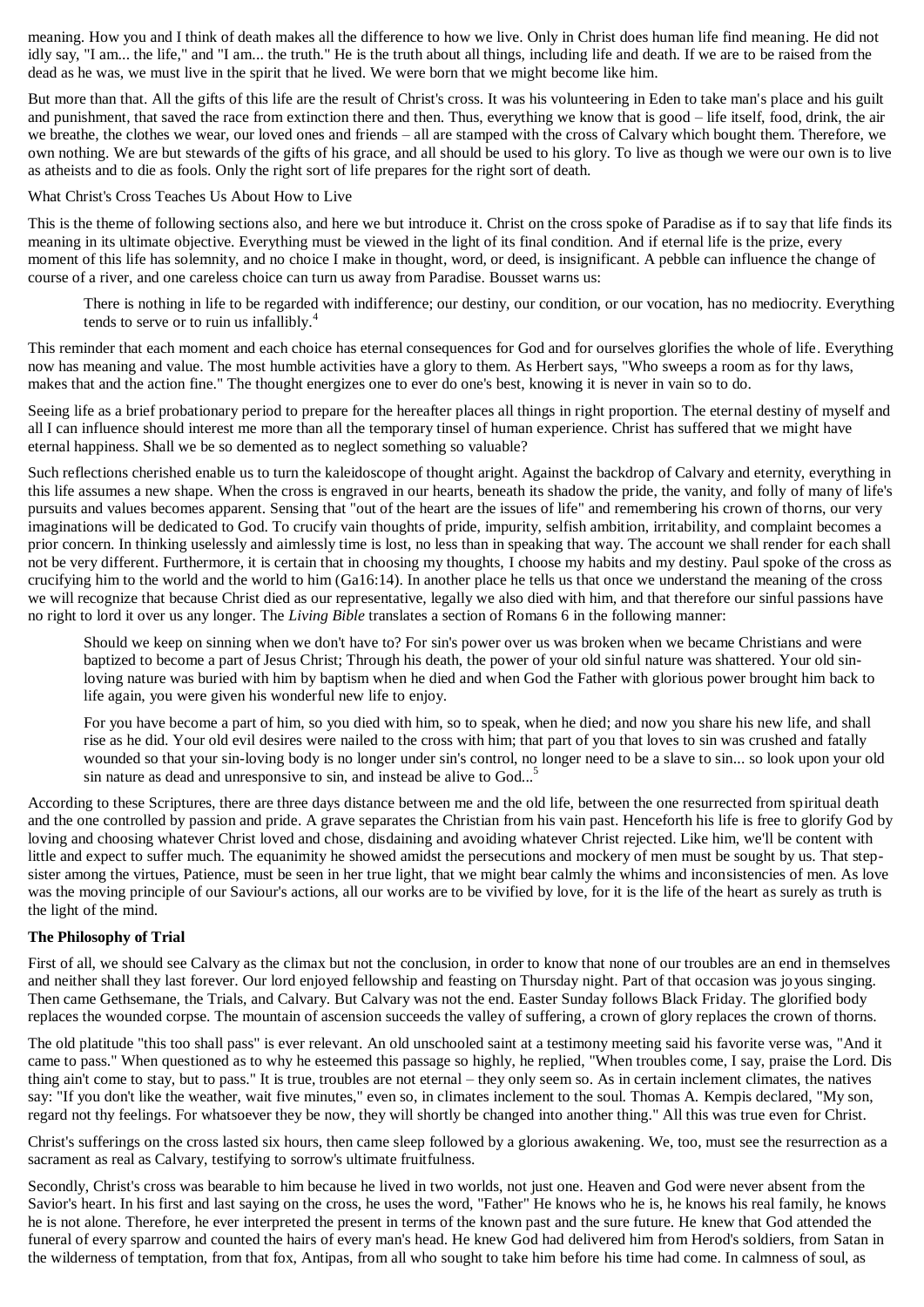though walking in Nazareth's fields on a sunny day, he could promise Paradise to the penitent thief, and make provision for his mother and beloved disciples. Christ knew that however unbearable his pain might seem, God would not permit him to be tested above that which he was able – the One who loved him controlled the heat of the furnace and would ultimately bring him forth as gold.

Thirdly, Christ endured because his mind was filled with Scripture. Twice he quoted from Psalms, leading many commentators to think that in his mind he traced from Psalm 22:1 to 31:5. Our Lord's preoccupation, therefore, was not with pain nor fear, but with divine truth which brought trust, patience, and hope. In harmony with a spirit that results in faith in the word of God, we find that Christ had no antagonism towards his crucifiers. He labored for them even while on the cross, as he did also for his mother and John. Because of his conscious innocence, even the weight of imputed guilt did not divorce him from his Father, to whom he clung even when exposed to all the assaults of hell.

In the light of the cross, our trials and difficulties, our pain and humiliation should be viewed as so many steps drawing us closer to heaven. Poverty and humility were Christ's inseparable companions in life and death. Should we seek otherwise?

If life is a school to prepare us for the company of God, the angels, and the righteous ones of all ages, should we not see in all events, his servants ministering to our good? To recognize in life's crosses, whether they be the whims, pride, hatred, and folly of others, or our own failures, grist for God's mill and agents for the accomplishment of his eternal designs of love, ameliorates the very worst sufferings. A cross loved is only half a cross, because love sweetens and renders all things easy. A cross embraced becomes as wings to a bird and sails to a ship.

How different this philosophy from the one with which we were born! For some reason or other (no doubt it is our natural selfishness) from the first days of our lives we feel that the whole universe exists for our gratification, and that we are the legitimate center of all things. We measure men and things by the extent to which they minister to us or threaten us. Rarely does anyone stop to question this erroneous approach to living. Instead, it molds us and all our actions and reactions. Calvary, with its pain and shame, is God's protest against such folly. What a contrast is the cross to the pomp, ostentation, splendor, and magnification of trivia we see in the world!

If the cross is God's hallmark on life, why are we so slow to read the signals of our daily experience? Even with advancing years we are fools still. Impaired health, diminished strength, dimming sight, failing hearing – all frequently fail to tell the possessor that the rapids of death are nearing, and that preparation is imperative. We forget that we live in frail tents, and that soon our tent will be taken down, and we will after a time in the grave become that thing which has no name in any language. Only the Christian philosophy which rejoices in the believer's present possession of eternal life and heavenly citizenship can enable any to contend aright with life's overwhelming forces of deception, pride, passion, and pain.

In the light of the love displayed on Golgotha need any believer fear severity from a hand that has been pierced for him? Was not Christ torn with the briars and brambles of our thorny life in order to make the path more smooth for us? Is not the path before us traced with his blood and has not every thorn been moistened thereby? Will the chalice of suffering be so bitter if we remember that before he presented it to us he first drank it to the dregs?

For the person whose heart has been touched by the Christ of Calvary there can only be one attitude towards the crosses of life:

Lord, I hate pain, but I trust you. Wound me, if you must, in order to cure me; punish me, if need be, provided that you save me at last; but this I especially plead, permit me not to crucify thee afresh by neglecting or transgressing thy commandments, nor allow me to stray from absolute dependence on thy merits alone. Help me to know always that thou art love, whatever the "seemings."

We shall look at this same theme under some other headings for, here, as in all things, truth is polygonal not linear.

### **Overcoming Through Trust in God**

Things are seldom what they seem. Like Christ, we must view everything in this world in the light of invisible realities. Wrote Isaac Watts, "Where reason fails with all her powers, there faith prevails and love adores." Trust in the absolute overruling providence of God is the only sufficient weapon in life's battle.

The kaleidoscope of faith enables the believer to view all circumstances as servants of God for his ultimate good. While he does not believe that God initiates evil, he knows that nothing can touch him except by divine permission and for his benefit. Joseph, reviewing the evil plots of his brethren against him, could say, "Ye meant it for evil, but God meant it for good. God did send me before you to save your lives by a great deliverance" (Gn 45:57). Similarly, the persecuted Christ in Gethsemane rebuked his disciples who were trying to extricate him from peril by saying, "The cup which my Father hath given me, shall I not drink it?" (Jn 18:11). Observe that he refused to recognize second causes. He does not say' 'The cup which Judas has given me." Complaining about life's buffetings is similar to the behavior of a dog which turns to bite the stick in his master's hand.

Had Simon of Cyrene arrived on the scene five minutes earlier or later, he would have missed the privilege of carrying Christ's cross – a privilege which brought to him the gift of eternal life. Had he traveled a different route around the city that day he would have missed the greatest blessing of his life. The choices which brought him so much blessing were the result of a divine choosing, not his own wisdom. Not our wisdom, not our striving, but the mercy and grace of God accomplishes all good for us.

Within the purview of a loving providence we must include mistakes and even sins. Christ had not been responsible for either, but his sufferings were the result of both. Yet this disturbed not his peace. Provided we are "in all things willing to live honestly" God's mercy overrules our failures (we speak not of any deliberate course of sin, for such separates a Christian from God and is a rare phenomenon). His love is not conditional on our becoming mental geniuses who never err.

Alexander Maclaren comforts us as follows:

Let us learn the lesson of quiet confidence in Him in whose hands the whole puzzling, overwhelming mystery lies. If a man once begins to think of how utterly incalculable the consequences of the smallest and most commonplace of his deeds may be, how they may run out into all eternity, and like divergent lines may enclose a space that becomes larger and wider the further they travel; if, I say, a man once begins to indulge in thoughts like these, it is difficult for him to keep himself calm and sane at all, unless he believes in the great loving Providence that lies above all, and shapes the vicissitude and mystery of life. We can leave all in His hands – and if we are wise we shall do so – to whom *great* and *small* are terms that have no meaning; and who looks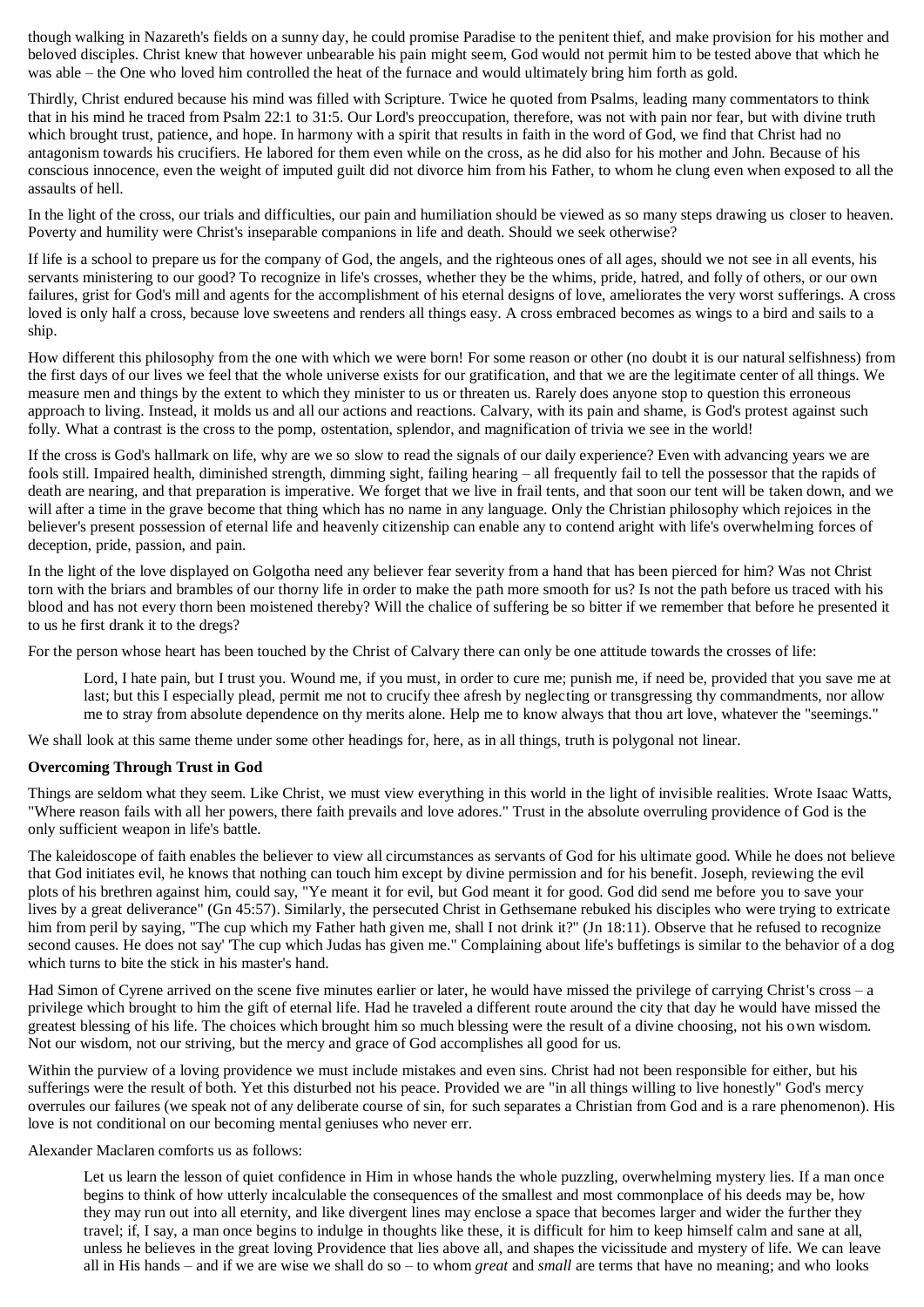upon men's lives, not according to the apparent magnitude of the deeds with which they are filled, but simply according to the motive from which, the purpose towards which, these deeds were done.<sup>6</sup>

Confidence in a sovereign Providence which overrules all things enables one to say with Paul, "We look not at the things which are seen but at the things which are unseen." Like Moses, we endure as seeing him who is invisible.

This conviction that all things are God's servants brings a confidence nothing can shake. So it has been with mature Christians in all ages. They have known that while the medicinal draught may be nauseous, it is a loving hand that administers it. We are to remember the words of Jesus, "What I do, thou knowest not now, but thou shalt know hereafter" (Jn 13:7). Said Spurgeon:

... as long as a man can look to God nothing is lost. FAITH – faith's motto is INVICTA – she ever rides forth upon the white horse conquering and to conquer.

Faith is the child of the Omnipotent, and shares in his omnipotence; it is born of the Eternal, and it possesses his immortality. You may crush and grind it but every fragment lives; you may cast it into the fire, but it cannot be burned, neither can the smell of fire pass upon it; you may hurl it into the great deeps but it is bound to rise again.

Faith has an *eye* that was made to drink in the sunlight, and so long as God is a sun, there will be eyes of faith to rejoice in him. If we have faith, there is that in us which overcomes the world, baffles Satan, conquers sin, rules life, and abolishes death, all things are possible to faith. Faith triumphs in every place notwithstanding that her life is one of continual trial. Sense is broken like a potter's vessel, and reason is frail as a spider's web; but faith abideth, and groweth, and reigneth in the power of the Most High...

You cannot banish faith – her home is everywhere. Get a firm confidence in God and you need not enquire what is going to happen – all must be well with you. Winding or straight, uphill or down dale, or through the fire or through the sea, if thou believest, thy road is the king's highway. If faith does not fail, nothing fails. Faith arms a man from head to foot with armour through which neither sword, nor spear, nor poisoned arrow can ever pierce. No weapon can prosper against thee. Thou art as safe as he in whom thou believest for "he shall cover thee with his feathers... his truth shall be thy shield and buckler"...

Faith is taking, grasping, possessing, feeding, but first of all LOOKING. There is life in a look. There is heaven in a look... even when we are at our worst let us trust with unshaking faith... to trust Christ when thou hast a shallow sense of sin is but a slender trusting him; but to believe that he can cleanse thee when thy heart is black as hell, when thou canst not see one good trait in all thy character, when thou seest nothing but fault and imperfection about thine entire life, when all thine outward circumstances seem to speak of an angry God and all thine inward feelings threaten thee with doom from his right hand: this is to believe indeed, such faith the Lord deserves of thee.<sup>7</sup>

### **Present Healing from the Tree of Life**

Two of Christ's seven sayings from the cross are quotations from Scripture (Ps 22:1; 31:5). He interpreted all that happened in the light of the Word of God which was never absent from his mind. Scripture contains approximately three thousand promises and these are leaves from the biblical Tree of Life for the healing of our hearts and lives in the here and now. One who is distressed should repeat often to himself such passages as the following:

Romans 8:28, 38, 39: "And we know that all things work together for good to those who love God, to those who are the called according to His purpose.

"For I am persuaded that neither death nor life, nor angels nor principalities nor powers, nor things present nor things to come, nor height nor depth, nor any other created thing, shall be able to separate us from the love of God which is in Christ Jesus our Lord."

Romans 5:3: "And not only that, but we also glory in tribulations, knowing that tribulation produces perseverance..."

2 Corinthians 4:8-10; 16-18: "We are hard pressed on every side, yet not crushed; we are perplexed, but not in despair; persecuted, but not forsaken; struck down, but not destroyed – always carrying about in the body the dying of the Lord Jesus, that the life of Jesus also may be manifested in our body."

"Therefore we do not lose heart. Even though our outward man is perishing, yet the inward man is being renewed day by day. For our light affliction, which is but for a moment, is working for us a far more exceeding and eternal weight of glory, while we do not look at the things which are seen, but at the things which are not seen. For the things which are seen are temporary, but the things which are not seen are eternal."

#### Lamentations 3:21-26; 57:

This I recall to my mind. Therefore I have hope. Through the LORD'S mercies we are not consumed, Because his compassions fail not. They are new every morning; Great is Your faithfulness. "The LORD is my portion," says my soul, "Therefore I hope in Him!" The LORD is good to those who wait for Him, To the soul who seeks Him. It is good that one should hope and wait quietly For the salvation of the LORD.

You drew near on the day I called on You, And said, "Do not fear!"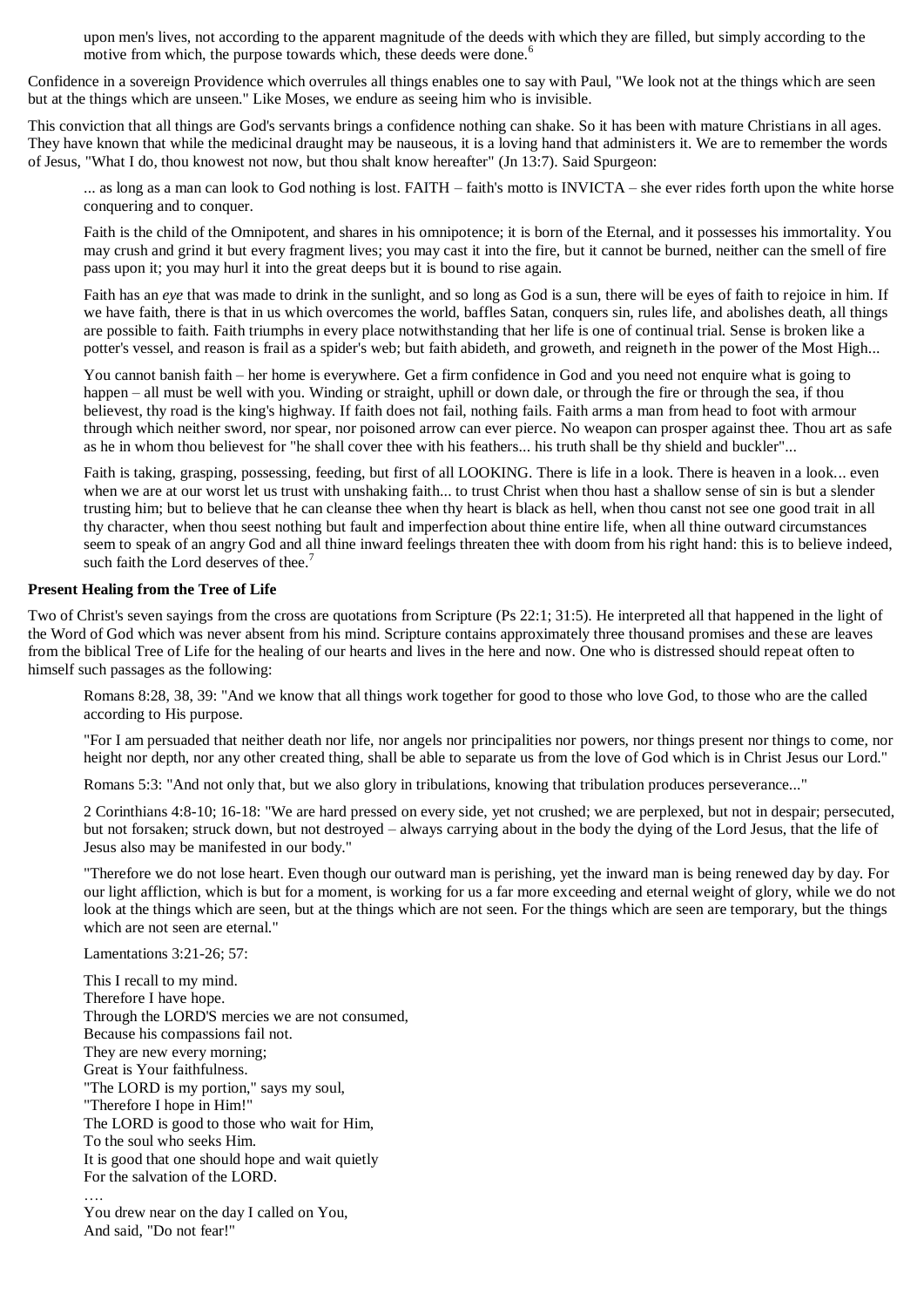### **REFERENCES**

- 1. Dora Greenwell, *Colloquia Crucis,* (London, 1899), pp. 147-48.
- 2. *The Kingdom of God,* p. 279.
- 3. *Our Faith,* pp. 115, 121.
- 4. From a seventeenth century sermon.
- 5. Romans 6:11.
- 6. *Op. cit., 6:240-41.*
- 7. *Metropolitan Tabernacle Pulpit, 30:662-72.*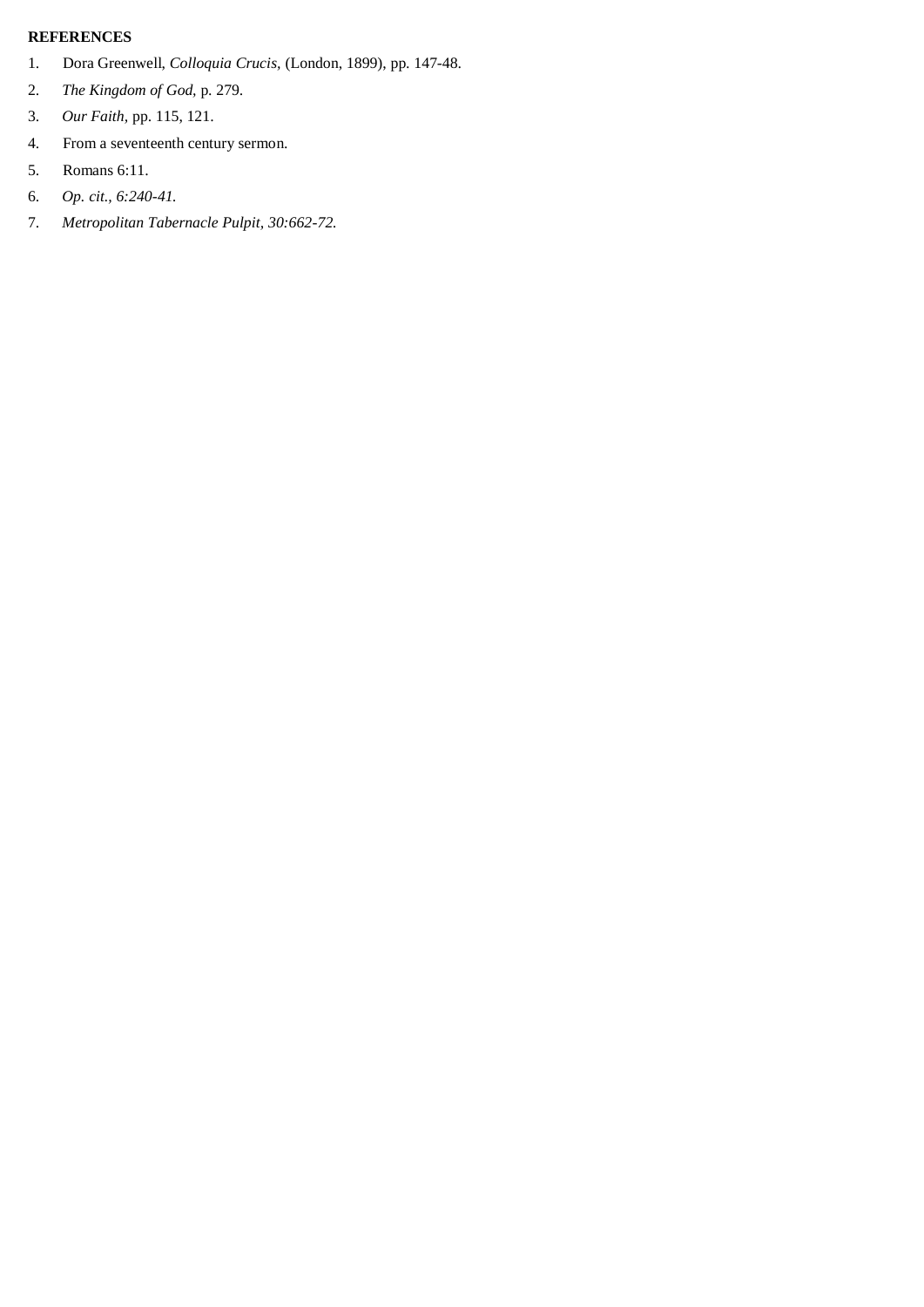![](_page_50_Picture_0.jpeg)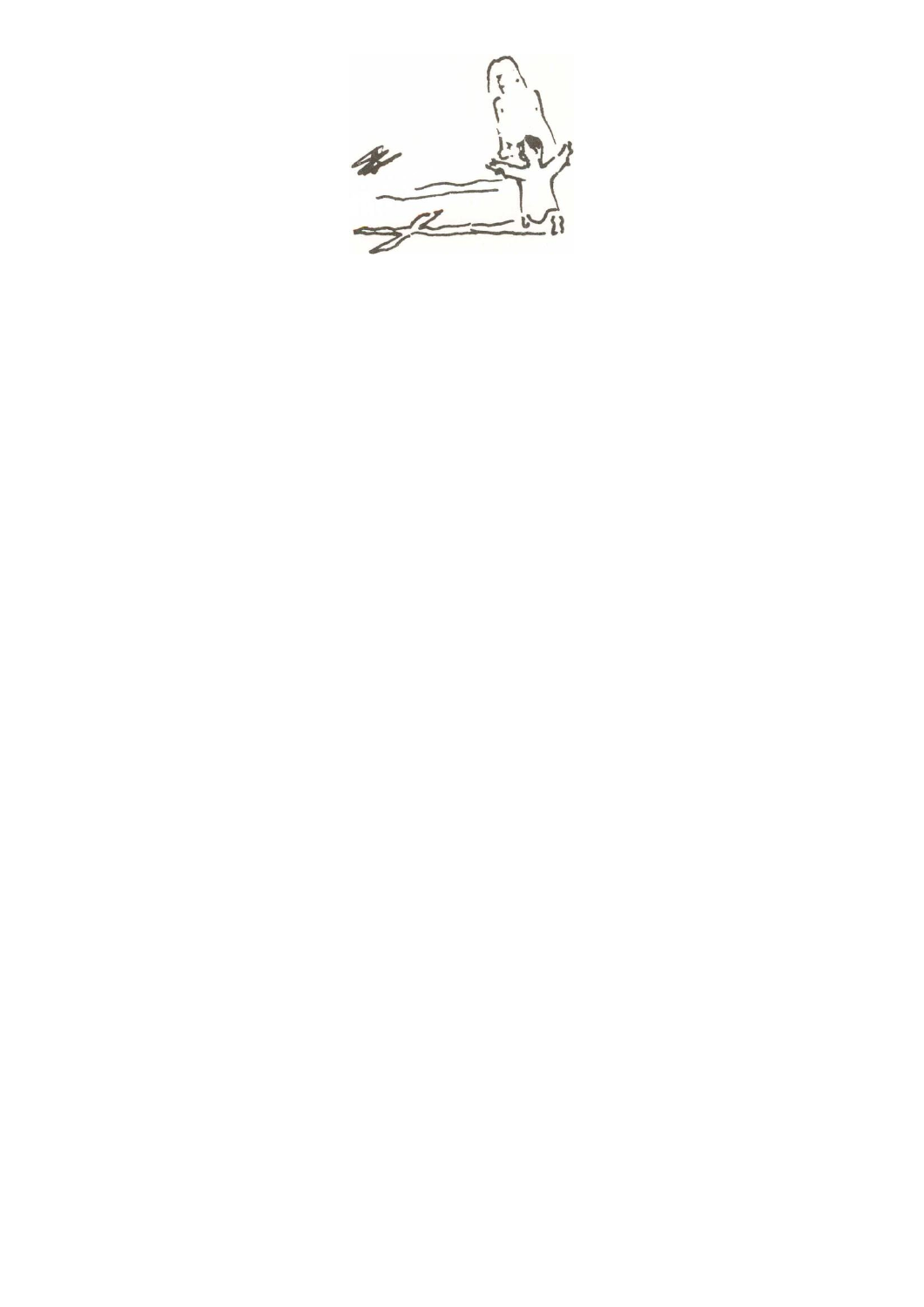# <span id="page-51-0"></span>**Help! What the Kaleidoscope Reveals about Life and Death! (Part Two) Law, Liberty, Love-But Trust, Trust, Trust!**

# **The Reality of Right and Wrong**

Good and evil are as distinct as love and hate, life and death, night and day, Christ and Satan. When we are tempted to think that the quality of our decisions doesn't matter, go to Calvary. They matter and matter intensely. Our sins crucified God and will crucify us as well unless we forsake them. At the cross we see what sin deserves – ridicule for its folly, scorn for its pettiness, shame for its audacity.

# **The Fact of Inexorable Law**

Christ established the law more by his death than if every son and daughter of Adam had kept it perfectly. God would rather be crucified than revoke a jot or tittle of his law. At the beginning of Scripture we have one who lost Paradise through his disobedience. At the close of Scripture it is emphasized that those who will reenter Paradise have been obedient to "the commandments of God," the fruit of their faith in the Redeemer (Rev 12:17; 14:12). And at the heart of Scripture is one who was "obedient to death, even the death of the cross" (Php 2:8). In Eden nothing was said about faith or love or hope. "Obey" was the sole word, for obedience from the heart enshrines all the virtues. Similarly, in the parable of the judgment, Christ says nothing about theology or creeds but only inquiries about behavior – "inasmuch as ye did it unto the least of these my brethren, ye did it unto me" (Mt 25:45). , 'Why call ye me Lord, Lord, and do not the things that I say?" (Lk 6:46). "If ye know these things, happy are ye if ye do them" (Jn 13: 17). "If ye love me, keep my commandments" (Jn 14:15).

### **But Law Cannot Save**

Law was only perfect for perfect people – Adam and Eve before the Fall. Once we have violated law by a feeling, a motive, an inclination, a word or deed, it can only ever after bring us condemnation and guilt, for law demands perfection. To be saved, we must "die to law" as a method, though never as a standard (Gal 2:19; Rom 7:4). The penitent thief had often been exposed to law, but it did nothing for him except condemn him. When he saw before him that law as incarnate love in the person of Jesus, then he was redeemed. Observe the contrasts between law and gospel:

# **LAW**

Tells us what we should do

### **GOSPEL**

Tells us what God has done.

### **LAW**

"This do, and thou shalt live."

### **GOSPEL**

"Live and thou shalt do."

### **LAW**

"Pay me what you owe."

### **GOSPEL**

"I frankly forgive you all."

### **LAW**

"The wages of sin is death."

### **GOSPEL**

"The gift of God is eternal life."

### **LAW**

"The soul that sins, it shall die. "

### **GOSPEL**

"Whosoever believes, though he were dead yet shall he live."

### **LAW**

"Cursed is everyone who does not do all things in the law all the time with all that he is and has"

# **GOSPEL**

"Blessed is the man whose iniquities are forgiven, whose sins are covered."

### **LAW**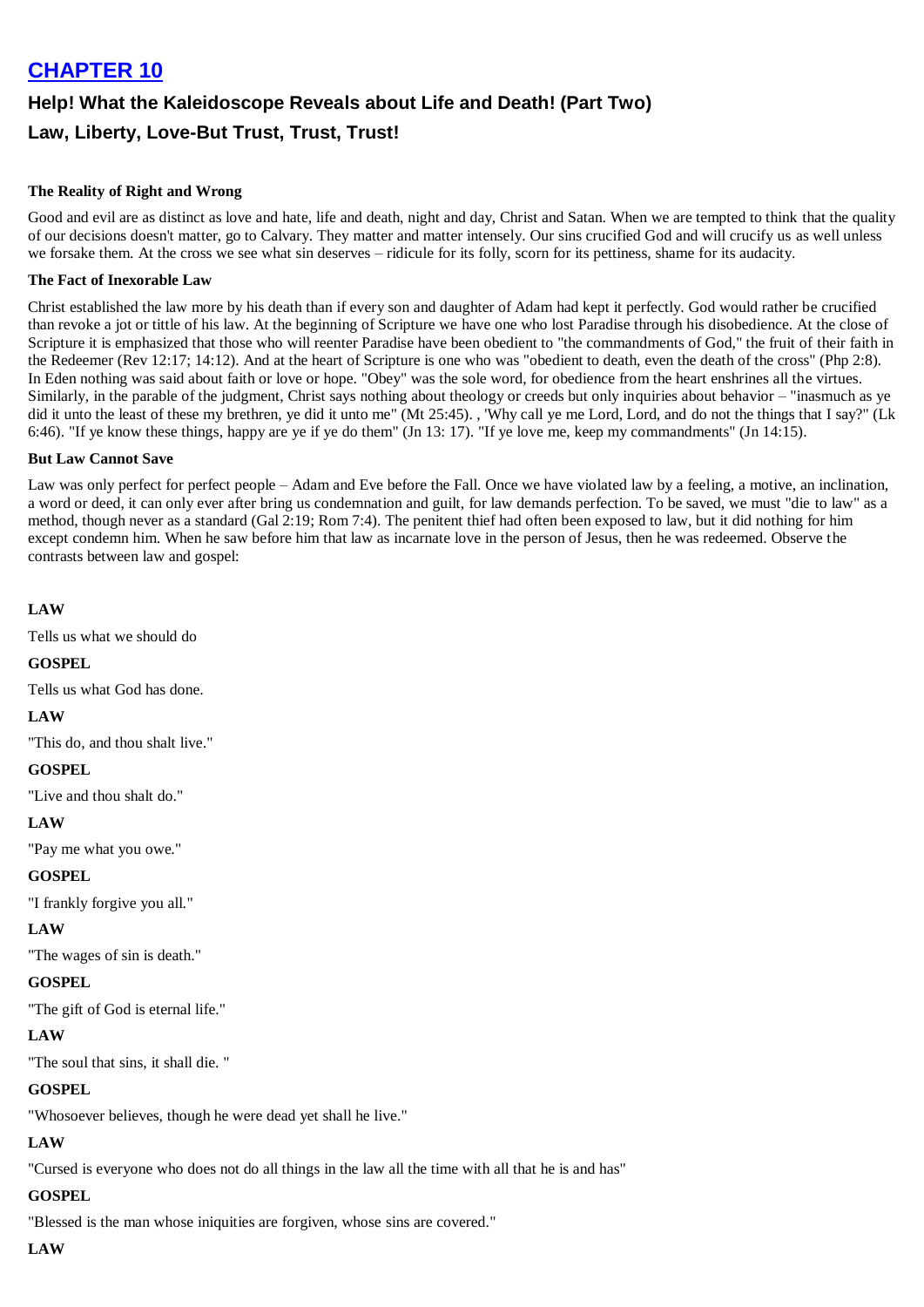"Make you a new heart."

# **GOSPEL**

"A new heart will I give you."

# **LAW**

"You must love the Lord with all your heart, mind, and strength."

# **GOSPEL**

"Herein is love, not that we loved God but that he loved us and gave his son for us."

# **LAW**

Condemnation and death

# **GOSPEL**

Justification and life

# **LAW**

Requires holiness

# **GOSPEL**

Provides holiness

**LAW**

3000 sermons on law may not convert one soul.

# **GOSPEL**

One sermon on the gospel (at Pentecost), converted 3000 souls.

# **LAW**

Brings gloom, defeat, frustration and despair.

# **GOSPEL**

Brings joy, victory, satisfaction, and hope.

# **All the Saved Will Be Saved by Grace Alone**

The penitent thief is the model of all who are forgiven and granted Paradise. He could run on no errands for Jesus as his feet were tied. He could not use his hands for him. His past showed only failure and his future pledged only gloom and despair. But he saw the love of Christ and clung to it. He opened his mouth with faith and won eternity. Observe the effect upon him that contemplation of Christ on the cross brought-for we too must experience the same effect. He acknowledged his own guilt in contrast to the perfect innocence of Christ. He testified for his master, but showed love to his erring brother by caring enough to rebuke him.

### **The Knowledge of God as Father Enables Us to Treat All Men as Brothers**

See how kindly Christ judges his crucifiers. "... they know not what they do." How different to our habit of harsh judgment. The law has two tables and only those who observe the first can keep the second. No man can love his neighbor as himself who does not love God supremely.

Our Lord's prayer for his enemies, "Father, forgive them, for they know not what they do," is a model for us. Much of our suffering grows out of nourished antagonisms within. The person who hates cannot rest, cannot laugh, cannot trust. Christ refused to be harsh in his judgments and so must we. We are to do our utmost to destroy our enemies by making them our friends. Remembering how little we know about the hereditary and environmental factors which have shaped the thinking and conduct of others, we would be wise to refuse to clamber into the judgment seat. He who loves – lasts, but he who hates is already dying at an accelerated rate.

Despair of nobody. If the thief originally cursed Christ but was transformed by the living Gospel beside him, so it can be with the most apparently hopeless.

# **The Failure of the Disciples Was Due to Their Inability to Watch With Him One Hour**

Most of the twelve were in hiding while Christ was dying. In Gethsemane he had bidden them watch and pray but they fell asleep, awakening to his loving rebuke:

"Could ye not watch with me one hour?" Gethsemane for the disciples had been a trial run of Calvary. Because they failed in the first, they failed in the second. Pascal was entirely right when he said all the ills of men come from their refusal to sit still. When man was made, the first thing he saw was the face of God which had kissed him awake. He was made in the image of God and was meant to retain that image by setting God ever before him as a pattern. His first whole day was given to fellowship with his Maker and in the heart of the law given from Sinai was the decree about regularly spending time with the Creator in holy adoration learning of him and his ways. The Sabbath command made provision for the learning of all the others. "Whatever gets our attention gets us." "By beholding we become changed." If one momentarily sees the sun through half-closed eyes, its image will remain on what we see immediately thereafter. Only those who take time to gaze at God can take him seriously throughout the conflict with temptation and sorrow.

God either matters tremendously or he doesn't matter at all. If we are fully dependent upon him we can be independent of all else. But if he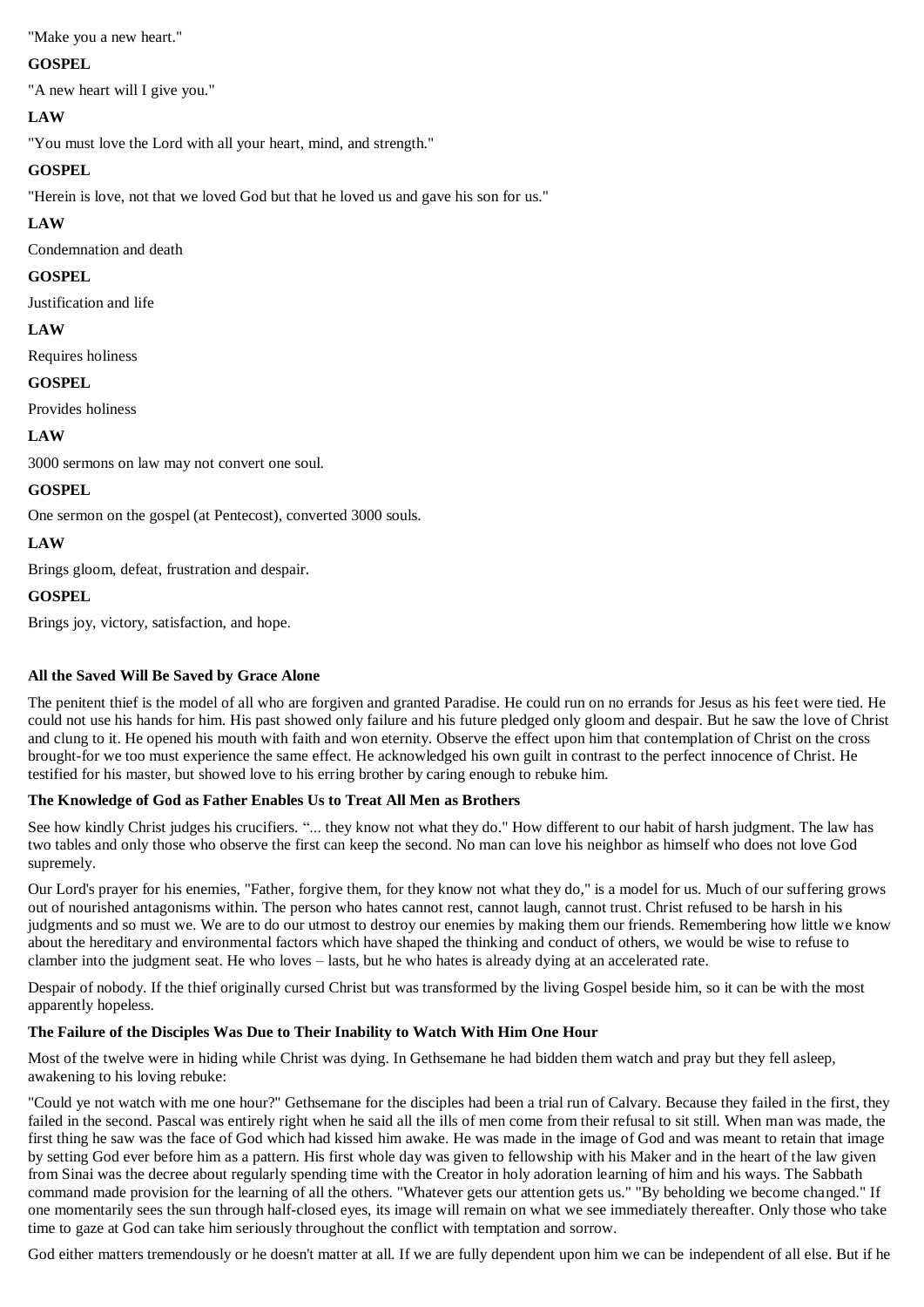is not Lord *of* all, it is entirely true that he is not Lord *at* all. "Whosoever will do the will of my Father, the same is my mother, brother, and sister."

We can only love God when convinced that he loves us. That's why the parables of God's seeking, forgiving love in Luke 15 follow the stringent demands of Luke 14 where it is made plain that no man is a Christian who does not love Christ more than all else, including his own life. Therefore it is ever true that adoration is our chief duty and our highest wisdom. And where better to adore than around the cross! It has been said truly that, kneeling at the foot of the cross, man has reached the highest place he can attain, for to take the cross from the Christian would be like blotting the sun from the sky. Now we see why Scripture gives so much space to our Lord's passion. It is meant to be the chief theme of our meditation as well as the controlling motive in all our conduct.

### **Do What You Can and Don't Fret About What You Can't**

Part of our Gethsemanes and Calvaries are the frustrating limitations thrust upon us. In difficult circumstances our hands also seem nailed to a cross and our feet spiked. Happy is that person who recognizes the reasonableness of God and knows that he is only responsible for doing what he can do in that particular situation. Christ could not run to Mary and embrace her lovingly, but he used his tongue – the only unrestricted member of his body – to comfort her.

Remember that when two duties conflict, one ceases to be a duty. Many of us are overextended and thus invite disaster. Only those duties which can be done without violating the laws of God belong to us. It is not our responsibility to do all the good we can, but to do that which God's providence indicates is our special task. If our burdens leave us exhausted, fretful, barren of Christ's peace, we can be sure we have gathered obligations God has not appointed us. It is rested sheep that God leads (Ps 23:2).

### **Sufficient Unto the Day Is the Evil Thereof**

Christ does not use the words "yesterday" or "tomorrow" on Calvary, but he does use "today." Blessed is that person who has learned to live in day-tight compartments. The regrets about yesterday added to the concerns of tomorrow make a load too heavy for anyone to carry. Only one day is ours – this day, and anyone can carry a day's load if he does it with God. "Be the day weary, or be the day long, at length it ringeth to evensong." "Yard by yard, life is hard. Inch by inch, it's a cinch."

### **Gratitude and Joy Bring Healing**

Helmut Thielicke reminds us:

A good part of our discouragement stems from our constant preoccupation with ourselves. We take ourselves so awfully seriously. And when we do that, everything in life goes haywire. Our worries blow themselves up into immense bugaboos; our little selfconceits playa disproportionate role, and if they are disappointed they never stop gnawing at us. "We build castles in the air and drift further from our goal." Most of our miseries arise, not because we find ourselves in an objectively miserable situation, but because we define both misery and joy in a false way – with reference to ourselves. Most of our neuroses too derive from this same self-centeredness. $<sup>1</sup>$ </sup>

The best way to reduce our pains is to practice thanksgiving. This is the sovereign path to lasting joy. *How* we *choose to turn our mental kaleidoscope determines all else...*"Whatever gets your attention gets you." None of us is so badly off, we could not be worse. Everyone of us has a multitude of causes for gratitude. Think of Christ's terrible sufferings on Calvary – did he too have reason for gratitude? The marvelous faith of the penitent thief irradiated Christ's sky and filled him with joy. To be trusted, when all outward circumstances denied his claims, was a miracle which brought with it rejoicing and thanksgiving.

He or she who feels excruciating pain would do well to remember the old hymn, "Count your many blessings, count them one by one, and it will surprise you what the Lord hath done." Remember the little frail lad at school who, when asked by his teacher to name one of his blessings, said, "my glasses." On being asked the reason he added, "Because of my glasses the boys won't hit me and the girls won't kiss me." There is always something for which to be thankful.

#### **Keep "Things" in Their Right Perspective**

By "things" we mean the physical treasures of life. On leaving life at Calvary, as entering in at Bethlehem, our Lord did not even have clothes. Only one of his prayers touched anything outside of personal relationships. "I thirst." When God from Sinai gave man principles for happiness he included guidance in priorities. The order was God, family, others, things. Only in the tenth commandment do things become the center of attention. If we reverse the divine order, putting things first, then other people before our families and God, we invite sorrow and disaster. "Without things man cannot live, but he who lives for things alone is not a man." The Christian is neither an ascetic nor an epicurean. He chooses to use rather than abuse the things of this world. They are always subsidiary to personal relationships. Those fathers who spend more time polishing their shoes each day than they do with their children are begging for trouble. And others who concentrate more on money-making than friendships will rue it at last. Multitudes are thus sowing to the wind and will reap the whirlwind.

The folks who spend their days In buying cars and clothes and rings Don't seem to know that empty lives Are just as empty filled with things

The wise remember that we are rich not only in what we have but in what we cannot lose. Anything that can be taken from us was never ours in the first place! The believer can lose nothing of value. Like the three worthies in the fiery furnace, he will in life's crucible lose only his bonds.

Read Acts 27 – in life's voyage, item after item must be thrown overboard. Because for all there is a wreck at the close of life, cling only to the wood of the cross which will carry us to the shore (see also Jon 4). All Life's gourds under which we shelter will be cut down by worms. Only our God is safe and secure for us, and in him alone we are safe.

### **A Good Conscience – A Life Belt in Deep Waters**

Provided our hearts do not condemn us, we are able to survive any outward trouble. To have a clear conscience is worth more than the riches of Croesus. When Luther came to understand the gospel and received the gladness of acceptance with God he cried out, "Strike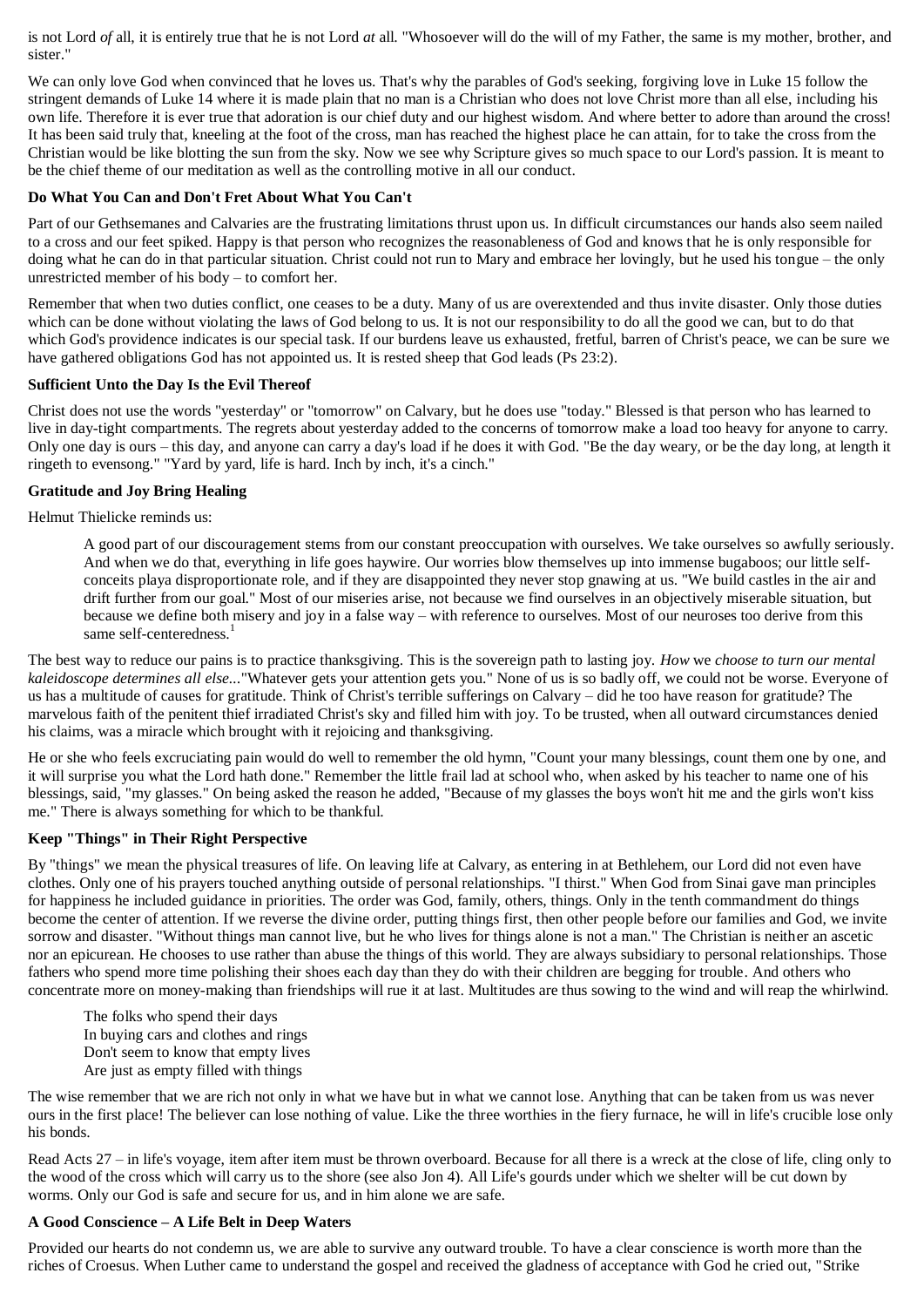Lord, do what thou wilt, now that my sins are forgiven, nothing else matters."

Keeping a good conscience does not mean never making a mistake. It means rather the cherishing of the good news that God sees us only in his Son – complete in Christ, accepted in the beloved, without condemnation. Justification is not just the blessing at the beginning of the Christian life. It is continuous, for "the blood of Jesus Christ cleanseth (goes on cleansing) us from all sin" (1 Jn 1:7). Our standing before God, and our actual state in ourselves, are distinct and should never be confused. All his days the Christian is a sinner, not in the sense of willfully pursuing known sin, but in the sense that his ever-widening understanding of right and duty simultaneously reveals his shortcomings. But not only is the Christian always a sinner, but he or she is also always a penitent and always right with God (Rom 8:1; Col 2:10; Eph 2:6; Jn 13:10).

### **The Jewel of Humility**

"Blessed are the poor in spirit, for theirs is the kingdom of heaven." This beatitude has a significance in times of trouble that few have dreamed of. It is our pride which is chiefly wounded by "the slings and arrows of outrageous fortune." Why should this happen to me? is our querulous outburst. Consider Andrew Murray's beautiful description of the first of Christian virtues:

Humility is perfect quietness of heart. It is for me to have no trouble, never to be fretted, or vexed, or irritated, or sore, or disappointed. It is to expect nothing, to wonder at nothing that is done to me, to feel nothing done against me. It is to be at rest when nobody praises me, and when I am blamed or despised. It is to have a blessed home in the Lord where I can go in, and shut the door, and kneel to my Father in secret, and be at peace as in a deep sea of calmness when all around and above is trouble. It is the fruit of the Lord Jesus' redemptive work on Calvary's cross manifest in those of His own who are definitely subjected to the Holy Spirit.

### **The Only Freedom No One Can Take from You**

You cannot choose circumstances, but you can always choose your reaction to circumstances. You cannot avoid the cross, but you can choose what sort of cross it becomes. The thief on the left of Christ had sin *on* him (guilt), and sin *in* him (depravity). But the thief on the right had sin *in* him but not *on* him, and he died in ecstasy despite physical pain – all because he chose to use his cross to lead him into a right relationship with the Man on the center cross who had sin *on* him (by divine imputation) but not *in* him.

*Those who take the lemons of life and turn them into lemonade, who accept the thorns and weave them into a crown, these shall live forever.* As for the trauma in our pilgrimage, we remember that those who have found a "why" for life can put up with almost any "how." God works through those who see mercy in misery, light in darkness, life in death, and joy in the loss of all things.

### **To Doubters**

It's nothing to be ashamed of. He that has never doubted has never half believed. If you begin with certainties, you may end with doubts, but if you begin with doubts you may end with certainties. Everything in existence is related to everything else, and one would have to know everything about everything, to know everything about anything. Only God can do that. You and I must always base our decisions, not on demonstrable proof, but on a weight of evidence. That applies to choosing a vocation, a life-partner, and thousands of lesser choices.

Doubt is not all bad. One could not doubt at all unless truth existed, just as there can be no shadow unless there is a light somewhere. Our capacity for doubt indicates our capacity to know and therefore our divine origin. Mature thinkers are not afraid of doubts, but they learn to doubt their doubts and believe their beliefs, rather than doubting their beliefs and believing their doubts. You must do one or the other and only one makes sense. And always remember that when one man cried out to Jesus saying, "Lord, I believe, help thou mine unbelief," Jesus did (Mk 9:24).

The real point of this note, however, is to bid you observe the marvel of the pattern we have been discussing, for such observation will dispel doubt. We have taken a historical person and a historical event and found it to be a microcosm of the universe, a pattern of reality in many layers, something as relevant now as 2,000 years ago.

It is beyond the capacity of chance to give birth to an event as many faceted as the Calvary event with each facet of such tremendous significance. The time, the place, the manner of our Lord's death – each positively shrieks with meaning. Each event of the Passion has depths that no man can fully plumb. The fulfillment of scores of Old Testament types and predictions by events compressed into the hours of a single day is a miracle in itself. One can say about the death of Christ what was said about the sword of Goliath, "There is none like it." Why not? Why are there not thousands like it out of the untold millions of deaths since time began?

The symbols of the garden, the tree, the blood, the garment, the riven side, the veil, the earthquake, the darkness, the nature and location of that cross suspending its victim between heaven and earth as rejected by both, with its extremities comprehending above and below and the whole horizon; the hidden parabolic meanings of words spoken by various parties such, "It is expedient that one man should die for the people," "He saved others, himself he cannot save," all testify to an infinite design planned from eternity for our good. Observe, adore, and believe.

### **Handling Doubt and Pain**

When John Ruskin wished to contrast the works of men with the work of God he wrote as follows, and his words are appropriate to the distinction between inspired and uninspired historical narration:

Our best finishing is but coarse and blundering work after all. We may smooth, and soften, and sharpen till we are sick at heart; but take a good magnifying glass to our miracle of skill, and the invisible edge is a jagged saw, and the silky thread a rugged cable, and the soft surface a granite desert... God alone can finish; and the more intelligent the human mind becomes, the more the infiniteness of interval is felt between human and divine work in this respect.<sup>2</sup>

When Christ cried, "My God, My God, why hast thou forsaken me?" it is apparent that he was clinging to God despite the collapse of everything around and within. He could not see good, he did not feel good, but by faith he still reckoned on the supreme goodness of God who would ultimately make all things right. Observe that no uninspired writer would have chronicled such words. Here is the ring of truth.

It is not wrong to ask, "Why?" But unless we ask it of One we know as Father, there will never be an answer. When Christ with his last breath prayed, "Father, into thy hands I commit my spirit," he displayed the same attitude in dying as throughout all his living – trust and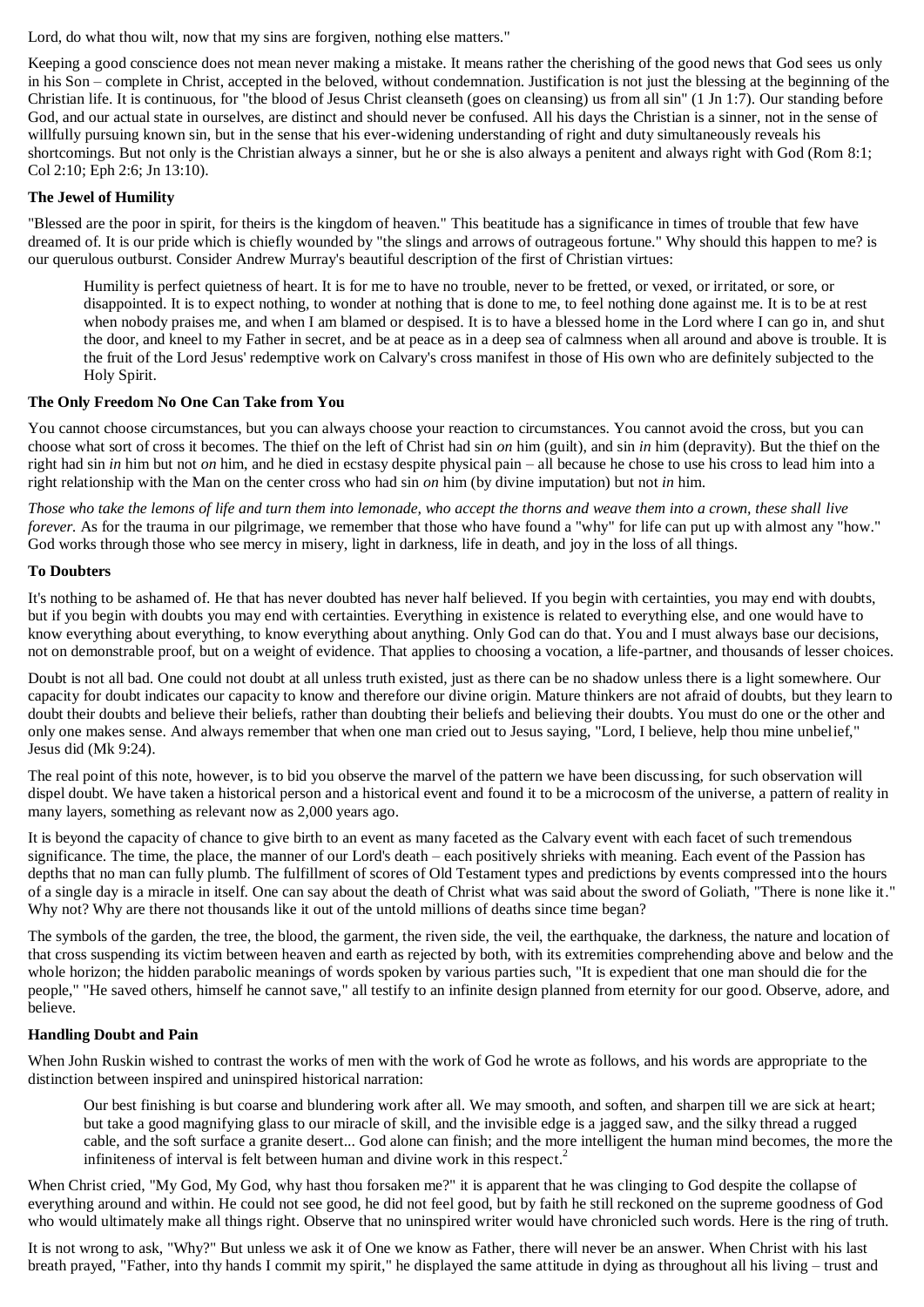confidence in God. The word "commit" in this prayer means to entrust, to deposit. How perfect the cross is in meeting our every need – even our despair.

### **Only Knowledge of God as a Loving Father Can Enable Us to "Hang on" and to Do All Things Aright**

Our Lord's first and last sentence began with "Father." When we accept all of life as coming from our heavenly Father, both the things he initiates and the things he permits, then there is peace, even amid the chaos and the darkness and the terror.

### **The Second Look at the Cross**

Sometimes we talk about the objective and subjective sides of Christianity. Objectively Christ is all, but subjectively faith is all. Objectively all was done for me by Christ on the cross, subjectively all is done in me by the Holy Spirit. Justification is the objective reality appropriated, but sanctification is a continuous subjective experience as God works in me to will and to do that which is right.

The first look at the cross is the objective look. That is, we see the event as something outside of ourselves. Christ died for me there on Calvary. But the second look on the cross is subjective  $-$  I see that I was crucified with him (see Gal 2:20; 6:14). This is one meaning of my baptism as Paul explains it in Romans 6.

If Christ had done everything except go to the cross, we would never have been redeemed. And similarly my church-going, tithe-paying, etc., without going to the cross is valueless. An unsurrendered, uncrucified will can defeat God Almighty, Maker of heaven and earth, and destroy its possessor forever. The really crucial thing to remember is that self can never cast out self. The expulsive power of a new affection must never be forgotten. It is my dwelling upon the Atonement that changes my mind and heart and makes surrender a glad event, a very precious privilege. For this reason, it has often been said that adoration is a Christian's first duty. To look upon Christ and adore him leads to all else necessary.

Certain it is that we are saved not by one cross but by two – Christ's and our own. Ruthlessly we must nail down our selfish nature to the hard wood with resolute unrelenting blows; and like the crucifixion squad, must sit and watch it with hard eyes, writhe and plead how it may, until it die. We must be crucified with Christ, must die with him, and rise with him into a new way of living and being.<sup>3</sup>

This cruciform Christian experience is only possible through faith, through the trust that believes God is good in all that he does or permits, and that holds onto the merits of Christ despite failures and incessant trial. Such faith "overcomes the world" (1 Jn 5:5), and can never fail. It alone is necessary for acceptance with God, but it ever leads the believer to crucify his vices, doubts and fears.

My spirit on Thy care Blest Saviour I recline; Thou wilt not leave me to despair, For Thou art love divine. In Thee I place my trust, On Thee I calmly rest; I know Thee good, I know Thee just, And count Thy choice the best. Whate' er events betide, Thy will they all perform; Safe in Thy breast my head I hide, Nor fear the coming storm. Let good or ill befall, It must be good for me, Secure of having Thee in all, Of having all in Thee.

– Henry F. Lyte

### **REFERENCES**

- 1. *How Modern Should Theology Be?* (London, 1970), pp. 79-80.
- 2. Ruskin quoted in *Interpreter's Bible,* "John," p. 785.
- 3. *Ibid., 8:779,*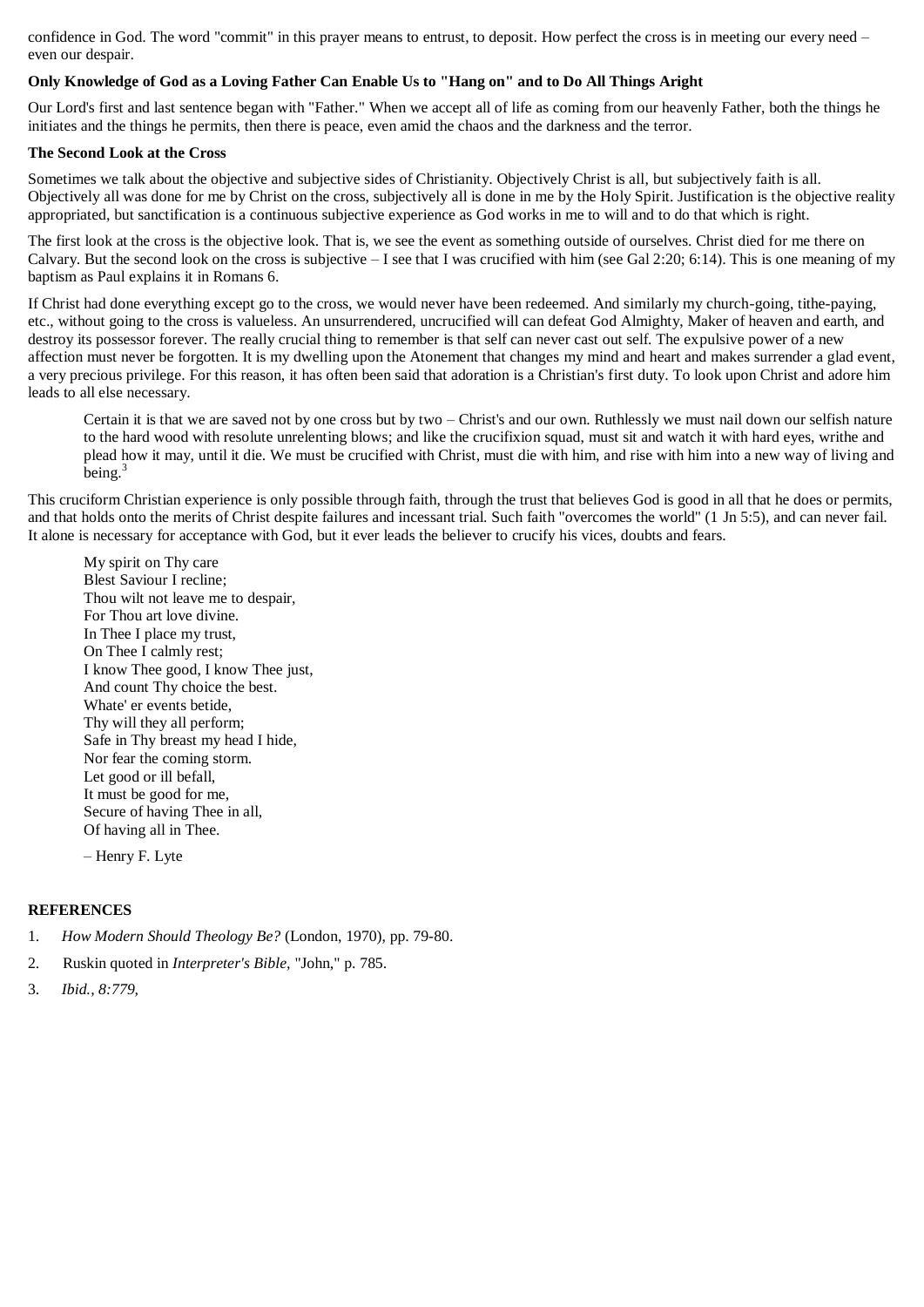![](_page_56_Picture_0.jpeg)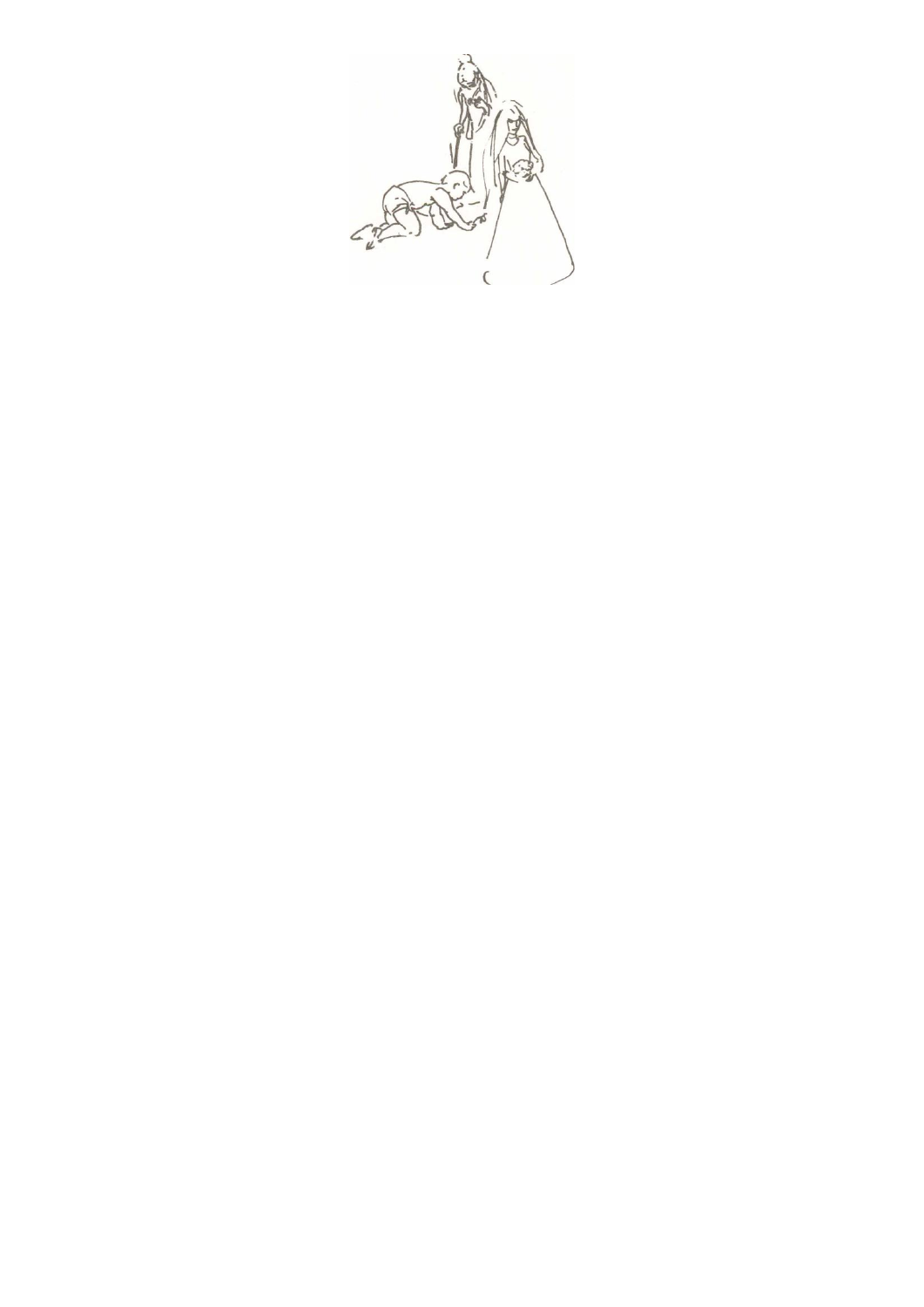# <span id="page-57-0"></span>**A Conversation with the Maker of the Kaleidoscope**

Me: But Lord, I see when I look at you that I am crooked and cross.

Christ: Come unto me all ye... He who cometh to me I'll in no wise cast out. All manner of sin and blasphemy shall be forgiven unto men. You shall know the truth and the truth shall make you free.

Me: But Lord, my experience and feelings are such a kaleidoscope of turgid colors. All I see is crooked and makes me cross.

Christ: Not all you see, my child. All you often choose to contemplate.

Me: But Lord, I keep making mistakes.

Christ: My son, read Romans 7: 14-25. The best of the apostles had the same problems. As life goes on, and I mean the Christian life, you will have increasing insights as to the radical nature of your disease as well as its cure, but nevertheless, you are accepted every step of the way as perfect.

Me: Lord, I'm up one day and down the next. I am not stable and life is never the same. Is there anything sure and stable and secure?

Christ: I am the Lord. I change not. I am the same yesterday, today and tomorrow. From everlasting to everlasting I am God. I will never leave thee nor forsake thee.

Me: Thou art righteousness, and the law to me is bad news. It condemns me. You are bad news because you are so holy. I want good news.

Christ: I came not to condemn the world but to save the world. The Son of Man came to seek and save that which was lost. He has come to minister and to give his life a ransom forever. I came to bring good, glad, and merry tidings. I stand at the door of every heart and knock, for I want to be guest with him that is the sinner. I have reconciled the whole human race to God and the only barrier between anyone and me is unbelief.

Me: I believe it but I cannot keep concentrating on those truths. The kaleidoscope of my daily experience whirls. It makes me giddy, angry, fearful, cross.

Christ: I offer you another kaleidoscope. Say not that you are crooked and cross. I was treated as crooked for your sake. To expiate the contradictions of existence, I hung on the symbol of contradiction – the cross. I absorbed life's ambiguity, contradictions, shame, sin, and loss. Because you and all others are crooked and cross, there is no dodging the cross of pain. But if you lift Calvary's cross, it will lift you. Instead of being a hair shirt, an insult, a duty, it will become velvet, a crown, a privilege. Your only hope amid life's kaleidoscopic experiences is to rivet your gaze on the kaleidoscopic Calvary and its cross. There you will find the gospel.

Me: Tell me this gospel again, Lord. You've told me, but I'm hard of hearing. Besides that, I'm tired of religion. There are too many disappointments, too many hypocrites.

Christ: Child, religion crucified me and myriads of others. It is often counterfeit and not real. But my gospel never disappoints. Keep in mind that it's only the very good that can be made the very bad. Parasites can only live off the living, not the dead. It's not a stone in the road that gives off a stench, but a dead animal that was once a living thing. Sex, politics, religion, and many other things that are excellent rightly used, become dreadful when abused. Besides all that, my name is not religion but love. And my gospel in a nutshell is this – I took your place that you might have my place. Your sins were imputed to me that my righteousness might be imputed to you. The imputing of your sins to me did not make me a sinner, but I was treated as one. The imputing of my righteousness to you does not make you immediately one hundred percent perfect, but you are treated as though you were. That's the gospel, and it's all yours for the taking, and the taking we call faith.

Me: But Lord, sometimes it sounds complicated – too complicated for me.

Christ: It is really simple. Many will be lost because they are looking for something complicated. That was almost the way it was with Naaman the leper who wanted a complicated healing process rather than a simple one. The gospel, my child, is simple. It is present. It is available. It is John 3:16. It is the offer of an exchange. See 2 Corinthians 5:21 and Romans 5:10-13; Ephesians 2:8, 9. "For by grace are you saved by faith, and that not of yourselves. It is the gift of God." Remember the "whosoever" of John 3:16 includes black and white, young and old, wise and foolish-it includes you. And it includes you at every stage of your experience, when you are a success, when you are a failure, when you have done the right, and when you've done the wrong, when you're cheerful, when you're despairing, when life is good, when life is bad. God is never dissatisfied with you or discouraged with you while you are looking to the cross. Child what more could I say? You are loved. Therefore come, and keep coming, though you stumble a million times.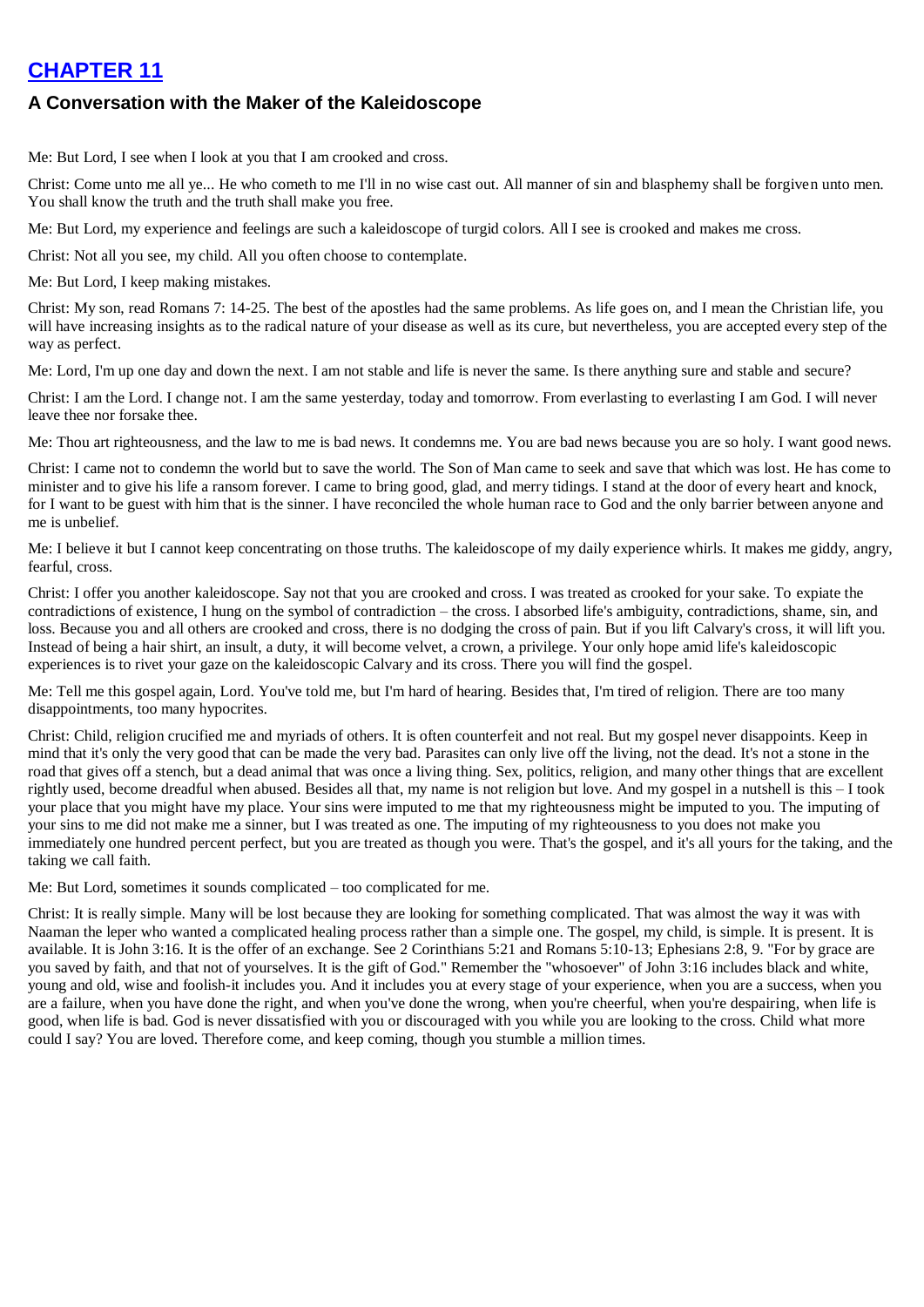![](_page_58_Picture_0.jpeg)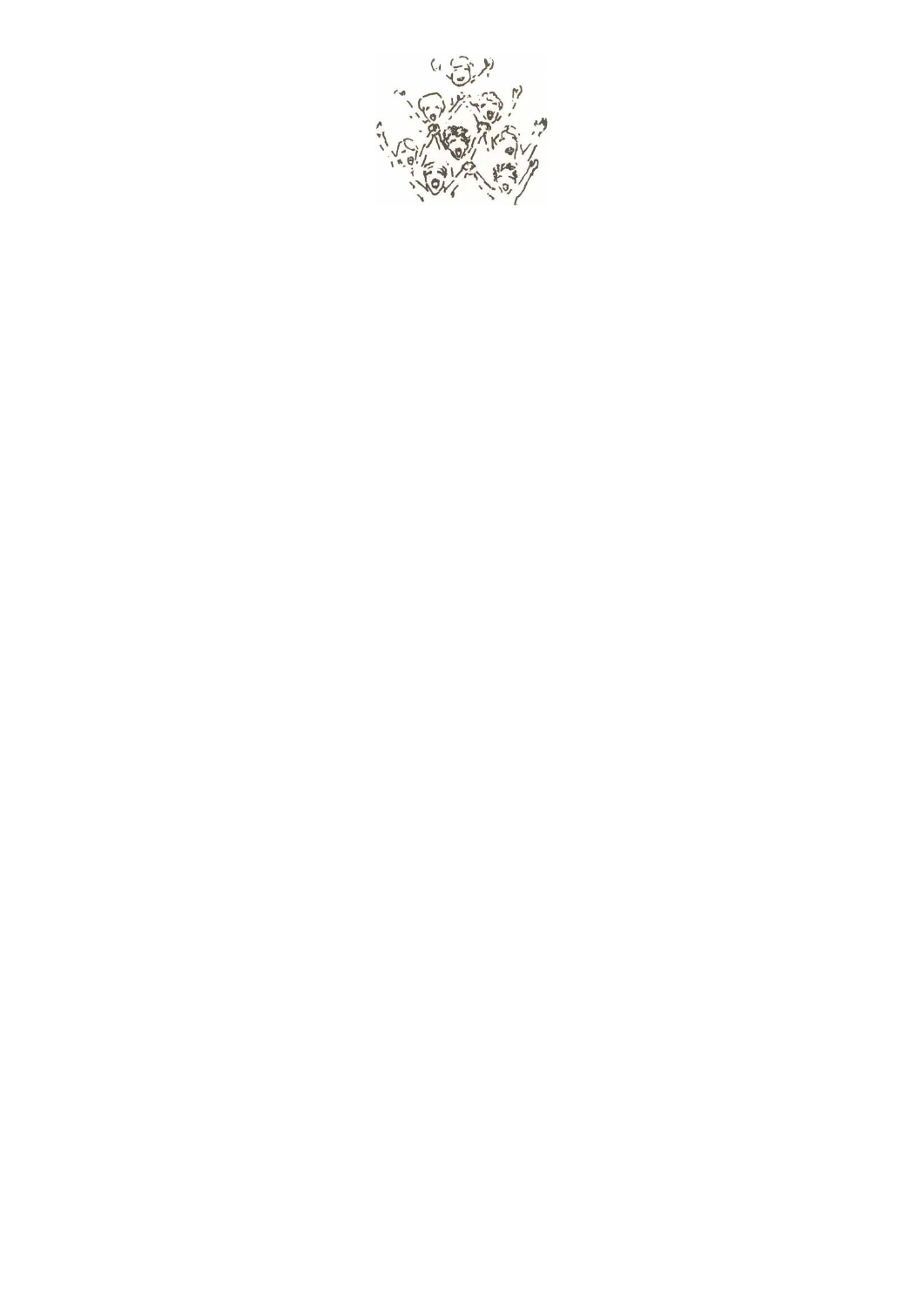# <span id="page-59-0"></span>**Don't Just Look – Sing!!**

"The joy of the Lord is your strength." (Neh 8:10).

Tertullian said that every true Christian is hilarious. Certain it is that the saints of history have been renowned for their cheerfulness even in martyrdom. There never has been such a thing as a continuously unhappy Christian.

The believer in Christ has found meaning, life, motivation, forgiveness, communion with God, fellowship, strength. He is in step with the universe and everything is (ultimately) going his way. The only right response to the gospel is to be delirious with joy*,* and therefore every consistent Christian is radiantly enthusiastic. The accusation made against the apostles at Pentecost may well be made against any who believe Christ rose from the dead. "These men are filled with new wine." New wine indeed! A joy the world had never known before.

G. K. Chesterton in one of his ballads declared, "The men who are signed with the cross of Christ go daily in the dark." A Christian can walk with Christ at midnight on a shoreless sea knowing that the future is as bright as the promises of God and that the best is yet to be. Dr. Samuel Johnson described John Wesley as the most radiantly happy man he had ever met. Let it not be forgotten that Charles Wesley wrote literally thousands of hymns and set the nation of England to singing. Although Christians also have their times of heaviness through manifold trials, their characteristic song is not a dirge but a hallelujah chorus.

"For the kingdom of heaven is like unto a treasure hid in a field which when a man findeth, for joy thereof he selleth all that he hath and buyeth that field" (Mt 13:44). "For joy thereof" – that is the keynote in Christian motivation. Every true Christian knows that no self-denial is for its own sake, but is clearly a matter of exchanging the lesser for the better. God withholds nothing that is for our best good and calls on us to only sacrifice that which would hinder us in the path of joy. The very essence of sin is deception, promising us silk but conferring sackcloth, promising velvet but bestowing a shroud. The gospel exposes sin's pretensions and arms us against our enemies, the world, the flesh, and the devil.

Scripture is full of stories which mirror the Christian's joyous estate. There is Ruth, once excluded from the promised land and the chosen people, but who by the grace and love of Boaz, the lord of the harvest, finds rest, acceptance, and fruitfulness in his embrace. There is Benjamin, whose "mess" (food portion) exceeds that of all his brothers. There is the homicide fleeing the avenger who is pulled into safety in the city of refuge. There is the dove which can find no place for its foot till Noah takes hold of it gently and brings it into the ark. There is the Queen of Sheba who almost loses her breath at the sight of the splendors of Solomon's kingdom. There is Jehoiachin delivered from prison after thirty seven-years and placed as a king again at the royal banqueting table alongside the one who rescued him. There is Onesimus, the runaway slave who had robbed his master, but who ultimately was found by Christ through Paul, and who returned forgiven to his master to receive freedom. There is Lazarus seated at the table with Jesus after his resurrection from the dead. Christ had wept over him, but he bled over us, that we might be resurrected from the death of trespasses and sins. All those healed by Christ, the lepers, the blind, the deaf and dumb, the paralyzed, the demon possessed – all of them represent the Christian who has lost his leprosy of sin, his deafness to God's Word, his dumbness in speaking his Maker's praise, his paralysis in service through Satan's indwelling.

To know that God only sees us in Christ, that our righteousness is in heaven where it can never be lost provided we truly trust in him who became our substitute and surety, to have the confidence that we can never, never perish while trusting in his merits, that through the indwelling Holy Spirit we have God alongside to help in every situation, that we will never be tried above that which we are able, that all things work together for good to them that love God, that nothing can separate us from the love of God which is in Christ Jesus our Lord – this is heaven below.

Christ received is holiness begun, Christ cherished is holiness advancing, Christ counted upon as never absent – that would be holiness complete. By the look we were justified, by the gaze we are being sanctified. We have been redeemed from sin's guilt, we are being redeemed from its power, and one day soon at the Lord's return we shall be redeemed from sin's presence. The righteousness given by the merciful reckoning of God at our conversion is perfect though not inside us. The righteousness continually imparted by the Holy Spirit is inside us but is not perfect. The righteousness of glorification at the second advent will be both inside us and perfect. In the meantime, the law can no more condemn me than it can condemn Christ. While it provides a perfect standard, I do not look to it for a perfect standing.

To run and work the law commands, yet gives me neither feet nor hands,

But better news the gospel brings; it bids me fly and gives me wings.

I hear the words of love, I gaze upon the blood.

I see the mighty sacrifice, and I have peace with God.

It is these truths meditated upon continually that give joy, confidence, and strength. And all these truths find their incarnation and exemplification in the Calvary event. For "when Christ was crucified the law was magnified, justice was satisfied, sin was nullified, God glorified, sinners justified, and Satan petrified."

For all these reasons the Christian with Paul says: "God forbid that I should glory save in the cross of our Lord Jesus Christ whereby the world was crucified unto me and I unto the world."

Through all the depths of sin and loss Drops the plummet of thy cross Never yet abyss was found Deeper than that cross could sound.

Therefore let us sing!

O could I speak the matchless worth, O could I sound the glories forth Which in my Saviour shine.